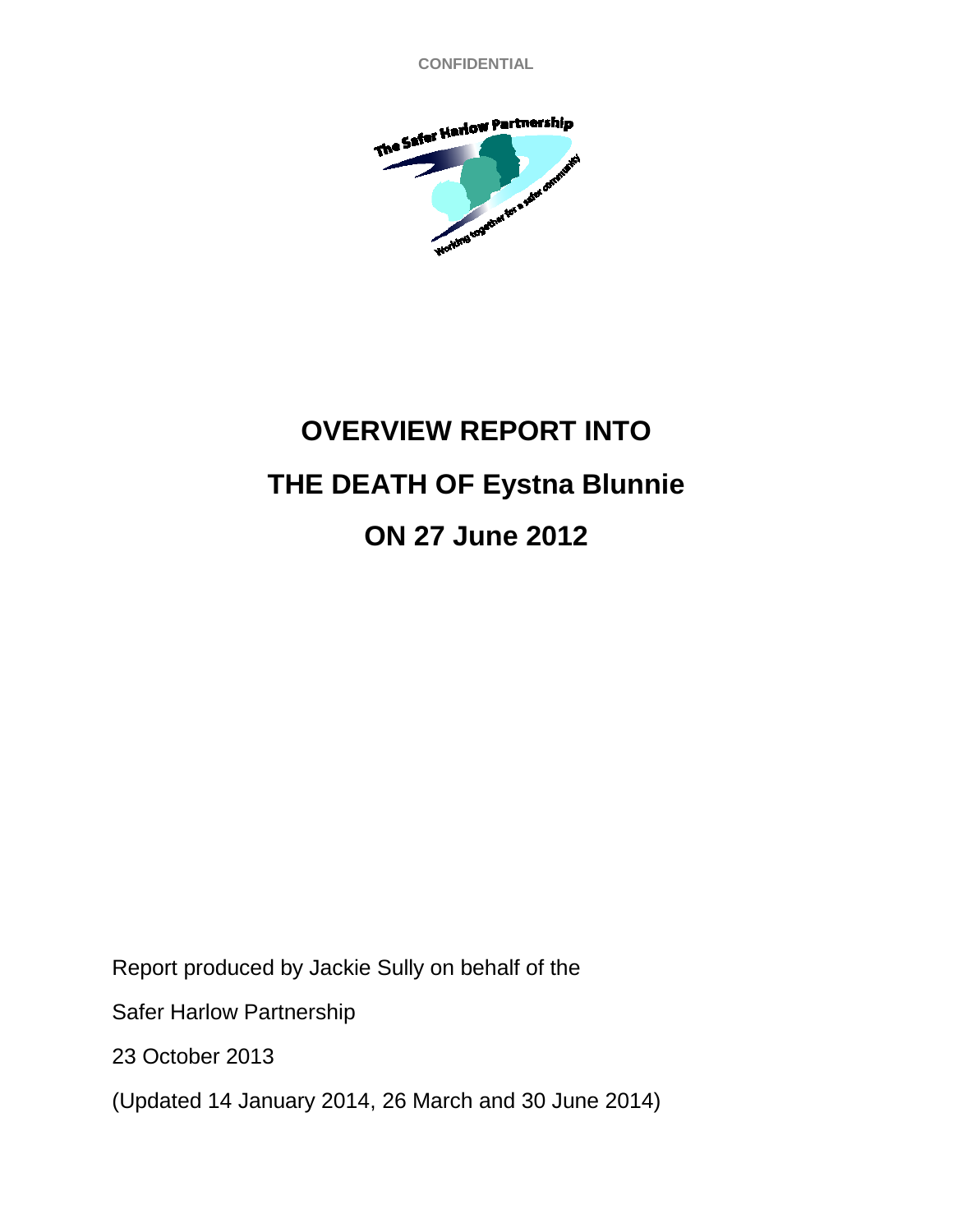# **TABLE OF CONTENTS**

| Agency involvement |  |
|--------------------|--|
|                    |  |
|                    |  |
|                    |  |
|                    |  |
|                    |  |
|                    |  |
|                    |  |
|                    |  |
|                    |  |
|                    |  |
|                    |  |
|                    |  |
|                    |  |
|                    |  |
|                    |  |
|                    |  |
|                    |  |
|                    |  |
|                    |  |
|                    |  |
|                    |  |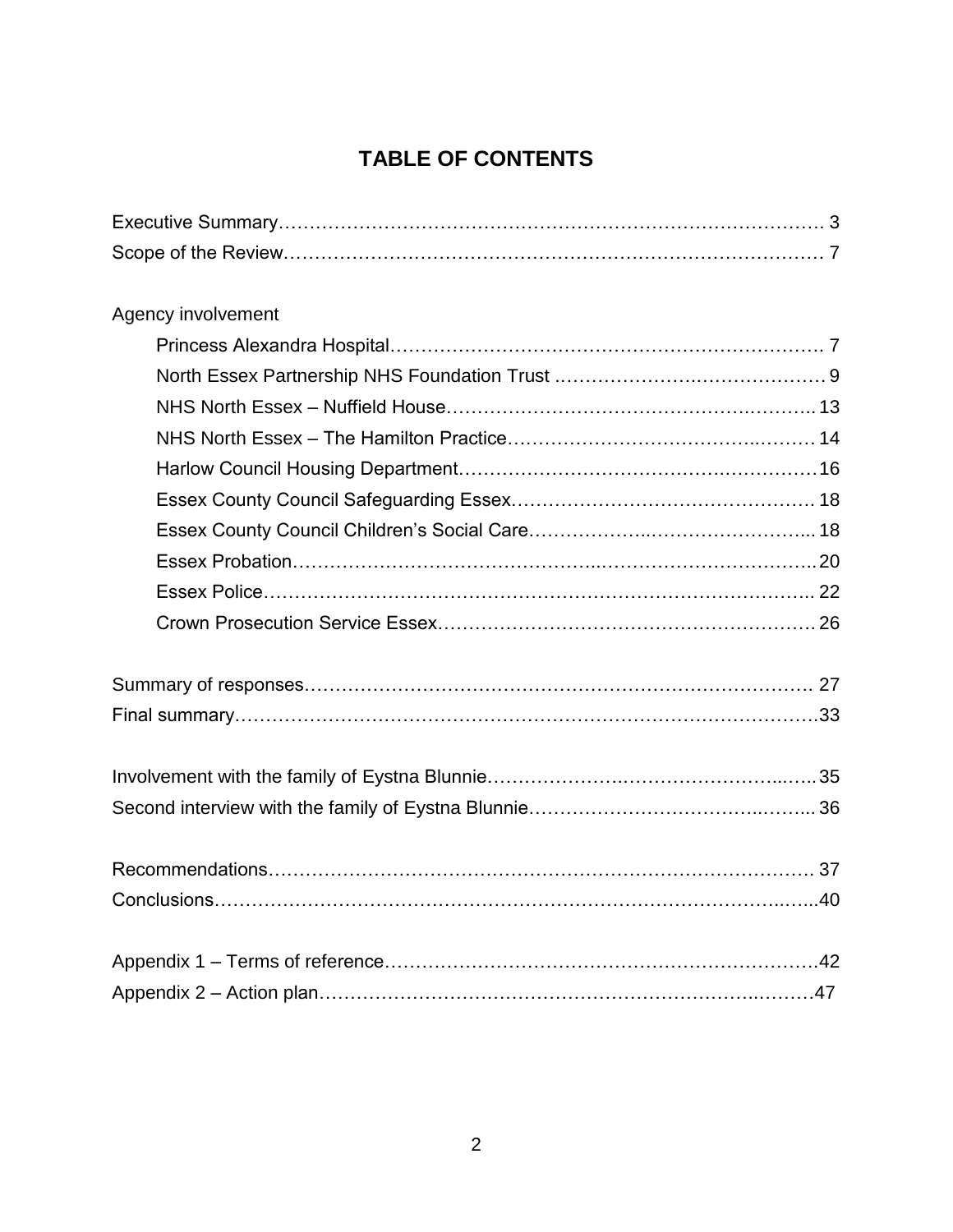### **EXECUTIVE SUMMARY**

### **1; Introduction;**

This Domestic Homicide Review (DHR) examines the circumstances surrounding the sudden unexpected death of Eystna Blunnie in Harlow, Essex on 27 June 2012. During the early hours of 27 June 2012, Essex Police and ambulance services were called to Howard Way in Harlow, following a report that a female was lying in the road having apparently been run over.

Enquiries eventually revealed the female to be Eystna Blunnie, who was nine months pregnant and just days away from giving birth. Eystna Blunnie had sustained a serious assault having gone out to meet the perpetrator TM in the early hours of the morning, and later died of massive head injuries inflicted during the assault.

In Feb 2013 TM was found guilty of the murder of Eystna Blunnie, and of child destruction. He was sentenced to life imprisonment, with a minimum term of 27 years.

### **2; The Review Process;**

This summary outlines the process undertaken by the Harlow Domestic Homicide Review Panel in reviewing the death of Eystna Blunnie.

On 27 June 2012 Essex Police notified the Chair of the Safer Harlow Partnership of the death of Eystna Blunnie as the circumstances of the death fitted the Home Office criteria for the establishment of a Domestic Homicide Review. The Review was conducted in accordance with the Multi-Agency Guidance for the Conduct of Domestic Homicide Reviews 2011.

The Home Office was informed of the intention to conduct a DHR on 9 July 2012 and the first panel met on 2 October 2012.

The process has been completed and a report was submitted to the Home Office in October 2013.

The first meeting of the panel included all agencies who had potentially been engaged with Eystna Blunnie or TM. Further panel meetings were held in January, March, and June 2013. Agencies initially contacted and asked to supply any known information to the review were:

- Essex County Council Schools, Children and Families
- Essex County Council Safeguarding Children's Board
- National Probation Service
- **Essex Police**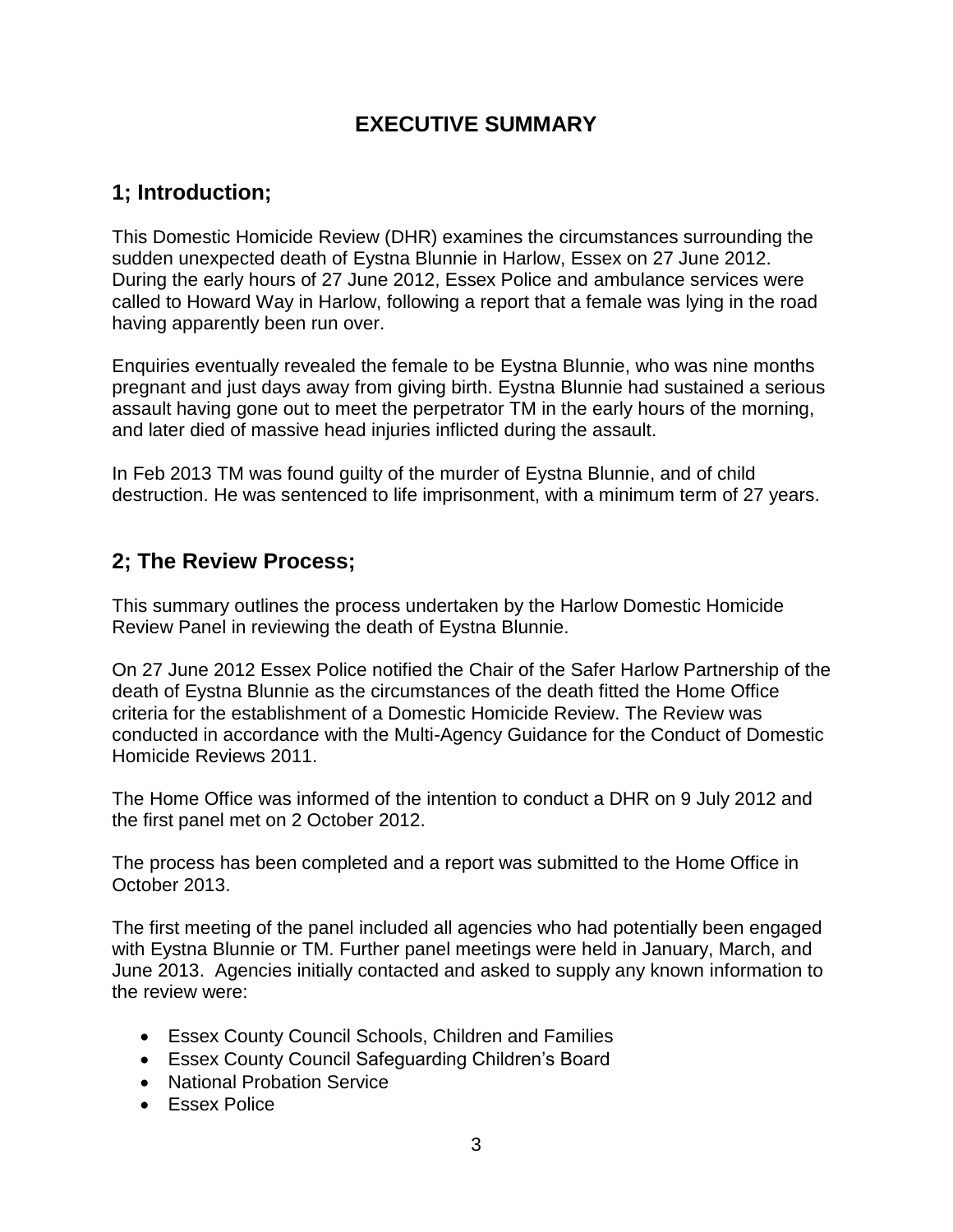- Central Essex Community Services
- NHS North Essex
- Anglian Community Enterprise
- NHS South Essex
- N E London NHS Foundation Trust
- Colchester Hospital University NHS Foundation Trust
- Mid Essex Hospital Services NHS Trust
- Princess Alexandra Hospital
- Basildon and Thurrock University NHS Foundation Trust
- North Essex Partnership NHS Foundation Trust
- South Essex Partnership University NHS Foundation Trust
- East of England Ambulance Services NHS Trust
- CAFCASS
- Essex County Council Adults health and community wellbeing
- Essex County Council DAAT
- Harlow College
- **•** Braintree District Council
- Basildon Borough Council
- Brentwood District Council
- Castlepoint District Council
- Chelmsford City Council
- Colchester Borough Council
- Epping Forest District Council
- Harlow District Council
- Maldon District Council
- Rochford District Council
- Tendring District Council
- Uttlesford District Council
- Thurrock Council
- Southend-on-Sea Borough Council
- Safer Places
- Victim Support
- Essex Change
- Essex County Council Youth Offending Service
- West Essex CDAT
- Southend University Hospitals NHS Trust
- Nuffield House Surgery
- The Hamilton Practice

From the information initially requested and from those agencies who responded, 9 agencies had significant records of contact with the victim and/or the perpetrator prior to her death. Subsequently the following organisations were requested to submit a full IMR (Independent Management Review):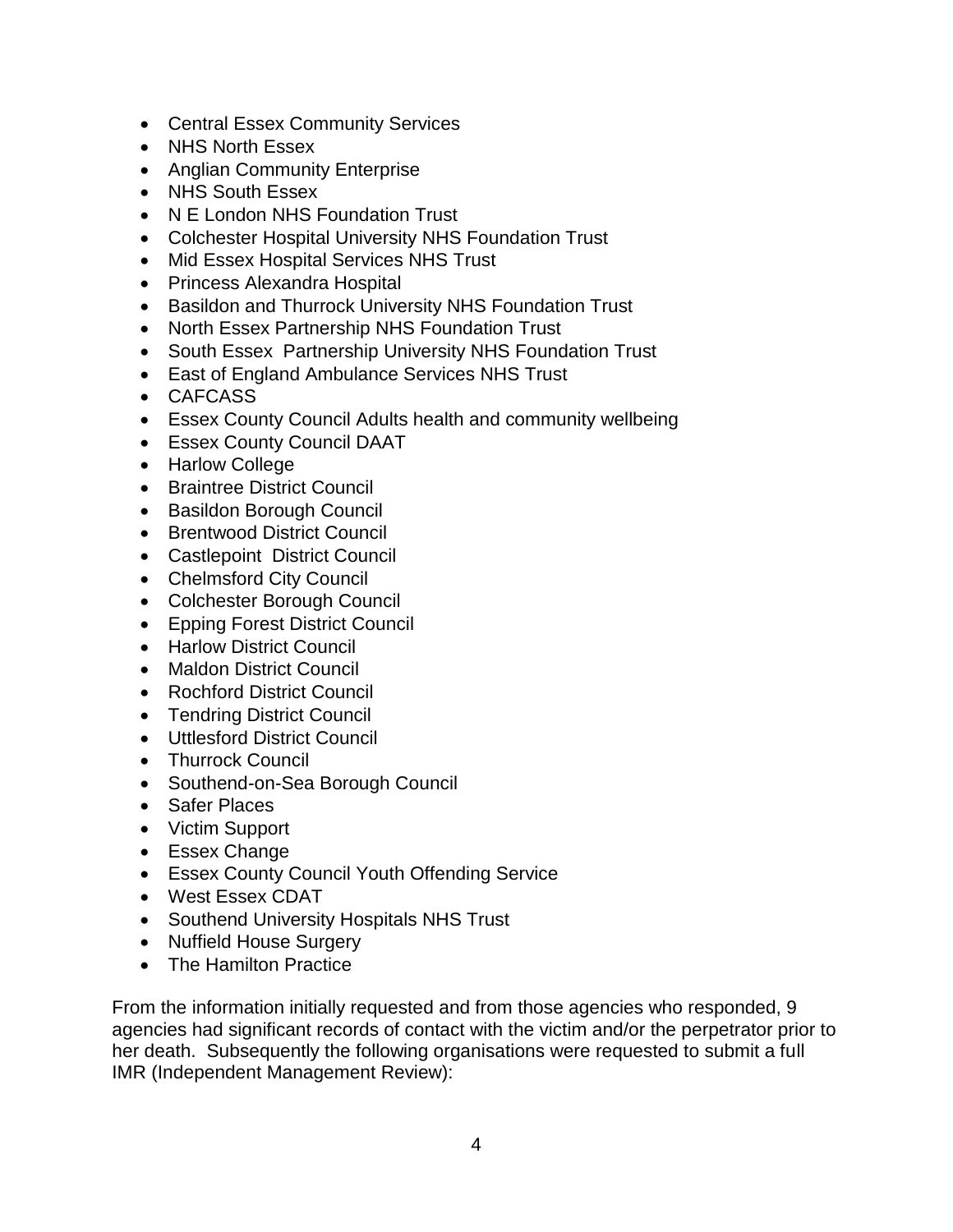- Princess Alexandra Hospital
- North Essex Partnership Foundation Trust (NEPFT)
- Essex Police
- Nuffield House Practice
- The Hamilton Practice
- Harlow Council Housing Department
- Essex County Council Safeguarding Board
- Essex County Council Children's Social Care
- Essex Probation

Agencies were asked to give chronological accounts of their contact with the victim prior to her death and the same request was made to agencies re contact with the perpetrator.

In accordance with the Terms of Reference, the review has covered the period of Eystna Blunnie and TM's known relationship in detail. Organisations were further requested to include any other information outside of this timeframe, which was or could be relevant to the review.

Within the individual reports some of the accounts have more significance than others, and some span a greater time period and have a greater involvement with the victim or the perpetrator.

Agencies reported as to whether internal procedures relating to adult safeguarding and specifically domestic abuse were in place and were implemented. Each agency was further requested to draw their own conclusions from the IMR process and the internal responses to their dealings with Eystna Blunnie and TM, to highlight any good practise, and/or to make their own recommendations as to what they have learned from the process and how things could or should have been done differently.

During the panel meetings and the subsequent review of the IMRs it became clear that more information was required regarding the decision made by the CPS not to prosecute TM in April 2012. A request was therefore made to the CPS at the beginning of May 2013, and a chronology was submitted in September 2013.

The victim had a number of contacts with individual agencies prior to her death and whilst there were a number of separate concerns relating to domestic abuse, there was no single agency with an overview of what was an escalating and dangerous situation, and consequently there was no formal referral made. Eystna Blunnie continued to deny that there was anything untoward going on between her and TM and that the relationship with TM was finished even though he was the father of her unborn child. Eystna Blunnie was not known to Safer Places (the Harlow women's refuge) in the context of her relationship with TM, though Essex Police have a number of domestic abuse incidents relating to the volatile relationship between Eystna Blunnie and TM.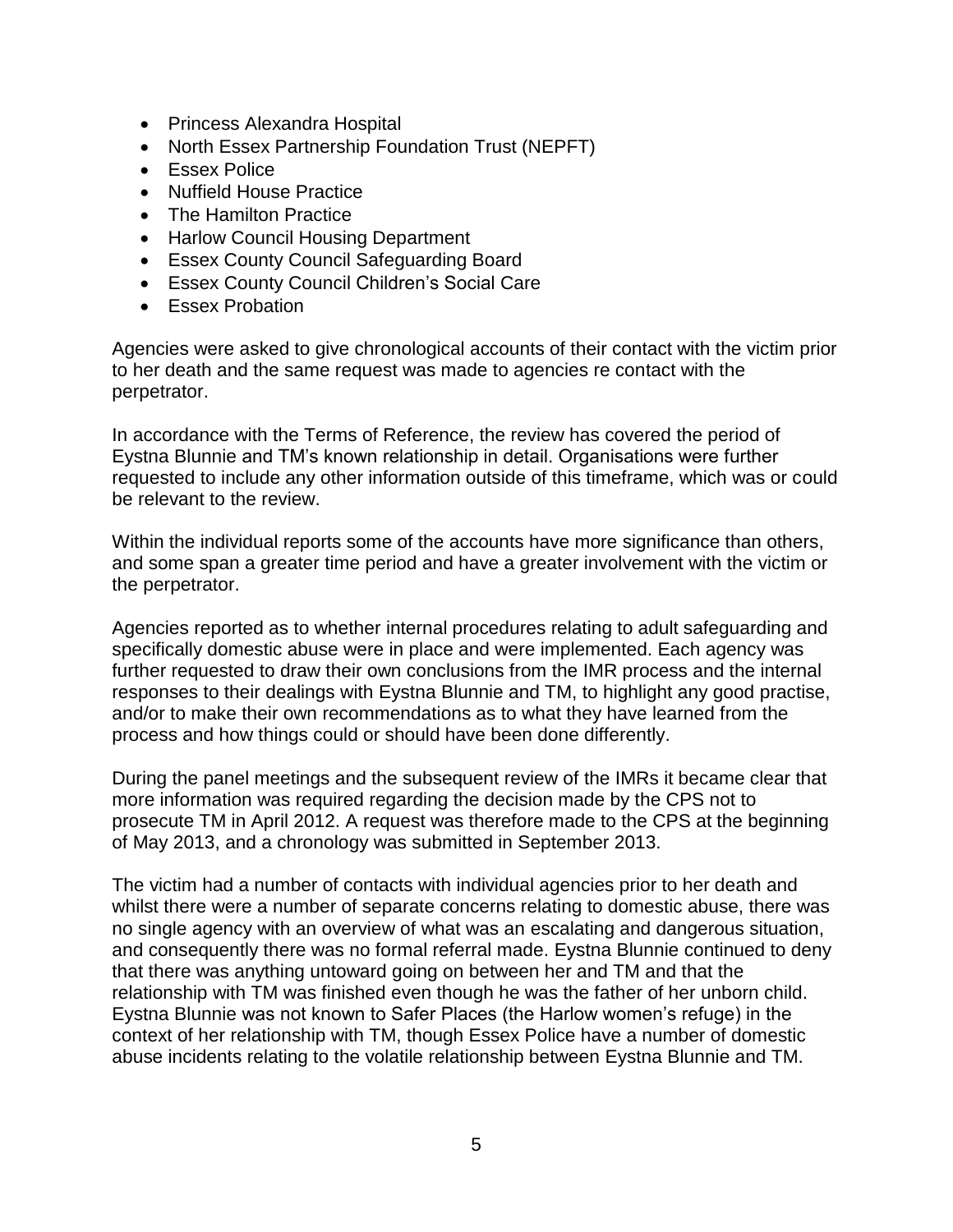The full Overview Report contains many recommendations and it is envisaged that the Harlow Domestic Abuse Forum will be pro-active in monitoring progress against the targets, and driving the agenda forward. They will also take the lead in further negotiating some of the more detailed inter agency requirements in order to ensure that local domestic abuse services are as client centred, effective and responsive as they can be.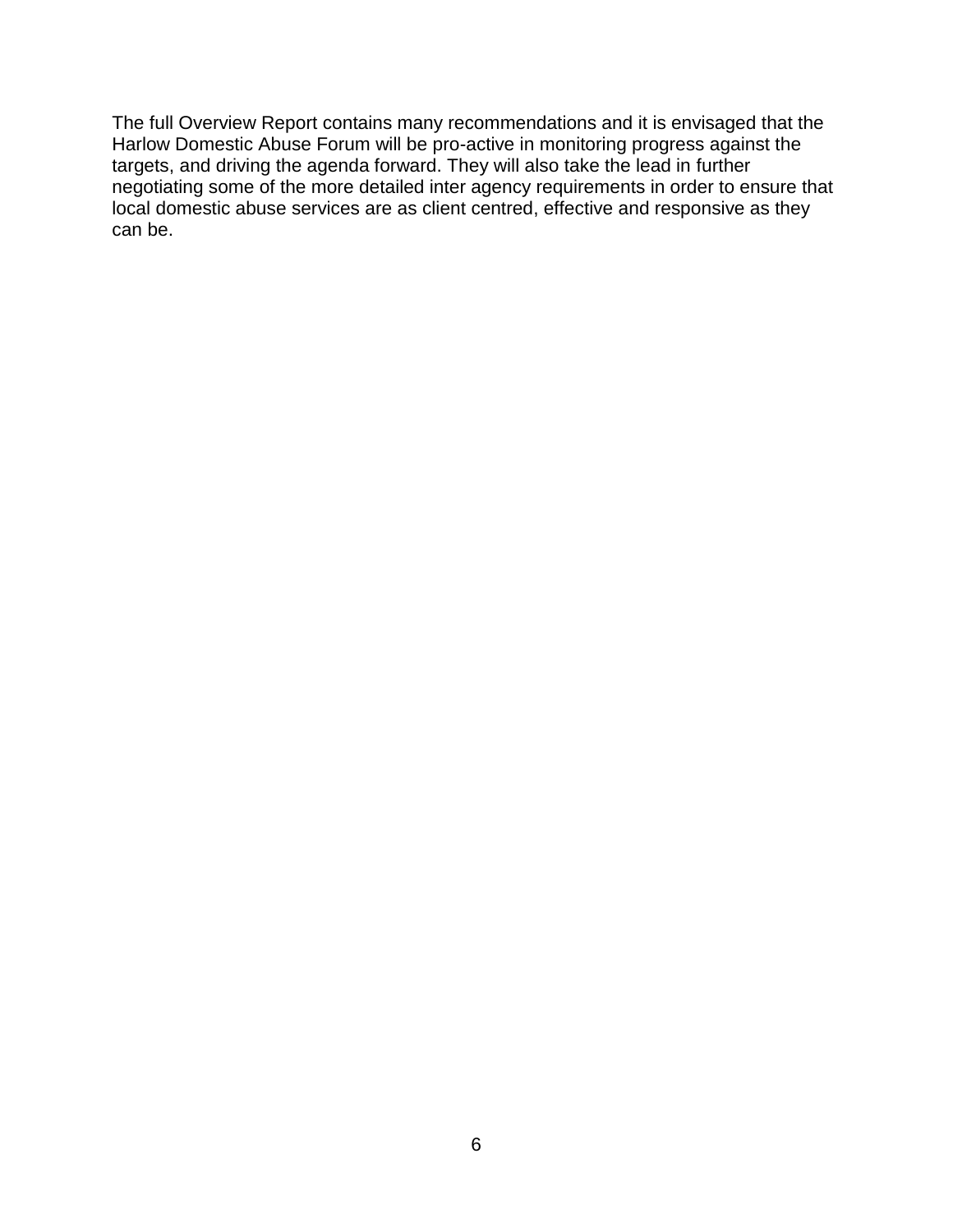# **DOMESTIC HOMICIDE REVIEW OVERVIEW REPORT**

# **OVERVIEW OF AGENCY INVOLVEMENT WITH Eystna Blunnie (victim) and TM (perpetrator);**

# **Scope of the review;**

Eystna Blunnie was in an on/off relationship with TM for approximately eighteen months before her death, though for the final six months, both stated that the relationship was over. By this time however, Eystna Blunnie was pregnant with TM's child.

The DHR panel agreed that the period to be covered by this review should be from January 2010 until June 2012 which is the approximate time period covering Eystna Blunnie's relationship with the perpetrator, until the date when Eystna Blunnie was tragically murdered. Agencies were also requested to include any other significant incidents prior to this date that would or could have relevance for the review.

A summary of the individual agency contact with the victim Eystna Blunnie, and the perpetrator TM, is detailed within the first section of each organisational report. This information is taken from the IMRs and includes any other relevant details within the chronology of events. This section is followed by a summary of policy, procedure and individual practice. The final section of each agency review contains the author of the Overview Report's observations and analysis of the relevant issues identified within the context of each separate agency's involvement with Eystna Blunnie and TM.

# **1; Princess Alexandra Hospital (PAH)**;

### **1.1; Agency involvement relating to Eystna Blunnie**

**1.1.1**; The IMR author identified from hospital notes, that Eystna Blunnie had a long history of abdominal pain and had several episodes of both consultation and care with PAH prior to her pregnancy.

**1.1.2**; There were more episodes of care than usual during the pregnancy, sixteen in total. It was noted that some were routine appointments; five were self-referred with abdominal pain, and that four out of the five were in the early hours of the morning. **1.1.3**; It is recorded that Eystna Blunnie was asked several times about her safety, but

at all times the issues of concern raised were minimized or denied.

**1.1.4**; There were no disclosures noted at any stage of the recorded appointments and interviews.

**1.1.5**; The electronic maternity record does include an opportunity to include a safeguarding alert.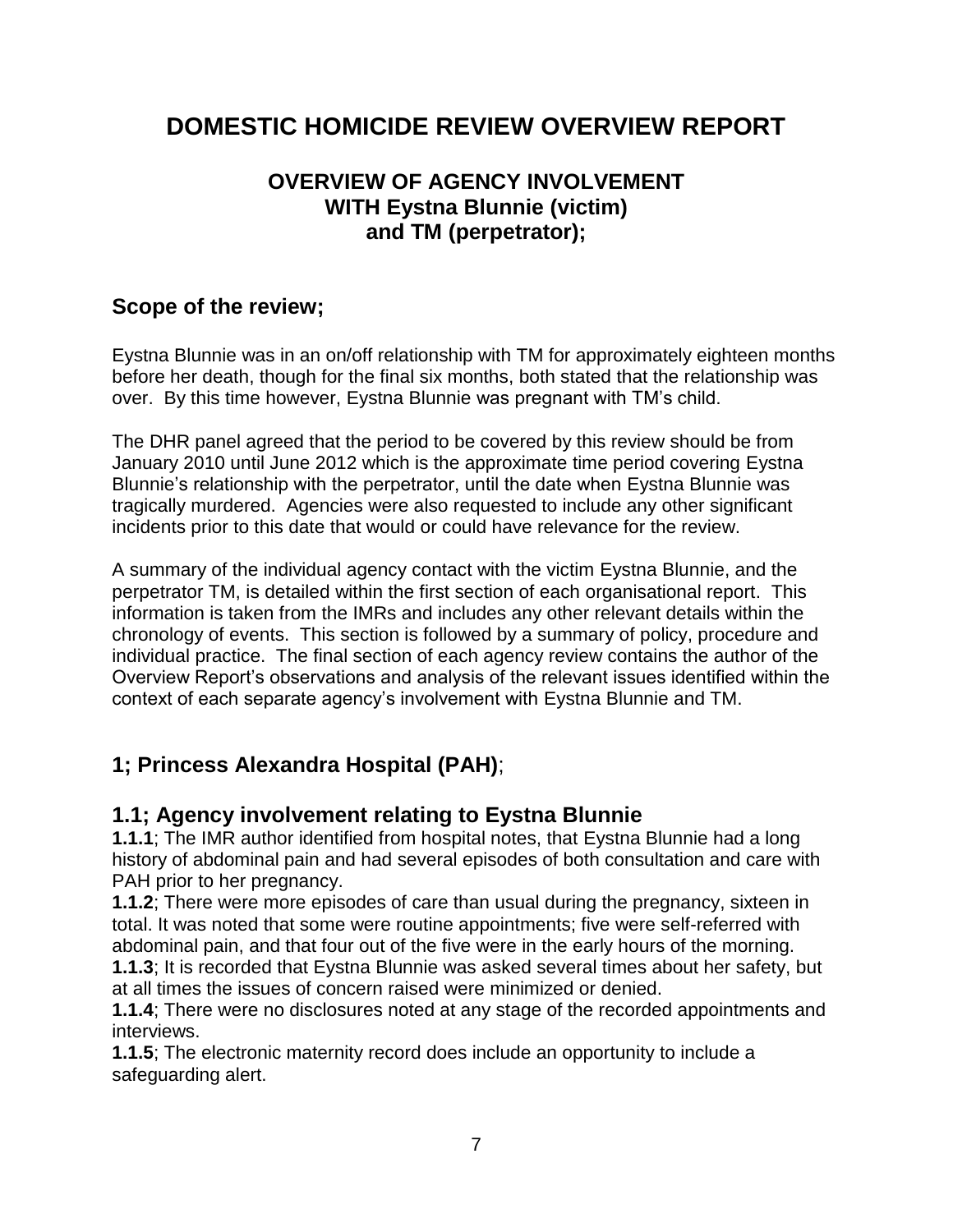**1.1.6**; In early February 2012 Eystna Blunnie reported to her midwife at a routine antinatal appointment that she had split from her partner (TM) and that he had taken her maternity notes. PAH issued a duplicate set of notes to Eystna Blunnie.

**1.1.7**; Following an appointment where TM attended with Eystna Blunnie on 23/03/12, an incident took place on the labour ward. It was recorded that "TM appeared to be intoxicated". Several members of staff were concerned as they were both arguing loudly. Eystna Blunnie was asked if she had any concerns for her safety and she responded by saying that she "felt safe with him around, but didn't like him when he was drunk". Eystna Blunnie was offered admission at this time but declined. This incident was escalated to the safeguarding team and to the community midwife.

**1.1.8**; The community midwife attempted to contact Eystna Blunnie by making a home visit to her parent's house, but this was unsuccessful. A formal referral was made to the IRT (Initial Response Team within Essex Social Services), but they stated that as there was no evidence of physical violence the referral should be declined. This decision was qualified by stating that it was an inappropriate referral for the IRT team at that time.

**1.1.9**; Eystna Blunnie attended another anti-natal appointment with her mother in early April 2012. The midwife challenged Eystna Blunnie's safety but was informed that Eystna Blunnie was now at home with her parents. Eystna Blunnie's mother informed the midwife that TM had a history of violence. Eystna Blunnie was advised to call the police if TM tried to make contact.

**1.1.10;** After a violent incident between Eystna Blunnie and TM in April 2012, PAH received the relevant DV/1 form from the police. The incident took place at TM's home and he was subsequently graded as high risk. Eystna Blunnie again had the opportunity to disclose any episodes of domestic abuse, but informed the community midwife that she was safe at her parent's home.

**1.1.11**; However, following this incident, the midwife was concerned about Eystna Blunnie's ability to protect herself and her unborn child and made a referral to Children's Social Care, according to the PAH internal procedures.

**1.1.12**; In early May the April incident was discussed at the Multi Agency Risk Assessment Conference (MARAC). At the ante-natal appointment two days later, when Eystna Blunnie was questioned about the incident, Eystna Blunnie stated that she had definitely split from TM and he would have no involvement with the baby.

**1.1.13**; The referral to IRT was pursued by the midwife in mid May, and the option of an injunction regarding TM was discussed. IRT decided that no further action was required at this stage and advised the midwives to monitor any contact between Eystna Blunnie and TM.

**1.1.14**; Towards the end of May Eystna Blunnie was still telling the midwives that she had no contact with TM and "felt safe" at her parent's home.

**1.1.15**; All other appointments with the midwives including two home visits note that Eystna Blunnie was doing well and seemed relaxed.

# **1.2; Agency involvement relating to TM**

**1.2.1**; TM had five recorded attendances to the Accident and Emergency (A&E) dept. of the local hospital, two following an assault (though it is not clear whether TM was the victim or the perpetrator on these occasions), one visit was as a result of self-harm, one as a result of alcohol and ecstasy abuse, and one was due to a football injury.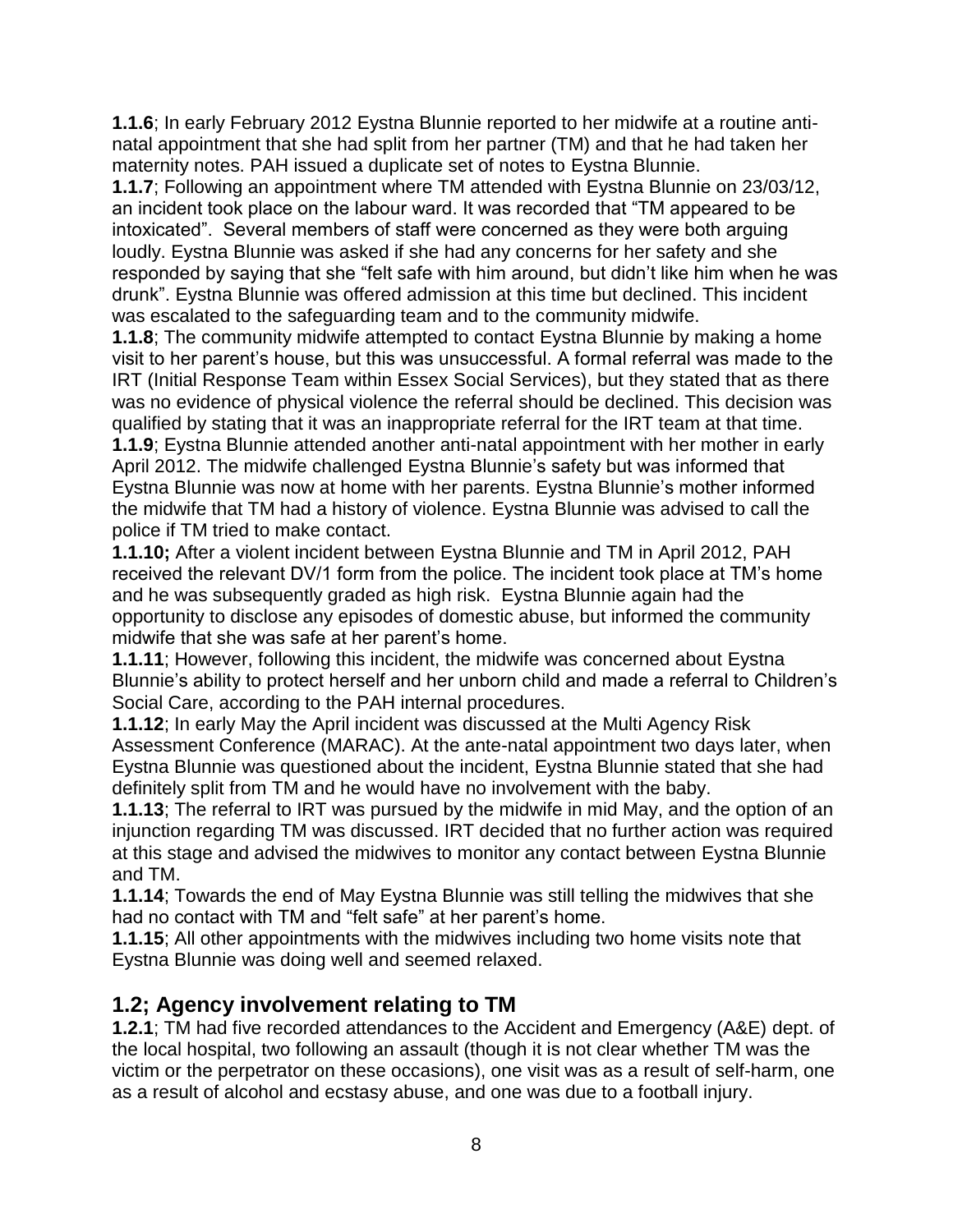**1.2.2**; It should be noted that the A&E records for TM could not be found at the time of the IMR completion.

**1.2.3**; There was however a record on file that TM was subject to a MARAC meeting and a multi-agency discussion in April 2012.

# **1.3; Analysis of internal procedures and good practice**

**1.3.1**; PAH has a named midwife for safeguarding, however, it is not clear who assumes this role during any periods of leave, or how continuity of care is ensured if patients see different midwives at each visit. There is a specific safeguarding adult's policy, but this has taken a long time to be signed off at the appropriate level, and implementation is hampered until this action is completed.

**1.3.2**; It is the named midwife who takes part in the MARAC process.

**1.3.3**; Safeguarding adults training is part of the induction process within the hospital. Currently 47 out of 160 people are trained, and there are yearly training updates. This training is mandatory and attendance recorded and audited for compliance. This affords outcomes to be continuously reviewed and improved, and allows lessons learned to be shared across the internal teams.

**1.3.4**; There was specific domestic abuse training in January 2012.

**1.3.5**; The Daisy project, which is a joint pilot project between the PAH maternity department and Safer Places, has been very successful. It is run as part of the women's health programme and there are ambitions to roll the project out to the A&E department. This expansion however will be funding dependent.

### **1.4; Issues for further consideration**

**1.4.1**; There is no information regarding how the role of named safeguarding midwife is covered in the absence of the current post holder. This is not a role that should be subject to availability and steps should be taken to ensure that there is access to a named safeguarding person at all times, particularly when the Daisy project is implemented within the A&E dept.

**1.4.2**; It is of concern that when a referral is made to CSC following a serious concern, there is no formal feedback mechanism for the individual midwife, or to the maternity dept. directly.

**1.4.3**; It is of further concern that referrals and/or any escalation of issues, only make reference to physical or violent abuse, whereas it is well documented that controlling and coercive behaviour as well as emotional abuse, are often part of the pattern of perpetrator behaviours.

**1.4.4**; The safeguarding adults policy should be ratified and implemented as a matter of urgency.

**1.4.5**; Adult safeguarding training should ensure that everyone who comes into contact with the public at any level, has been suitably trained and is aware of the escalation routes for identified concerns.

# **2; NEPFT (North Essex Partnership NHS Foundation Trust);**

**2.1; The following section of the report relates to TM only;**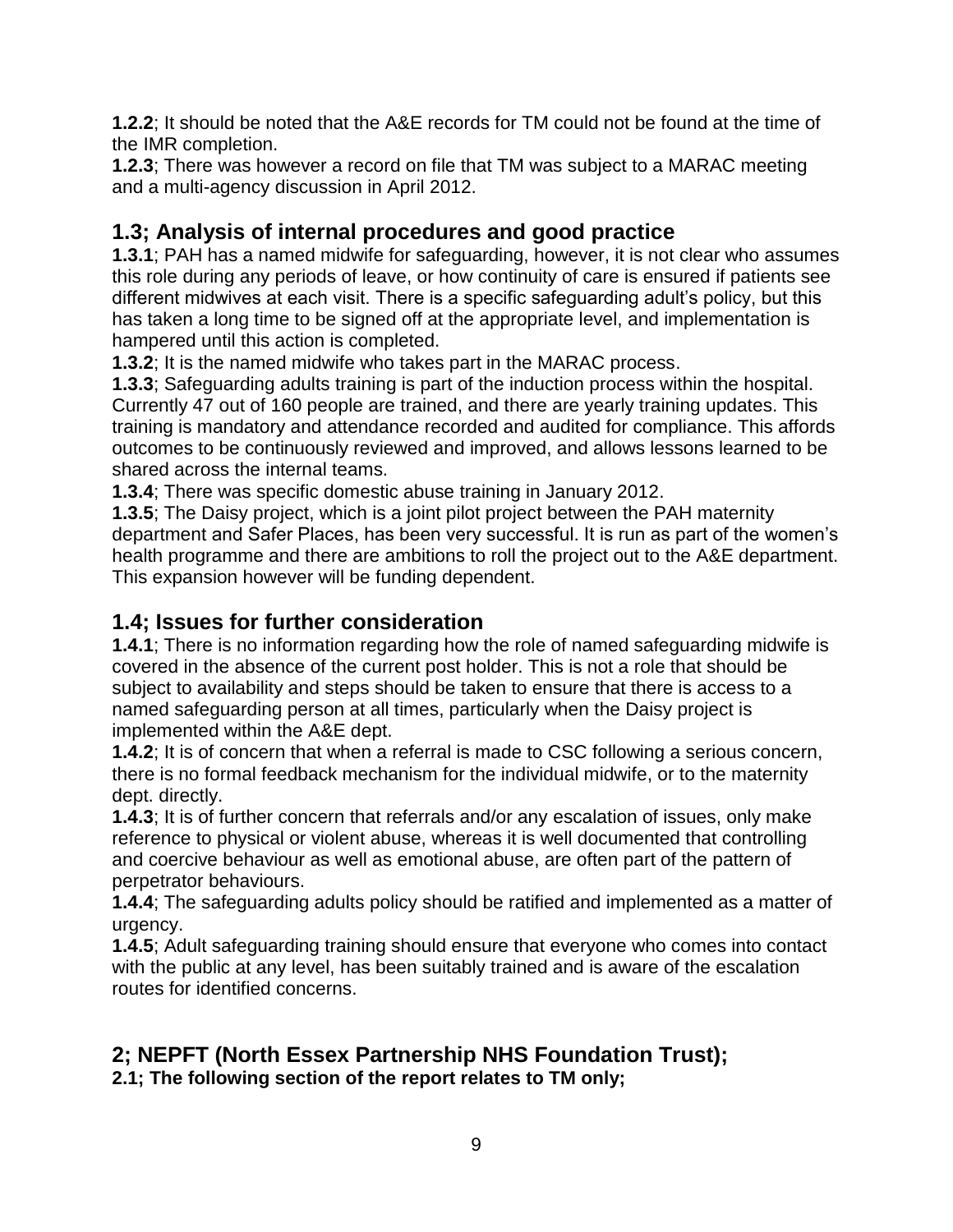There is no history of involvement with, or reference to Eystna Blunnie in any NEPFT records, with the exception of noting that she was present at a Mental Health Act assessment with TM on 15/03/12.

**2.1.1;** The scope of this IMR goes back further than the dates agreed, as it was recognised that much of the information held by NEPFT in relation to TM has relevance to this review.

**2.1.2**; The Trust had the first contact with TM when he was eight years old, and he was seen by child and adolescent psychiatric services, following a referral by his then GP. He was assessed after parental concerns regarding behavioural issues, anxiety and hearing voices. At that time the diagnosis was that he did not have a psychotic illness, and was only offered additional support at school, where things did improve. He did not attend follow up appointments and the case was closed in July 1997.

**2.1.3**; TM had seven subsequent episodes of care with mental health and substance misuse services, and was actually discharged on 31/05/12.

**2.1.4**; NEPFT has a note on file that there was a domestic abuse disclosure made in 2007 by a previous partner of TM's in order that future partners could be made aware and "protected".

**2.1.5;** An earlier Multi Agency Public Protection Arrangements (MAPPA) report sent to NEPFT states that TM has a history of violent offending against intimate partners, and that he fails to understand the impact of his actions.

**2.1.6;** It was further noted that TM also fails to take responsibility for his actions and blames everyone else for what has occurred.

**2.1.7**; As far back as 2009 there were notes on TM's record of a referral due to fits of uncontrollable rage and heavy drinking. It was recorded that one way of coping with these outbursts was by punching the walls. TM also stated that he was worried about harming his own family at this time. Further appointments to work through these issues were offered, but TM failed to attend any of them. His GP was later informed that the case was closed.

**2.1.8**; It is understood that there is a prescriptive internal process to be instigated when patients do not attend planned appointments, but there is no evidence that this process was followed by NEPFT, and TM was discharged into the care of his GP. There was no real communication between the two NHS organisations regarding this transfer of care. **2.1.9**; In 2010, TM's father contacted ADAS (Alcohol and Drugs Advisory Service) regarding TM's mental state. Mr. M senior stated that TM was drinking 23 cans of beer

per day and that his violence was escalating. The family did not know what to do and felt particularly vulnerable.

**2.1.10;** ADAS made a referral to CMHT (Community Mental health Team) who undertook a full assessment of TM in March 2010. His "low mood" was attributed to alcohol abuse. TM stated that he was easily irritated and could react violently to very insignificant issues. He also disclosed that he did bare knuckle fights for money. TM had already completed a prison sentence at this time, and during the assessment, he admitted that he had been sentenced to prison for nine months for ABH (actual bodily harm). He also stated that he was released on license but was recalled to prison when he committed an act of criminal damage. It should be noted that he made no reference to domestic abuse or violence to intimate partners in either of these disclosures.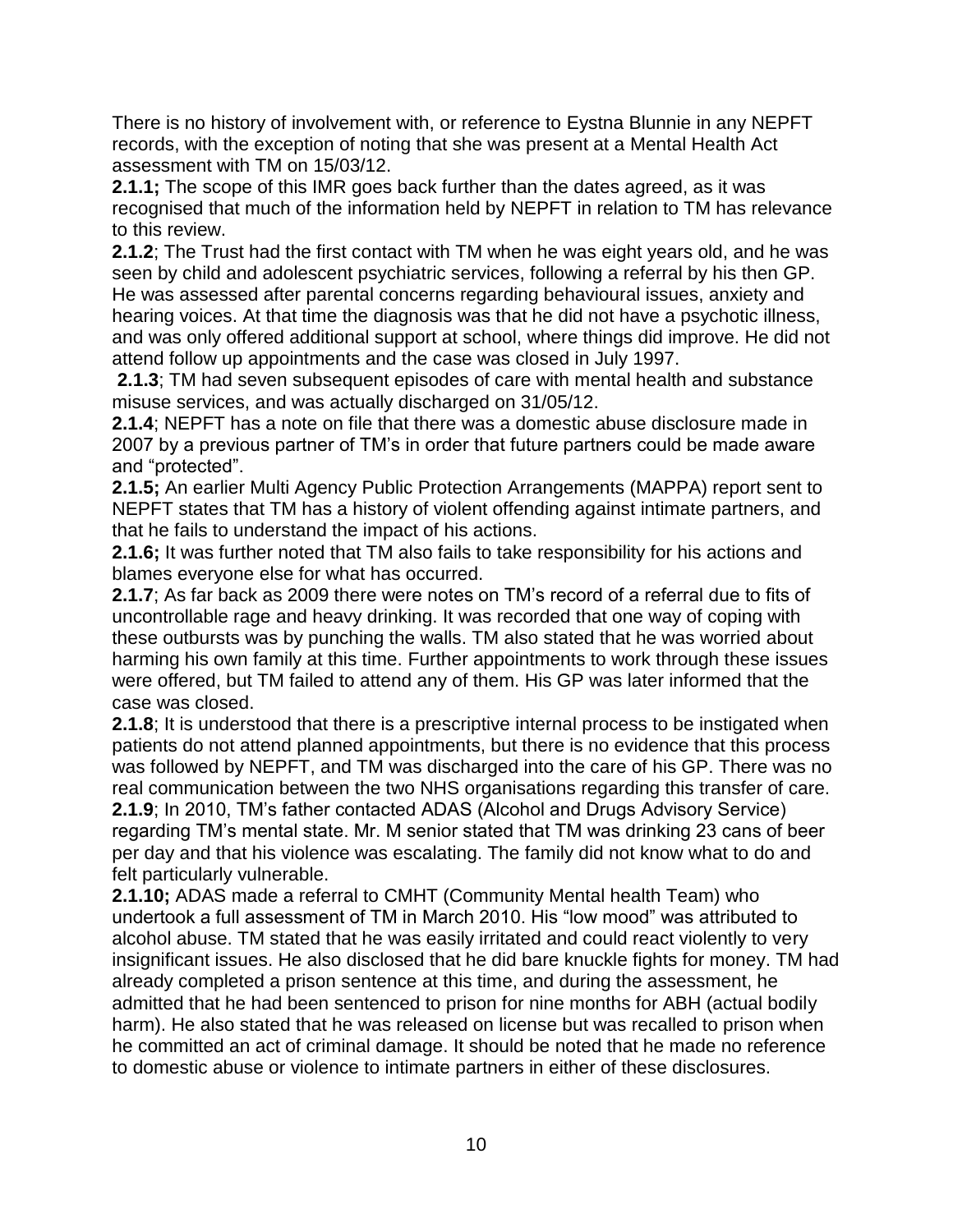**2.1.11**; A further assessment was completed at the end of March 2010 where TM admitted that he had been abusing alcohol for four years, drinking approximately 85 units per day, and was also using cocaine 1 to 3 times per week. This was the first time that drug use had been brought into the conversation. He was assessed as "at risk" of harm to himself and to others, due to his previous history of violence and continued street fighting. This was further exacerbated when he was under the influence of alcohol.

**2.1.12**; TM was referred back to ADAS as he was not prepared to take part in any programmes that required him to stop drinking completely. He stated that he was prepared to cut his drinking down to weekends **only**, but not to stop altogether.

**2.1.13**; In July of the same year TM was temporarily detained in Shannon House under Section 136 of the Mental Health Act. He was heavily under the influence of alcohol. It was recorded that he had been fighting with his brother and smashed some glasses, using some of the broken glass to cut his neck, though he denied that this was selfharm. He was released the next day when he was sober with recommendations to contact ADAS or CDAT again. TM failed to follow this up.

**2.1.14**; Another referral was made to NEPFT in November 2010 by TM's GP, but after another failure to attend and having established no contact; the case was once again closed.

**2.1.15;** TM was discharged from mental health services in late December 2010, and did not appear again until 14 March 2012. TM was taken to A&E by his parents, under the influence of alcohol and ecstasy, and was allegedly threatening to kill himself. He was sectioned, assessed, but released the next day, as there was no underlying mental disorder diagnosed. It was suggested once again that TM contact ADAS or CDAT. TM stated during this episode that his relationship (with Eystna Blunnie) had ended 10 weeks previously and she was 6.5 months pregnant, but he was unsure if the child was his. This was the first reference to Eystna Blunnie.

**2.1.16**; In May 2012 TM's GP made another urgent referral to NEPFT after stating that TM had attended A&E the previous week, and that he had cut his own wrists. There is no record of a follow up assessment being undertaken from this referral. It was noted that when TM was treated for the surgical aspect of his self-harm, he was too intoxicated for a full mental health assessment to be undertaken.

**2.1.17**; In June 2012 after his arrest, TM was visited by a social worker within Chelmsford Magistrates Court where he stated that he and Eystna Blunnie had been together for a year and that she was expecting his child. This was the first recorded acknowledgement that Eystna Blunnie's child was his.

### **2.2; Analysis of internal procedures and good practice**

**2. 2.1;** There is a lack of information as to the robustness of the internal procedures regarding domestic abuse identification and the formal referral processes. It is stated that the domestic abuse policy is contained within the adult safeguarding policy, and that staff members have undertaken DASH (domestic, sexual and honour based abuse) training, but there is no indication of how many staff have completed this training, and how often training needs are reviewed or refreshed.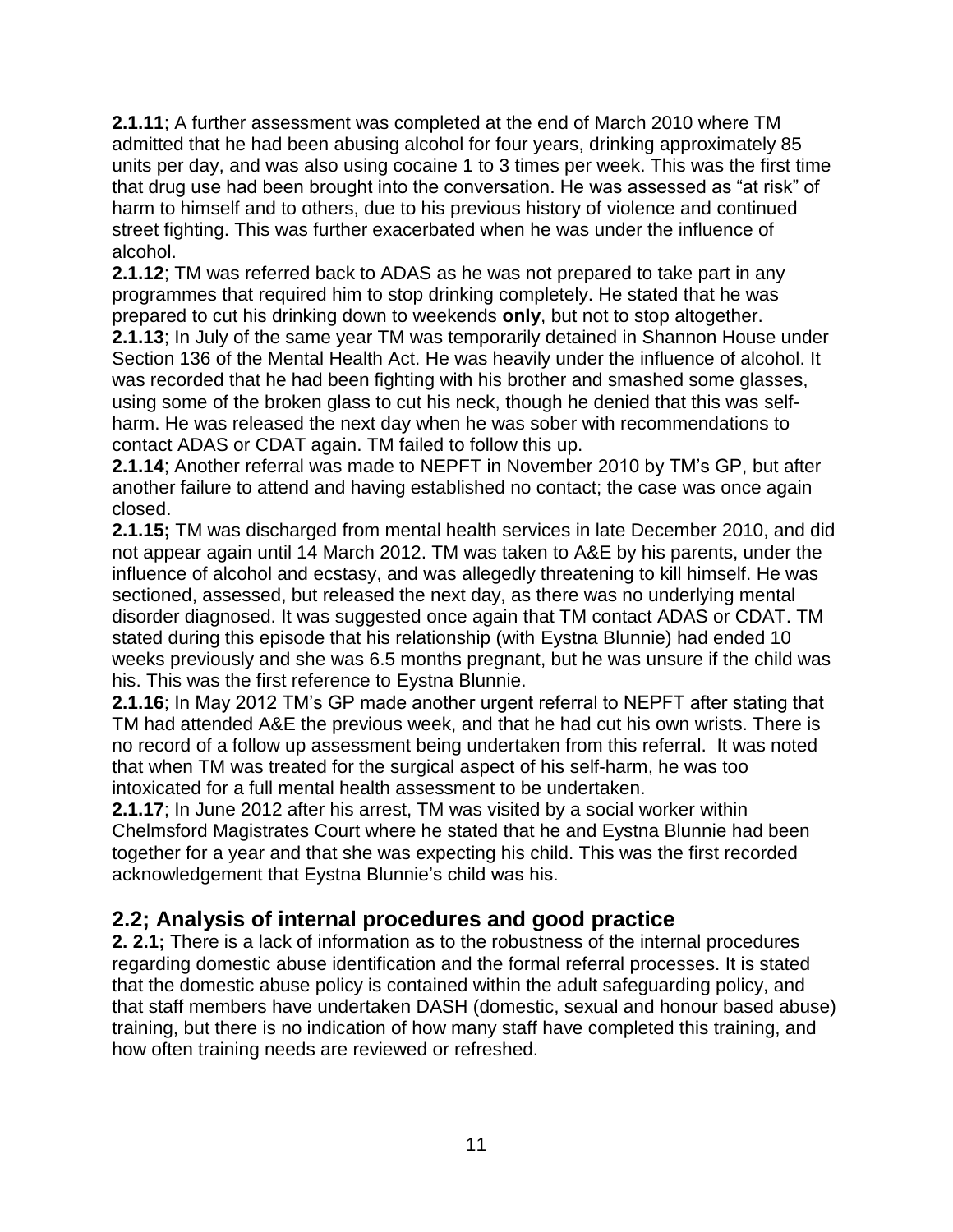**2.2.2;** There are a number of quotes made from research papers within the IMR, all of which are referenced directly from the NEPFT safeguarding policy. This evidence highlights the following in relation to domestic abuse;

- Pregnancy can be a time when violence intensifies. (Mezey 1997)
- Previous domestic violence is the most effective indicator of further domestic violence. (Walby and Myhill, 2000)
- Perpetrators who have used or threatened to use a weapon are more likely to be violent again. (Sonkin, Martin and Walker, 1985)
- Strangulation is a common method of killing in domestic homicides, and needs to be recorded for purposes of risk assessment. (Richards, 2003)
- **Ending an abusive relationship is strongly linked to partner homicide. (Websdale, 1999; Regan et al, 2007)**

### **2.3; Issues for further consideration;**

**2.3.1**; There is disconnect within the referral and appointment follow up processes regarding high risk service users. Whilst it has been stated that there is an existing protocol regarding clients who do not attend appointments, particularly those who have had an urgent referral into NEPFT, there is no evidence as to how this is implemented or how it works in practice.

**2.3.2**; As it is widely accepted that general practice is the main point of contact for health services, there is an urgent need to maintain an up to date holistic record of what is happening within each patient's care pathway. Closer engagement and communication with GPs is therefore an essential aspect of managing the overall health and risk of each patient. With the number of different communication channels available to practitioners today, it is unclear why communication methods are restricted to letters stating only that the case is to be closed, especially where the original referral was classified as requiring urgent attention.

**2.3.3**; Communication to TM's GP and to NEPFT from HM Prison Chelmsford which related to other mental health interventions undertaken whilst TM was in prison, was neither particularly helpful nor timely but should have formed another essential aspect of keeping his overall patient record up to date.

**2.3.4**;It is unclear why NEPFT did not have desktop or internet access to MARAC and MAPPA reports, as this is an essential source of information to the assessment process.

**2.3.5**; There was no assessment offered or made to TM's family, though they identified on several occasions that they did not know what to do next and were frightened of TM. In order to understand the overall client picture, it is imperative that the carer's perspective and experience is taken into account. This is a valuable contribution to the overall assessment of health management and risk, to themselves, to the family in general, and to the wider public.

**2.3.6**; Whilst children's safeguarding training is mandatory for everyone working within a child centred environment, this is not the case with adult safeguarding training. This disparity means that there is a very different approach taken to the time given, and overall content of the training, and significantly, who the training is offered to. There must be a different approach taken to this in order to ensure organizational awareness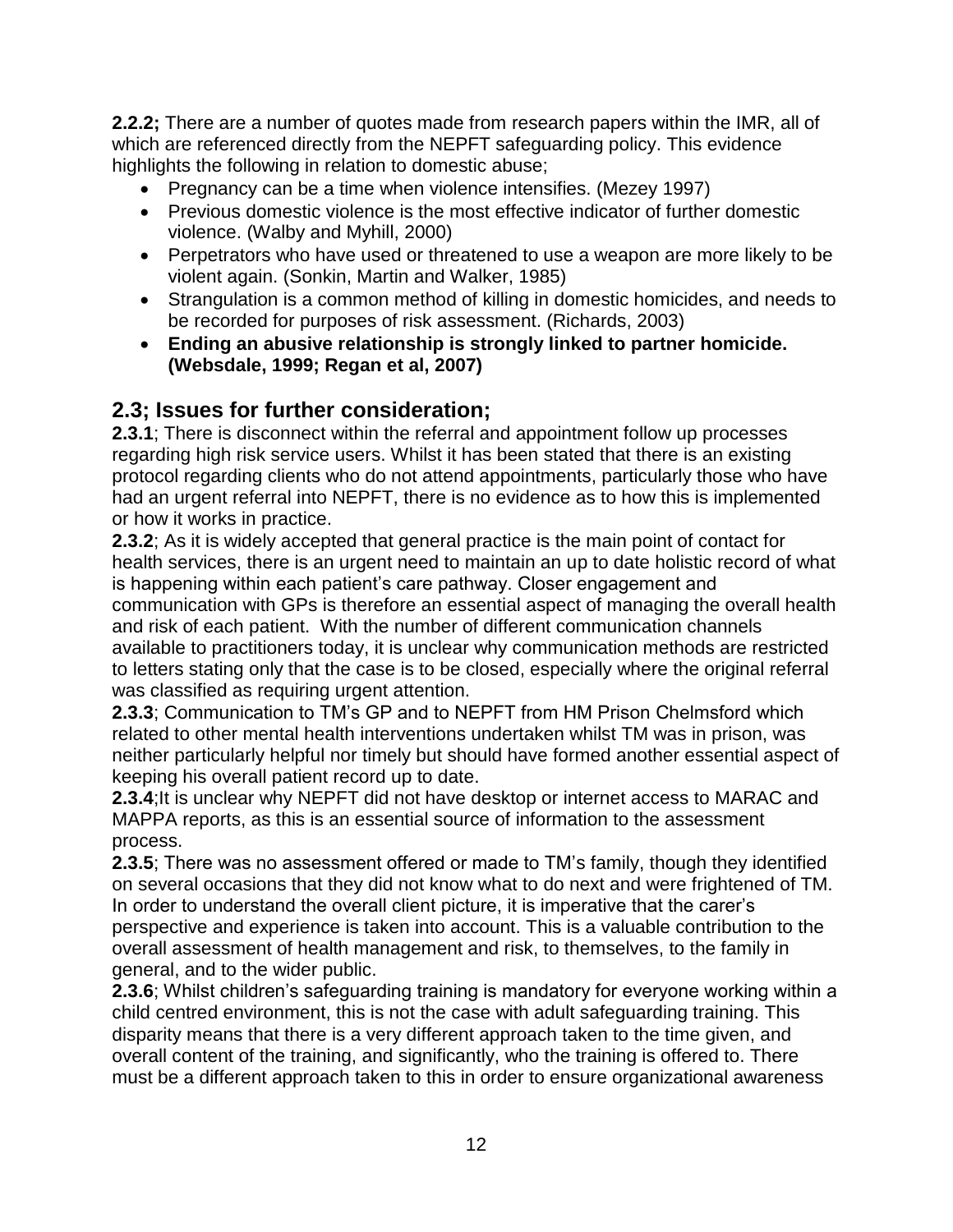and consistency of approach. Domestic abuse should form a specific and explicit element of the adult safeguarding training for anyone involved in a front line capacity.

# **3; NHS North Essex, Nuffield House Practice**

#### **3.1; The following section relates to Eystna Blunnie only, who was a patient at the practice from 2001.**

**3.1.1**; There are twenty-one visits recorded in the stated timeframe for the IMR. Thirteen visits were to a GP, 6 visits were to a GP registrar, and there were 2 visits made to the practice nurse.

**3.1.2**; These visits record knee pain, shoulder pain, ear nose and throat problems, as well as gynaecological issues. Notes indicate many appointments logged as DNA (did not attend). There is no disclosure of domestic abuse recorded on file.

**3.1.3**; Eystna Blunnie's pregnancy was confirmed on 1 December 2011 at her first midwive's appointment. At a subsequent PAH maternity appointment she replied "no" to the question which asks about domestic abuse. This statement is logged on Eystna Blunnie's maternity notes.

**3.1.4**; Eystna Blunnie was treated for a urinary tract infection in February 2012, and during this appointment she disclosed that she had been the victim of domestic abuse. **3.1.5**; In March 2012 the practice received a significant event form which stated that Eystna Blunnie was no longer in a relationship with TM, who had apparently told people via "Facebook" and via friends that he was not the father of Eystna Blunnie's unborn child. It further stated that Eystna Blunnie has family support but made no reference to domestic violence per se.

**3.1.6**; On 11 April 2012, Eystna Blunnie attended the practice with her mother and stated that she had been assaulted. She had suffered a head butt, scratches and bruises, and she had reported the attack to the police, but they were not taking it any further due to a lack of evidence.

**3.1.7;** The practice also received a notice from the community midwife requesting a home visit. It stated that Eystna Blunnie's partner had been with her in the PAH maternity unit and that they were both arguing loudly. The partner (TM) smelled strongly of alcohol and had threatened violence. A home visit was attempted but there was no answer at the home address. The IRT were contacted but this was not followed up and there was no further action taken.

**3.1.9**; Records later noted that Eystna Blunnie had moved out of a previous address and back in with her parents and "felt safe".

**3.1.10**; Eystna Blunnie's final recorded GP appointment was on 20 June 2012.

# **3.2**; **Analysis of internal procedures and good practice;**

**3.2.1**; There is an internal practice protocol for recording domestic abuse incidents, and information handbooks are available in the practice library. There is a named GP lead for children's safeguarding, but they are not specifically trained in adult safeguarding. There is no suitably trained administrative lead.

**3.3.2;** Whilst there was a great deal of awareness regarding children's safeguarding, there appears to be a lack of awareness regarding the different responsibilities and training required for adult safeguarding.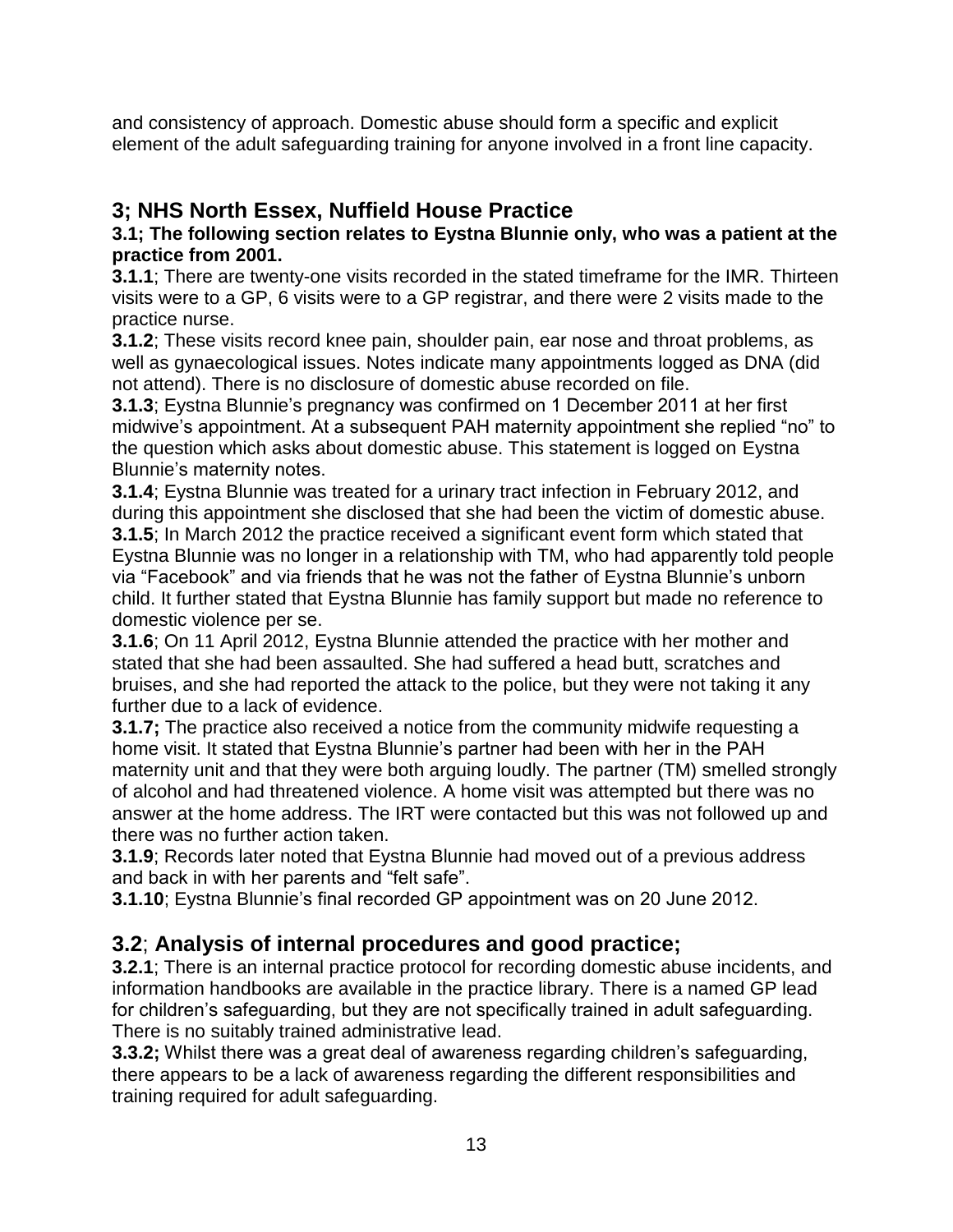**3.3.3;** The only training relating to adult safeguarding is stated as being delivered at a half day GP shut down event. There is no record as to whether this training covered any aspect of domestic abuse training, or whether domestic abuse was recognised as a specific topic within the adult safeguarding agenda and which requires additional specialist training and specific internal protocols.

# **3.3; Issues for further consideration;**

**3.3.1;** Internal communication and specific training regarding domestic abuse and adult safeguarding appears to be an issue which needs addressing within general practice. **3.3.2;** General practice is currently outside the MARAC process there needs to be consideration given as to how important information can be shared and cascaded within GP practices.

**3.3.3**; All staff need to be aware of the requirements of an integrated adult safeguarding policy and the associated procedures.

**3.3.4;** Midwives should be invited to attend the practice primary care meetings.

**3.3.5**; Significant event forms or domestic abuse incident reports should also go to the primary care meetings, so that the information can be shared, and any required response can be planned systematically and owned by all practice staff, including GPs.

**3.3.5**; Safeguarding adults training should be delivered across the whole practice immediately. This training should incorporate domestic abuse as an integral aspect of the adult safeguarding procedure, and ensure that the information given allows staff at all levels to understand their role, and where to take concerns or information relating to domestic abuse disclosures or concerns.

**3.3.6;** GPs need an effective but simple to use "toolkit" for adult safeguarding, and in particular domestic abuse. Developing a few trigger questions and having an easy to process, follow up procedure, would assist in the cascading of internal knowledge and confidence, as well as the overall assurance process.

# **4; NHS North Essex, The Hamilton Practice**

#### **4.1; The following section relates to TM only, who has been a patient at the practice since birth.**

**4.1.1;** There are five recorded appointments with the Hamilton Practice GPs during the specified time frame but the IMR author has included other relevant or significant consultations as requested.

**4.1.2;** The Practice does have a "flag" system for violent patients or those who have been involved in domestic abuse. TM did have a flag on his records, and this WAS related to violence. However the reference was made to the likelihood of self-harm rather than as a perpetrator of violent behaviours to others.

**4.1.3;** TM visited the practice on 29-10-09 as he was worried about his own mental health. He reported having fits of rage, and that he was worried about causing harm to his family. It was noted that he had a long history of self-harm and of heavy alcohol use. **4.1.4;** A referral to CMHT was made but not marked as urgent, and a return appointment to the GP was recommended.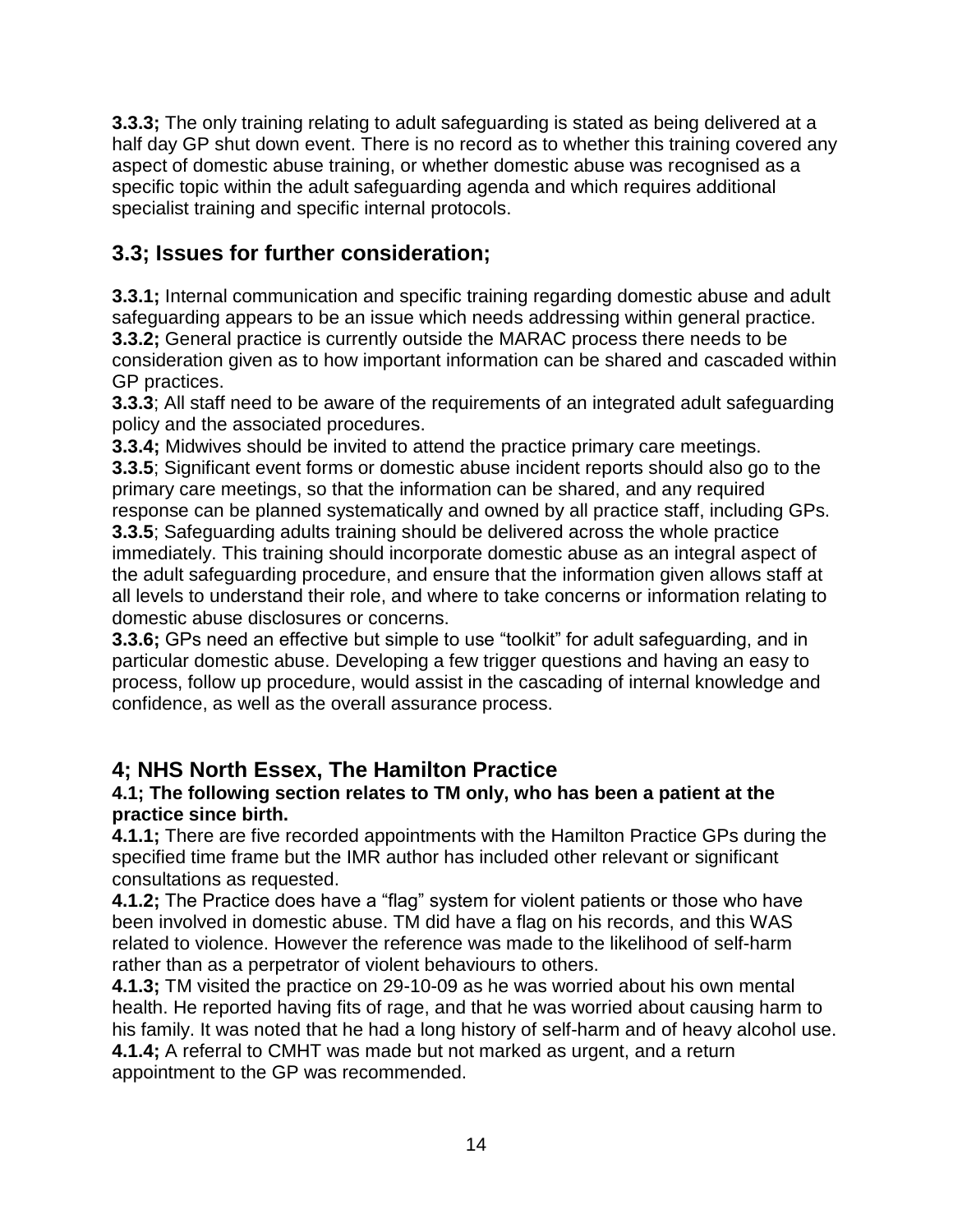**4.1.5;** TM did not attend the CMHT assessment nor did he go back to the GP. CMHT copied the practice into the letters sent to TM following the non attendance, and which were sent as further attempts to make contact. Having received no response at all the case was closed.

**4.1.6;** In March 2010 notes record that a referral was made from ADAS for TM to attend CDAT, but again TM did not attend.

**4.1.7;** In July 2010, TM was sectioned into the care of NEPFT for "cutting his neck in a public place". An assessment was completed at that time but the conclusion reached was that the cause of TM's problems was alcohol abuse and that he did not have any underlying mental health issues. He was left to self-refer to ADAS following this episode as he had failed to attend the previously booked CDAT appointment.

**4.1.8**; In October 2010 TM attended the practice with his mother, and was still reporting issues with anger management. Minor depression was identified and medication prescribed. Further support and psychotherapy were both offered. Another referral was made to CMHT, and on this occasion it was classed as urgent. A further referral was made to CDAT from this GP consultation, as TM had failed to attend ADAS. TM did not attend any of the referral appointments and both agencies had no success in making contact with TM.

**4.1.9;** Following TM's prison sentence there are notes on his file relating to a discharge summary sent to the GP after TM's release. This summary makes reference to TM's mental health issues whilst in prison. There is also a note on file in relation to the antipsychotic medication prescribed which is generally only used in secondary care, and is not usually prescribed within general practice/primary care.

**4.1.10**;The practice notes indicates another referral to NEPFT in November 2010 which TM did not attend, and there was an additional "did not attend" note regarding a referral to the fracture clinic at the local hospital.

**4.1.11;** In December 2011 the practice received a DV1 alert from Essex Police which indicated that TM was a victim in a domestic violence incident. The police assessment of risk was classed as standard and the practice accepted this classification

**4.1.12;** On 14-03-12 TM's practice notes record a visit to A&E, due to excess alcohol, drugs and depression. TM's parents had called an ambulance and TM was detained under the Mental Health Act. An in-patient assessment was completed during this time, and this again indicated that alcohol was the primary factor in TM's on going mental health problems. At this assessment TM disclosed that his "ex" girlfriend was pregnant and that he wasn't sure that the child was his.

**4.1.13**; In May 2012 there was a further GP consultation regarding low mood, self-harm and alcohol dependence. Information regarding support agencies as well as CDAT was given to TM, and yet another urgent referral was made to CMHT.

**4.1.14**; The CMHT assessment concluded once again that TM had no underlying MH issues and that the cause of TM's problems was his excessive and habitual alcohol consumption. CMHT sent another referral off to CDAT and to ADAS, but noted that TM was poorly motivated to address these issues and to take responsibility for himself and for his actions.

**4.1.15;** In July 2012 the practice received a notification from the Mid Essex Criminal Justice Mental Health Team (part of NEPFT) that TM had undergone a mental health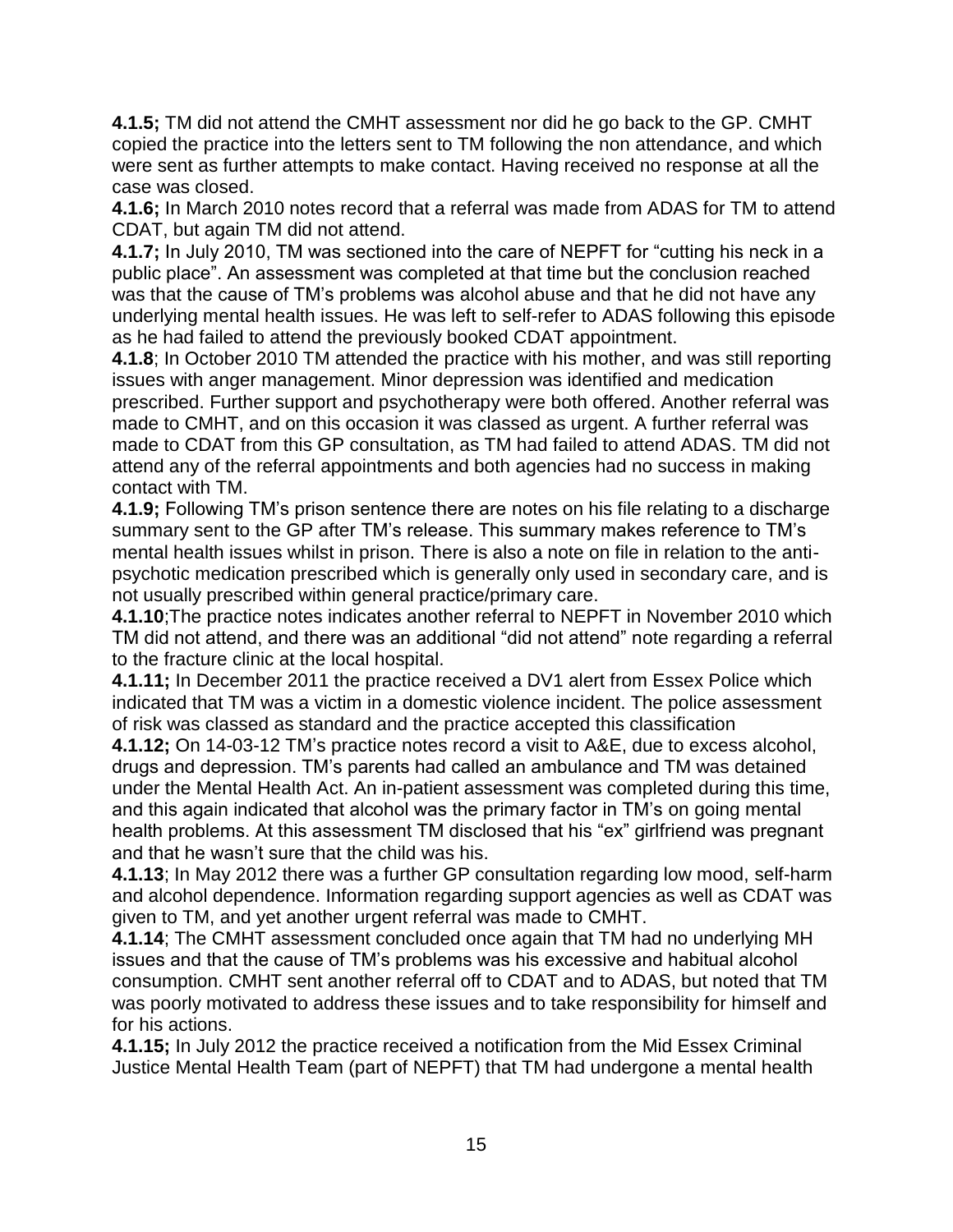assessment whilst in the custody of the court. This occurred following TM's arrest for Eystna Blunnie's murder.

# **4.2; Analysis of internal procedures and good practice;**

**4.2.1**; Like Nuffield House, The Hamilton practice was very well informed regarding its responsibilities regarding children's safeguarding, but there is a marked contrast in the approach to adult safeguarding. Whilst children's safeguarding training is mandatory, there is no compulsion to ensure that staff are trained to the same level of expertise in the subject of vulnerable adults. There was no evidence or reference to an internal adult safeguarding policy, but there is a policy for "flagging" vulnerable patients.

**4.2.2**; It was stated that two nurses and a member of the administrative staff attended an adult safeguarding event which did include domestic abuse. The practice is also familiar with the local SET (Southend, Essex, and Thurrock) safeguarding procedures. **4.2.3;** The practice are aware of and do receive the DV/1 alerts from the police. However without a clear internal policy and procedure in place it is unclear how the classification of risk is assessed from a practice perspective, or how risk assessments are discussed and where necessary, challenged.

# **4.3; Issues for further consideration;**

**4.3.1;** There appears to be a mismatch within inter-agency communication and interpretation as to a timescale for response and follow up when a referral is marked urgent.

**4.3.2**; It is unclear as to whether there are varying degrees of "urgency" attached to a referral but one must assume that when you are dealing with someone with a history of self-harm, violence to others, and domestic abuse, this must be at the upper end of urgency.

**4.3.3**; The fact that TM had a long history of "revolving" referrals does not seem to have made any difference to the importance of getting TM into the system and keeping him there, whilst his issues or at least some of them were addressed.

**4.3.4**; It is factual that unless a person is sectioned under the Mental Health Act, they cannot be detained against their will. However someone who is continuously presenting with the same on-going issues to NHS generalist services, as well as to specialist Mental Health Services seems to be able to bypass the system by not attending any referral appointments or follow up consultations. A lack of timely interagency information, as well as no formal intervention process, enables this to continue.

**4.3.5;** Every practice should have a named adult safeguarding lead that is supported by other internal staff, who are also appropriately trained. All practice personnel should be familiar and confident with the internal safeguarding policy and procedures. All available adult safeguarding training should also include specific components designated to domestic abuse.

**4.3.6;** A simple risk assessment toolkit should be developed to assist with the identification and management of patient risk from all perspectives.

# **5; Harlow Council Housing Department**

**5.1; The following section relates to Eystna Blunnie only;**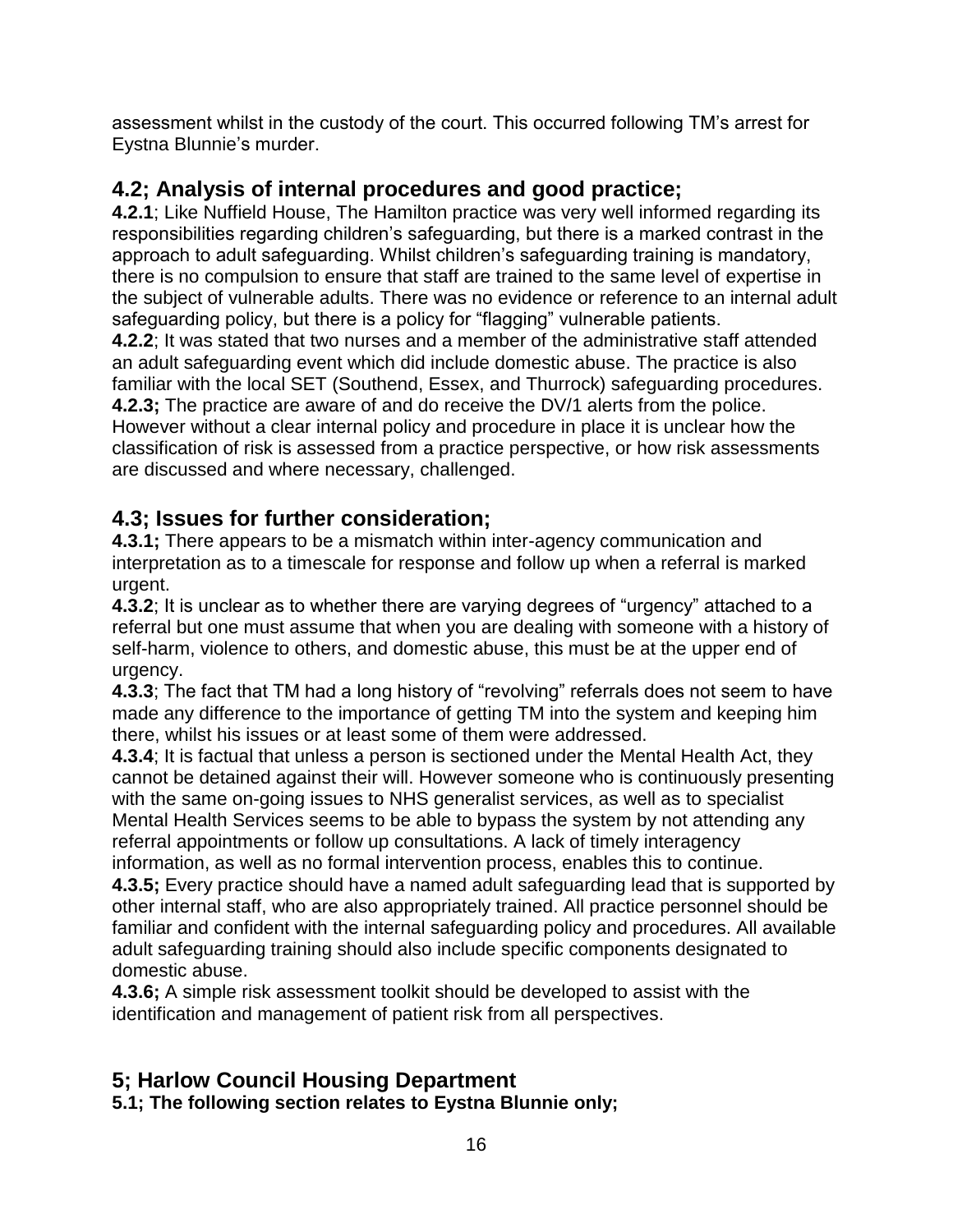**5.1.1;** Eystna Blunnie was on the register for housing with HDC (Harlow District Council) from April 2009, and was in fairly regular contact with the Housing Options team within the department to discuss her housing needs. At times she presented to the department as homeless and requested temporary accommodation.

**5.1.2**; Eystna Blunnie first registered for housing in April 2009 and was registered at that time as a sole applicant.

**5.1.3**; In February 2010, the status of the application was changed to joint names as AD (the then partner of Eystna Blunnie) was added to the registration.

**5.1.4**; On 31 May 2011 Eystna Blunnie presented as single and homeless, having been "thrown out" of home. The case file noted that Eystna Blunnie was offered "advice and assistance". A subsequent application to NACRO supported housing, and the local Harlow foyer was declined. It is not clear whether NACRO declined the referral or whether Eystna Blunnie refused this option.

**5.1.5;** On 10 December 2011 Eystna Blunnie informed the housing dept. that she was pregnant and her file was updated accordingly.

**5.1.6**; On 9 Feb 2012 Eystna Blunnie presented as a homeless emergency as she had been forced to leave her partner's parents' property, where she had been staying.

**5.1.7**; Eystna Blunnie disclosed the assault by TM (in April 2012) to her housing case worker, and stated that Essex Police were conducting an investigation. She declined a place in a safe house or a refuge at that time as she did not want to move out of the Harlow area. She said that she was no longer in contact with TM. Eystna Blunnie was booked into temporary accommodation for the weekend on 5 April 2012.

**5.1.8**; In May 2012 Eystna Blunnie contacted the housing dept. again to state that she was still homeless and sleeping with friends. HDC made a call to Eystna Blunnie and left a message for her to call back, but there is no record of the call being returned. **5.1.9**; The IMR states that an offer of accommodation was made on 22 June 2012.

# **5.2; Analysis of internal procedures and good practice;**

**5.2.1**; The IMR author notes that HDC has "effective" policies and procedures in place for dealing with concerns and reports of domestic abuse, though it is not stated how these are linked into the adult safeguarding or domestic abuse agenda.

**5.2.2**; Staff are trained in domestic abuse awareness, and the internal IT system allows housing department staff to share information, and to make referrals to other agencies where appropriate, and where they have the client's permission. Alternatively,

information regarding external agencies who offer advice and support can be passed on to the applicant directly, and they can make an approach themselves.

**5.2.3**; In this instance following the assault in April 2012, the Housing Dept. did not take any further action themselves. When they contacted Essex Police, they were informed that Eystna Blunnie's allegations were being "looked into".

# **5.3; Issues for further consideration;**

**5.3.1**; Whilst there are no substantive issues or recommendations regarding the HDC housing dept. involvement with Eystna Blunnie, one observation is how individual agencies can be "assured" or receive relevant feedback, if or when they are informed that another agency is dealing with or "looking into" a domestic abuse situation.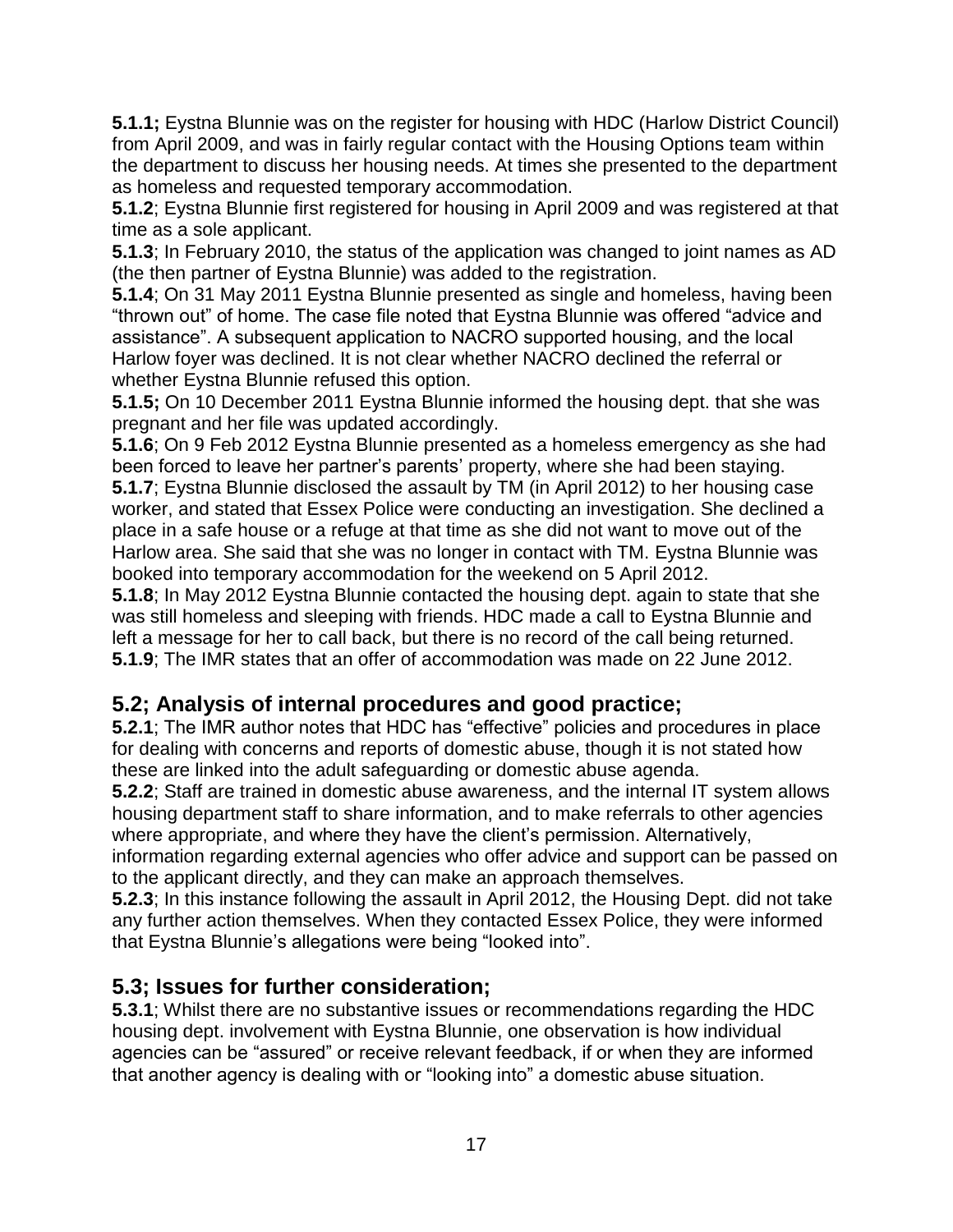**5.3.2**; As it was recognized that Eystna Blunnie was in enough danger to make the offer of "safe" accommodation outside the area, was it enough to accept that Essex Police were investigating Eystna Blunnie's allegations against TM?

# **6; Essex County Council (ECC), Safeguarding Essex;**

**6.1;** This IMR is quite restricted in its scope and content due to the limited contact with both Eystna Blunnie and TM.

**6.1.1;** The report notes that Eystna Blunnie was known to ECC briefly in 2007, when there was an issue with neighbours at the parental home.

**6.1.2**; There are several contacts noted with regard to TM.

**6.1.3**; In 2010 the IMR report records TM's detention under the Mental Health Act after he cut his neck in a public place. It further states that TM was known to Shannon House, which is a unit for people who are compulsorily detained and who require treatment in secure conditions during an acutely disturbed phase of serious mental disorder.

**6.1.4**;The report also records a call from TM's father on 15-03-12 saying that TM was missing and that he was talking about killing himself. Later that evening, It was further recorded that Shannon House was made aware that TM was in Princess Alexandra Hospital with a very high alcohol level, and had also been taking ecstasy. A full mental health assessment could not be undertaken at this time due to TM's intoxicated state, but once the influence of the drink and drugs had dissipated he was released. The out of hour's doctor then referred the matter to the CMHT.

**6.1.5**; There are no other interactions or contacts recorded within this IMR, and therefore it is not appropriate to comment on the internal policy and procedures regarding adult safeguarding or specifically domestic abuse. For the same reasons there are no recommendations relating to this department within ECC.

# **7; Essex County Council (ECC) Children's Social Care**

**7.1**; Both Eystna Blunnie and TM were known to CSC as children. TM was referred in 2004 after a domestic incident between his parents. A complaint was made regarding Eystna Blunnie in 2007, due to a neighbour dispute, where the allegation was that Eystna Blunnie was "out of parental control".

**7.1.1**; There are incidents of domestic abuse against a previous partner recorded in 2008 re TM. The file notes state that there were two previous incidents with other intimate partners, but there was no detail recorded and no follow up from CSC.

**7.1.2**; In 2009 TMs file notes a conviction of assault and possession of an offensive weapon, and he was subsequently subject to MAPPA

**7.1.3**; In 2010 records show that TM was held under the Mental Health Act due to selfharm.

**7.1.4**; There is another domestic abuse incident recorded in 2011 where TM is logged as the victim and Eystna Blunnie as the perpetrator. Following this incident there are further two incidents noted on 6-12-11, and 7-12-11 where Eystna Blunnie was noted as the victim. There were no risks identified re the pregnancy, which was known at this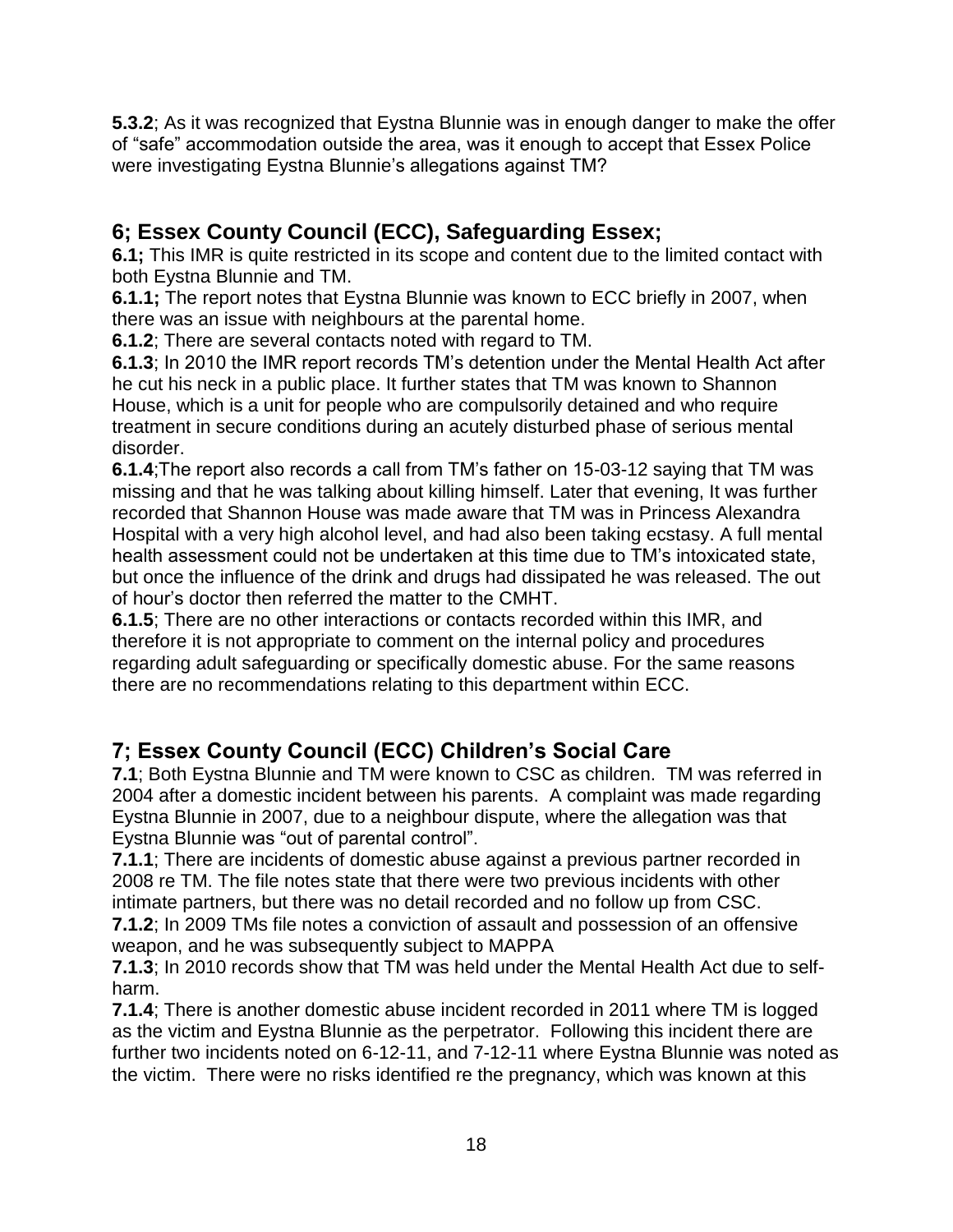time. However file notes state later that if there were any further incidents, a pre-birth assessment should be carried out.

**7.1.5**; The file states that during the eight months Eystna Blunnie was with TM they split up a total of ten times, but even when Eystna Blunnie was pregnant the risk of harm was only assessed as medium.

**7.1.6;** Another incident occurred on 10-04-12 and was reported by Eystna Blunnie on 12-04-12. Eystna Blunnie stated that TM had tried to strangle her, and also threatened to kill her, which he had allegedly done before in front of his friends. Notes detail that TM's mother and father had come into the room to stop TM during this violent assault. **7.1.7**; CSC took no further action following this incident as they decided that there was no role for them at that point. The IRT gave Eystna Blunnie advice about seeking an injunction

**7.1.8**; Notes from the midwife following this incident state that Eystna Blunnie is still meeting up with TM and putting herself in danger. A senior practitioner with the IRT rang the midwife to seek clarification regarding the relationship between Eystna Blunnie and TM and whether Eystna Blunnie was engaging with ante-natal care. A message was left as there was no reply, and following no subsequent call back, the senior practitioner rang again and spoke to the duty midwife, who confirmed that she was still concerned about the continued risk of violence. Notes record that the duty midwife stated that "if she (Eystna Blunnie) is still seeing him (TM) and is still being beaten up we need to do something" CSC agreed to call Eystna Blunnie's mother to assess the situation further.

**7.1.9**; On 1 May 2012, CSC phoned Eystna Blunnie's father and explained the role of the IRT. Eystna Blunnie's father was clear that Eystna Blunnie was no longer with TM and she was receiving support from him and Eystna Blunnie's mother. They agreed that they would help her as long as she stayed away from TM. Eystna Blunnie's father stated that he had "had a go at TM" and been arrested for it. He further stated that Eystna Blunnie was staying with friends as well as at the parental home while she was waiting to be housed by the local council. The phone number for the IRT and the police was left with Eystna Blunnie's father with the advice to call them if he had any concerns, which Eystna Blunnie's father agreed to do. He also agreed to also pass the same message on to Eystna Blunnie.

**7.1.10**; The agreement within CSC at this point was that there should be no further action by any of their staff.

**7.1.11**; On 8 June the duty midwife contacted CSC again with concerns that Eystna Blunnie was still in contact with TM, but it was noted that this was based on hearsay rather than factual evidence.

**7.1.12**; The senior practitioner within CSC made 3 attempts to contact Eystna Blunnie on 8, 11, and 13 June, with no response, and it was decided at this point that the case should be closed.

### **7.2; Analysis of internal procedures and good practice;**

**7.2.1**; In this case the IMR author makes several references to the "toxic trio" of drugs, alcohol, and mental ill health, and how this increases the risk of domestic violence fourteen fold. Evidence confirms that the risk of escalation in relation to the number of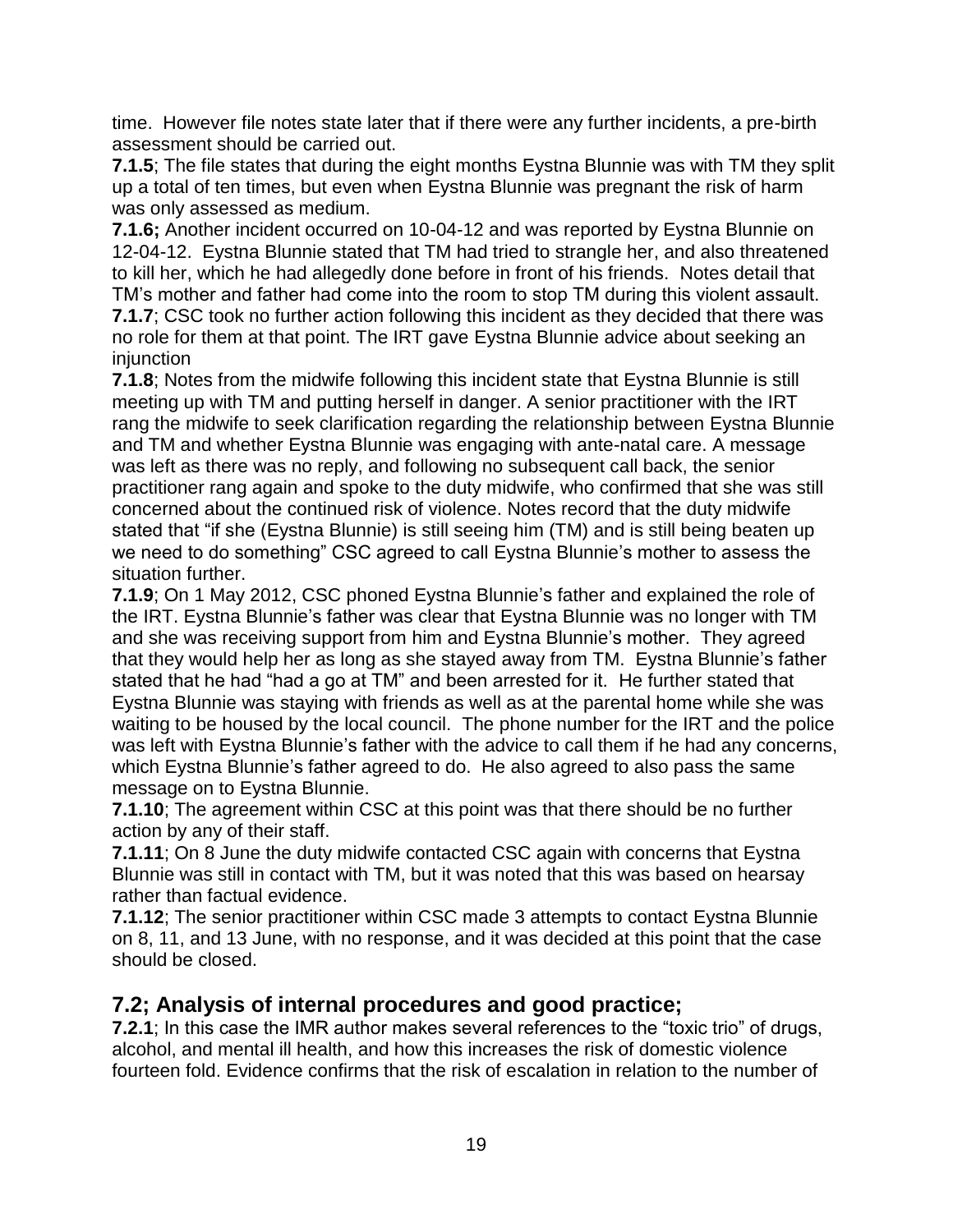domestic abuse incidents is also increased during pregnancy. This fact is corroborated within the NEPFT IMR.

**7.2.2**; Prior to 2009 the IMR author notes that all case records were held on a different system (SWIFT) to the one currently in use. Swift was almost entirely paper based whereas the new system is electronic, apart from documents which cannot be uploaded on to the system and which are still kept in a paper file.

**7.2.3**; The system now in use is the Protocol version of the Integrated Children's System (ICS).

**7.2.4**; Adult mental health records are held on a system known as Carebase, which is inaccessible to the IRT, but the emergency duty team (EDS) can view the information. As a consequence, staff members working with the separate IT systems would not have access to all the records or known information (NEPFT also use Carebase but would not have access to the other IT systems).

**7.2.5**; MAPPA records are held on yet another separate system which is held within the Quality Assurance dept. within CSC, and not accessible to all practitioners.

**7.2.6**; CSC use four internal documents used to assess a referral, or to judge assessment criteria;

- The Guidance for Threshold of Need and Intervention (Jan 2011)
- Southend, Essex and Thurrock child protection procedures (SET procedures)
- Domestic Abuse; a directory of services for Essex (May 2011)
- DV INDICATORS (prompts) written by the IRT managers for internal use by their staff

**7.2.7**; The IMR report also makes reference to quotes from research papers which are very similar to the evidence base used by NEPFT, and which highlight the dramatic increase in the prevalence of domestic abuse during pregnancy, particularly where it has been present before.

**7.2.8**; All staff involved in this case are experienced team managers who have been DASH trained.

# **7.3; Issues for further consideration;**

**7.3.1**; During the course of the CSC investigations, checks were not made with the MAPPA co-ordinator, nor with adult mental health services, regarding TM. This should be routine in cases where domestic abuse has been identified and where a MAPPA discussion has taken place.

**7.3.2**; Information provided by Shannon House did not make any link between TM and Eystna Blunnie's unborn baby and therefore no note was made on the file.

**7.3.3**; Once the "toxic trio" of mental ill health, alcohol and drug abuse is identified within any case, but particularly where domestic abuse has been identified, an information sharing protocol should be set up. This would enable all agencies involved in the case, to have access to ALL relevant information.

# **8; Essex Probation**

**8.1**; Essex Probation was involved in the supervision of TM between October 2007 and August 2009.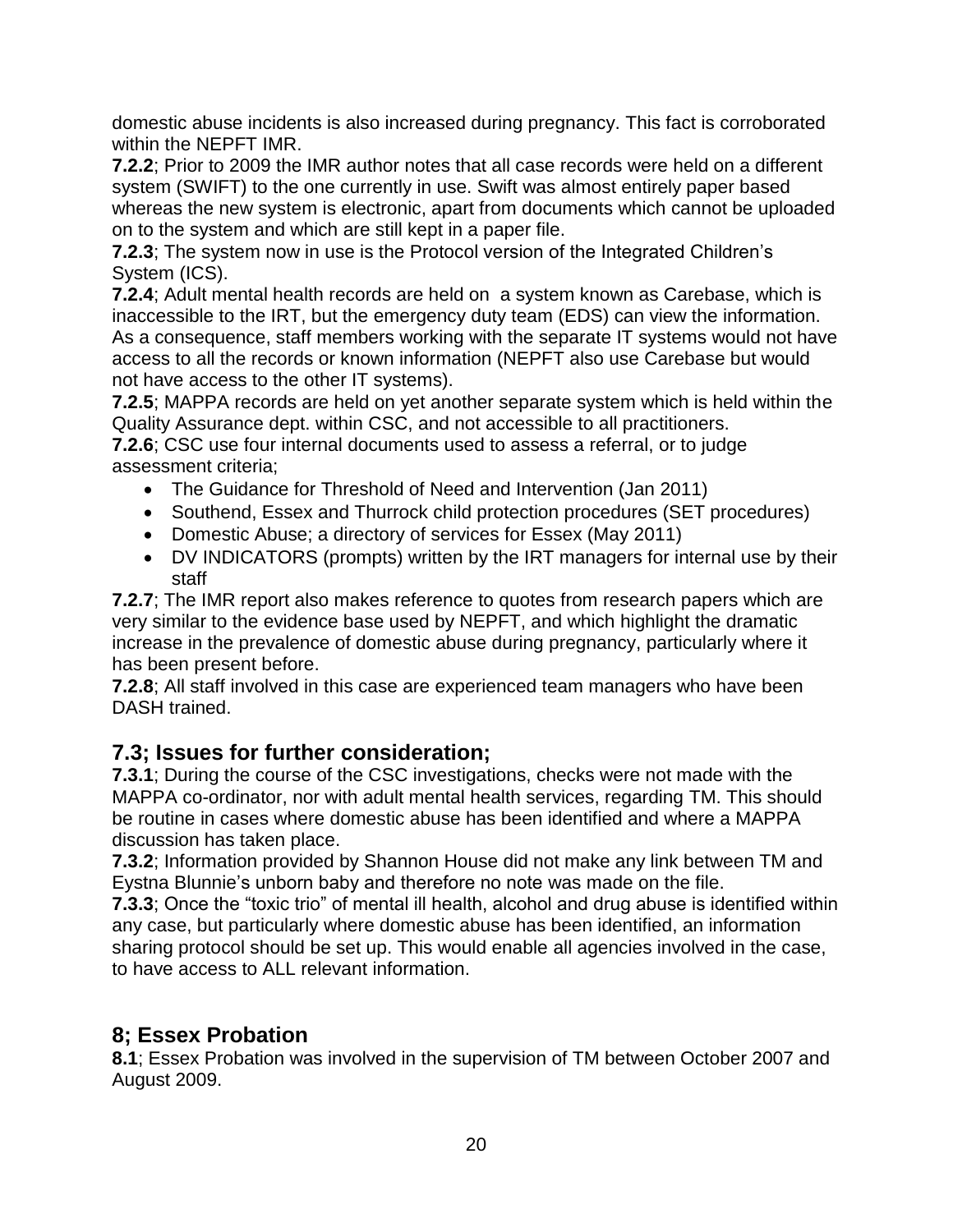**8.1.1**; There are previous cautions for violent and abusive behaviour which included male assaults in 2007, and a clear pattern of abusive behaviour towards intimate partners is also logged at this time.

**8.1.2**; The IMR records that TM was sentenced to a twelve month supervision order on 18-10-2007, and in addition had to complete 100 hours of unpaid work. The sentence was imposed for the offence of common assault against his former partner. The sentence plan contained objectives relating to partner abuse and on-going liaison with the police. In the course of the IMR the author concluded that the assessment of "medium risk" was appropriate at this time.

**8.1.3**; On 05-05-2008 TM was sentenced to eighteen months in prison for domestic abuse against another former partner. He served nine months in prison and was the released on license on 15-01-09. The period of license was due to run until 14-08-09. There were no additional conditions attached to TM's early release and he was therefore subject to standard license release conditions, which are common to all post custodial licences. The pre-sentence report indicated that TM was unsuitable for a domestic violence programme as he did not accept responsibility for the offence. When TM was released on license there was not enough time left under supervision to complete a domestic abuse programme, though some of the preparatory work was completed with him. TM's probationary supervision was re-allocated to a band 3 Offender Manager two months after his release and meetings were reduced from weekly to monthly.

**8.1.4**; In April 2004 TM disclosed to his probation officer, that he had started another relationship, which should have triggered a contact to the police liaison unit **8.1.5;** On 02-06-09 TM was recalled to prison for a fixed term 28 day recall. This was caused by an offence of criminal damage and another incident of domestic abuse outside his former girlfriend's house.

**8.1.6**; Whilst he was in prison TM complained of hearing voices and was prescribed anti-psychotic medication. Essex Probation does not have a formal record of this, but the GP records confirm that this was the case.

**8.1.7**; On release, time constraints resulting from the limited licence period meant that TM was not referred to the Criminal Justice Mental Health team.

**8.1.8**; TM's risk was re-assessed as high following the recall to prison, and he was required to have weekly meetings with his Probation Officer, where it was noted that he was still apportioning blame to others for his violent behaviour.

**8.1.9**; The MAPPA referral re TM which was discussed on 29-07-09 did not continue as the probation licence was about to end, and the case was subsequently closed. Following this, Essex Probation had no further contact with TM.

**8.1.10**; There was no contact between Essex Probation and Eystna Blunnie as the victim of the domestic assaults at any time. This is standard practice as contact with victims is made via the Victims Contact Unit or Women's Safety Workers.

# **8.2**; **Analysis of internal procedures and good practice;**

**8.2.1**;The IMR author states that practices have changed considerably with Essex Probation over the review period, and also that Essex Probation have had no contact with TM for over three years.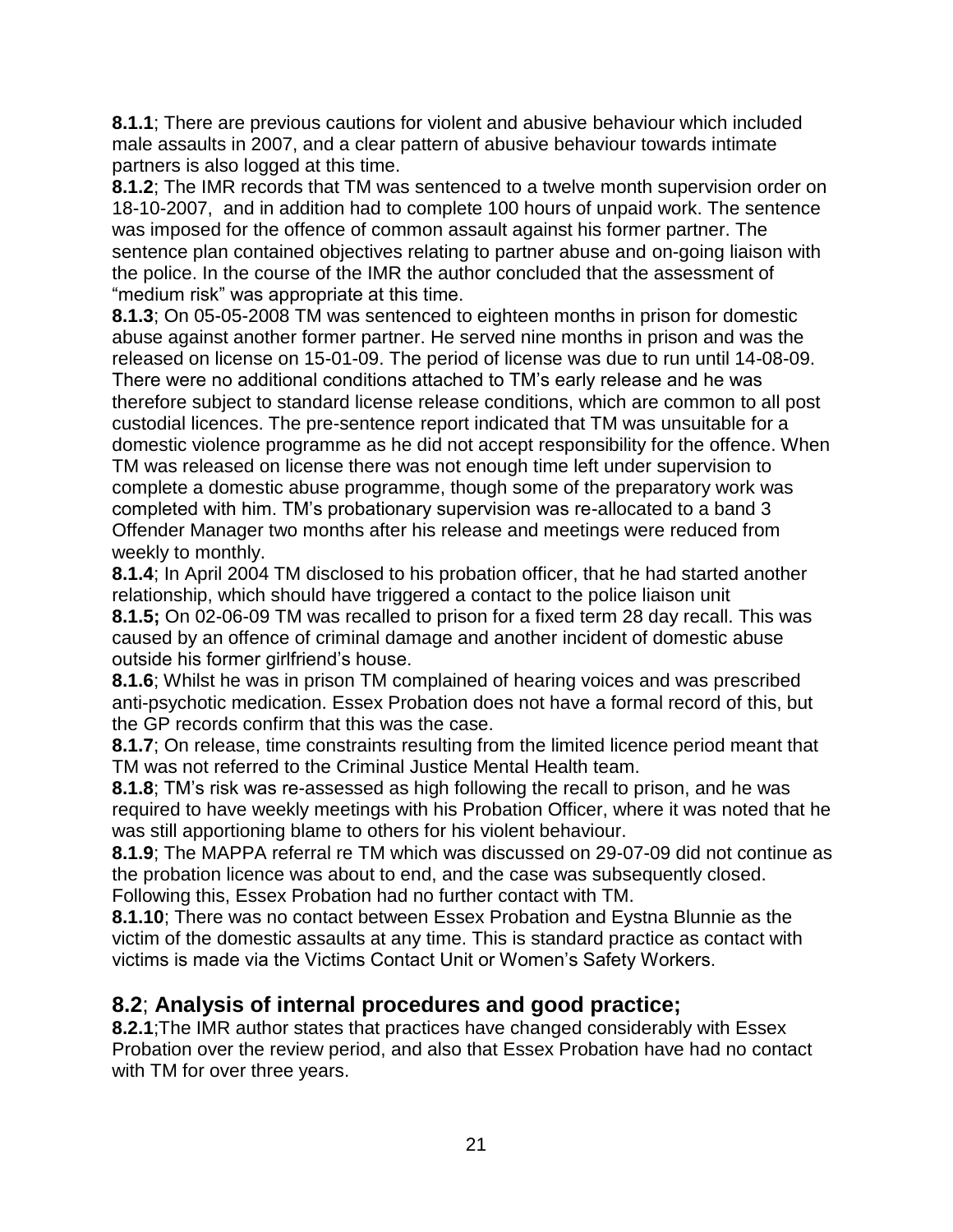**8.2.2**; The Probation Officer with whom TM had the most contact, has now left the service so it was difficult to follow up on some of the records.

**8.2.3**; Record keeping over the period covered within the IMR report, consisted of a mixture of paper and electronic records, and the IMR author highlights the challenges that this presents.

**8.2.4**; It is recognized that Essex Probation acted swiftly and decisively when TM breached the terms of the license which had originally permitted his early release from prison

**8.2.5**; One of the Probation officers who had been assigned to manage TM had not had specific domestic abuse training. However, it is stated that the training policy has changed since this period.

# **8.3; Issues for further consideration;**

**8.3.1**; It is noted that at one point TM's supervision was re-allocated to a less senior Probation Officer, with less frequent supervisory meetings required. This decision is questionable given the lack of responsibility issues that remained, and the persistent nature of the offences. It should be compulsory if or when cases are transferred internally they are assigned to the appropriate officer level, in order that any planned intervention work can continue.

**8.3.2**; There were no additional conditions attached to TM's early release on license even though there was already a recorded pattern of violent behaviour towards intimate partners.

**8.3.3**; There was no increase in supervision or monitoring when TM told his probation officer that he had started a new relationship.

# **9; Essex Police**

**9.1;** Criminal record checks on TM highlight the following;

2 x Offences against the person (2007-2009)

1 x Firearms/shotguns/offensive weapons (2008)

2 x Offences against property (2009)

1 x Public order offence (2009)

### **Remands and cautions;**

2 x Offences against the person (2004 and 2006)

TM's file also highlights self-harm as a warning signal

**9.1.1**; During the period of review records note that there was a 999 emergency call on 29 January 2010. The call was made by TM's brother who reported that TM was being verbally abusive and aggressive towards their parents. He reminded the police of TM's alleged past violence. When officers attended they were told that TM had an alcohol problem and he was agitated because TM's father had taken the alcohol away from him. The family wanted TM removed from the premises but he refused to go. Even when the police were there TM refused to go, and the officers noted that although there was no actual violence on that occasion TM had been previously assessed as a "high risk perpetrator" of domestic abuse, and that in the past he had used a knife to threaten an ex-partner. TM was arrested to prevent a breach of the peace but was later released without charge. A DV1 was completed and the risk assessed as standard.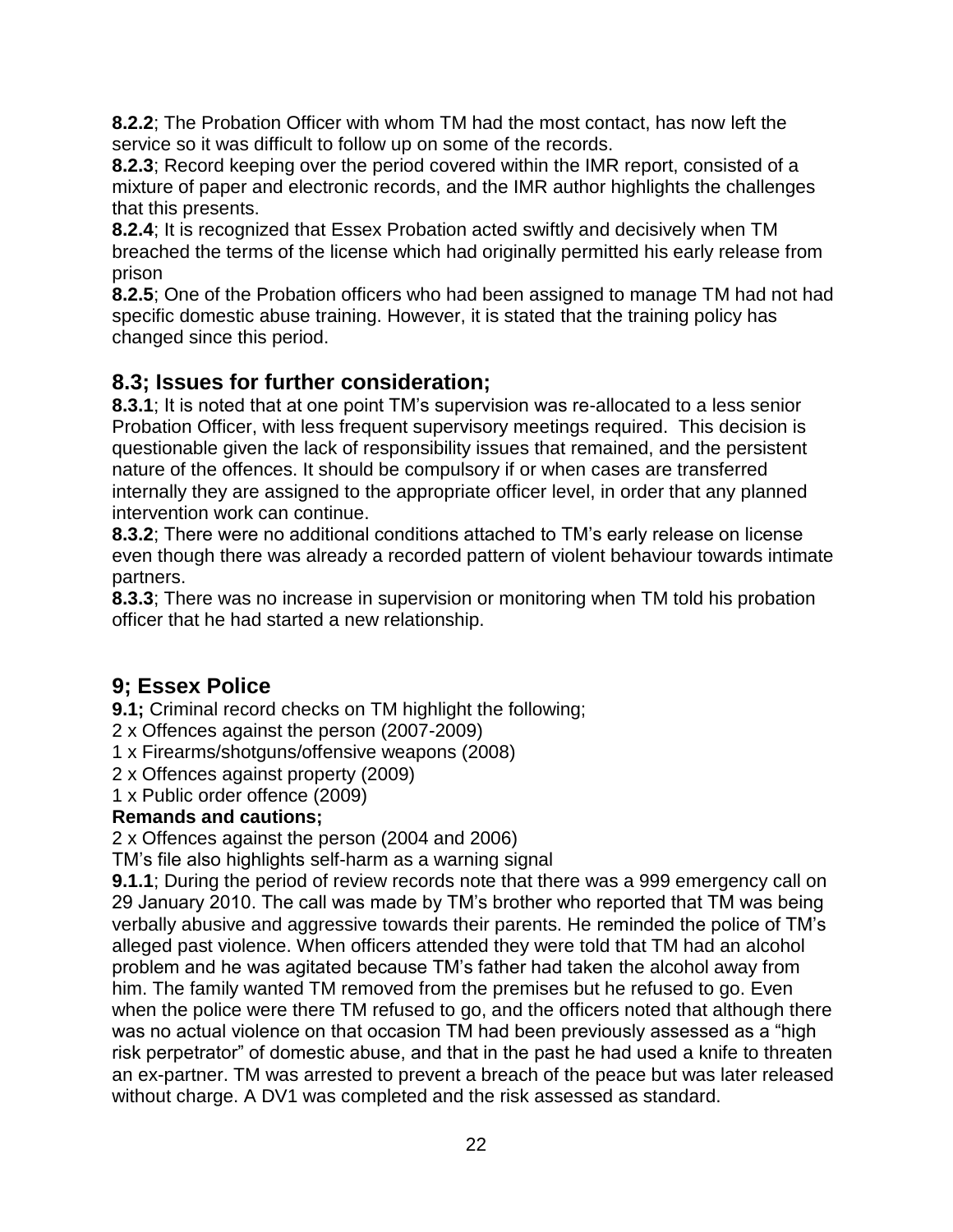**9.1.2**; On 20 May 2011 police were called to a fight in an alleyway between TM, his brother and a third male. TM and his brother were arrested for assault causing actual bodily harm. Whilst in custody both the M brothers claimed that the fight was in selfdefence as the third male had attempted to attack them with an iron bar. Both were placed on police bail whilst the case was reviewed by the CPS. Having failed to identify any independent witnesses, the CPS decided to take no further action, as there was not a realistic chance of conviction.

**9.1.3;** At 6am on 17 Nov 2011, TM called the police to report that his ex-partner was blocking his entry into his parents' home. A poor telephone line meant that the full facts of the complaint could not be heard, but shouting could be heard in the background. Police attended the scene but ascertained that there had been a verbal argument only and that no offence had been were committed. TM stated that he wanted Eystna Blunnie out of the property, and to diffuse the situation police transported Eystna Blunnie to the police station in order that she could contact friends and sort out alternative accommodation. A DV/1 was completed and subsequent checks revealed that there were no previous incidents recorded between them, but each were the subject of previous incidents logged separately. The risk was assessed as standard at this time.

**9.1.4**; There was a further incident on 23 November 2011 when TM made a 999 call to the police following alleged threats from Eystna Blunnie's father, who was coming over to TM's house to assault him. Mr B was arrested and served with a first stage harassment warning. A DV/1 was completed and the risk assessed as standard. **9.1.5**; Another 999 call was received from TM on 02-12-11 complaining that Eystna Blunnie was "kicking off" and had become uncontrollable. He told the police that Eystna Blunnie was living at his house as she had been kicked out of her parent's home. He also told officers that Eystna Blunnie was pregnant but he wasn't sure that the baby was his. By the time the police got to the house Eystna Blunnie had left and once again the risk was assessed as standard.

**9.1.6**; On 05-12-11 police received a call from Eystna Blunnie's brother who reported that Eystna Blunnie had been assaulted two days earlier by her partner TM. It was alleged that TM had verbally abused her then "chucked" her on to the sofa. Eystna Blunnie's brother also alleged that TM had been emotionally abusing her. Having checked and discovered the previous domestic abuse history, police officers went to the house and spoke to Eystna Blunnie. She gave a different account saying that she had provoked TM by getting into his face and swearing at him. TM had grabbed her by the arms and pushed her down on to the sofa. Eystna Blunnie stated that she did not want any police involvement. She further stated that she did not consider herself to be a victim, and would not testify if the police decided to prosecute TM. Officers then interviewed TM who confirmed that he had grabbed hold of her to calm her down. He also stated that Eystna Blunnie was 8 weeks pregnant. No further action was taken and the risk assessment given at this point was medium. This risk assessment was endorsed by the Domestic Abuse Safeguarding Team (DAST) trained inspector. It was noted at this time that there were additional concerns to TM's violence, specifically his controlling behaviour, and the fact that Eystna Blunnie was now 8 weeks pregnant. **9.1.7**; Eystna Blunnie attended the police station on 10-04-12 to report that TM had assaulted her on the previous day. The incident happened in TM's room within his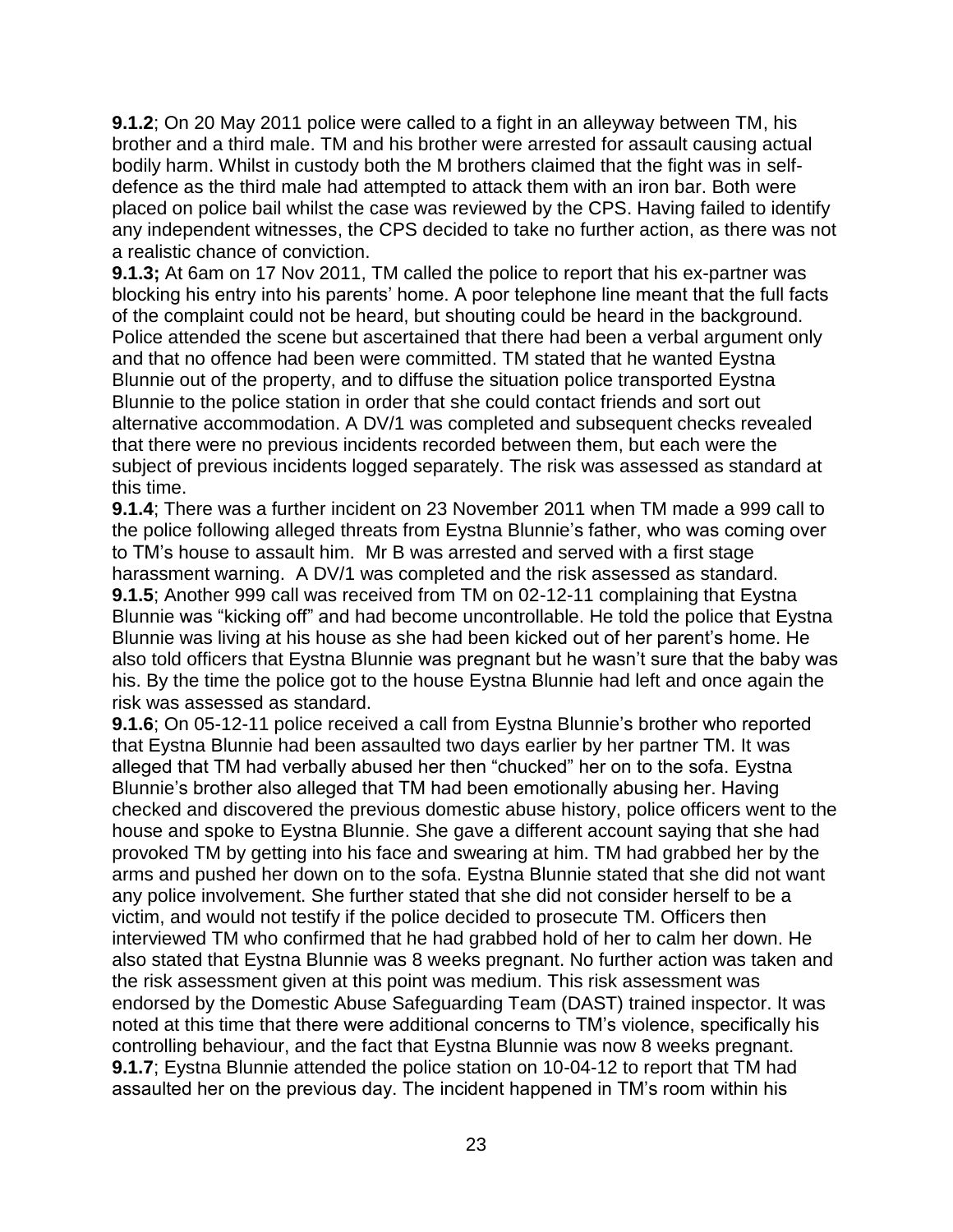parents' house. He had grabbed her around the neck and then attempted to punch her. The assault was halted by TM's parents who had come into the room after hearing screams. At this point TM told his parents that he was going to "stab her and kill her". Eystna Blunnie told officers that she had been in a relationship with TM from May to December in 2011, but had since split up. They had met on 8 April 2012 as arranged to discuss their relationship and the baby, though TM did not believe that the baby was his. Eystna Blunnie was seven months pregnant at this time.

**9.1.8**; The injuries from this attack were described as relatively minor, and consisted of a scratch and reddening to her neck and bruising with reddening to her nose. Eystna Blunnie reported that she thought he was going to kill her, as he had threatened to kill her previously and had also attempted to choke her on a previous occasion.

**9.1.9**; Checks were made on the domestic history of both Eystna Blunnie and TM, and once TM was identified as a previous perpetrator of domestic abuse, police officers were sent to his home address where he was arrested for assault causing actual bodily harm.

**9.1.10**; Eystna Blunnie stated that was going back to her parents' house, but this was to be a temporary measure as they had "fallen out" the previous year, over her relationship with TM.

**9.1.11**; TM gave a different account to what had happened when he was in custody. He said that Eystna Blunnie had contacted him saying that she was homeless. He had met up with her and taken her belongings back to his parents' house, but once there she had become argumentative. They had several arguments during the course of the evening and into the early hours of the morning when she was shouting very loudly at him. According to TM this is when his parents had come into the room to find them both sitting on the floor. TM stated that Eystna Blunnie had stayed at the house until 2pm the next day and then left without speaking to him. TM's mother stated that she had checked Eystna Blunnie over following the argument and there were no injuries. All of TM's family supported his account of what had occurred and his mother made a written statement to that effect. TM's brother informed the police that he had heard Eystna Blunnie telling TM "if you leave me I will get you nicked" .

**9.1.12**; A referral was made to the CPS, but internal lawyers decided that as there was insufficient evidence to secure a conviction and therefore no further action was made. Officers completed another DV/1 and this time the risk was reassessed and increased to high.

**9.1.13**; Notes report that officers made several attempts to obtain accommodation for Eystna Blunnie at refuges and other suitable premises but these were declined as were the offers of transport to take her to the new accommodation. Eystna Blunnie stated that she was afraid of TM but she didn't want to leave the local area as she had friends there.

**9.1.14;** The incident and subject were referred to the next MARAC meeting. Eystna Blunnie was informed of the MARAC process and of the referral, but police notes suggest that the only thing she wanted from the system was permanent accommodation.

**9.1.15**; At the MARAC meeting on 8 May 2012 the incident between Eystna Blunnie and TM was discussed and minuted. TM was risk assessed as high following his previous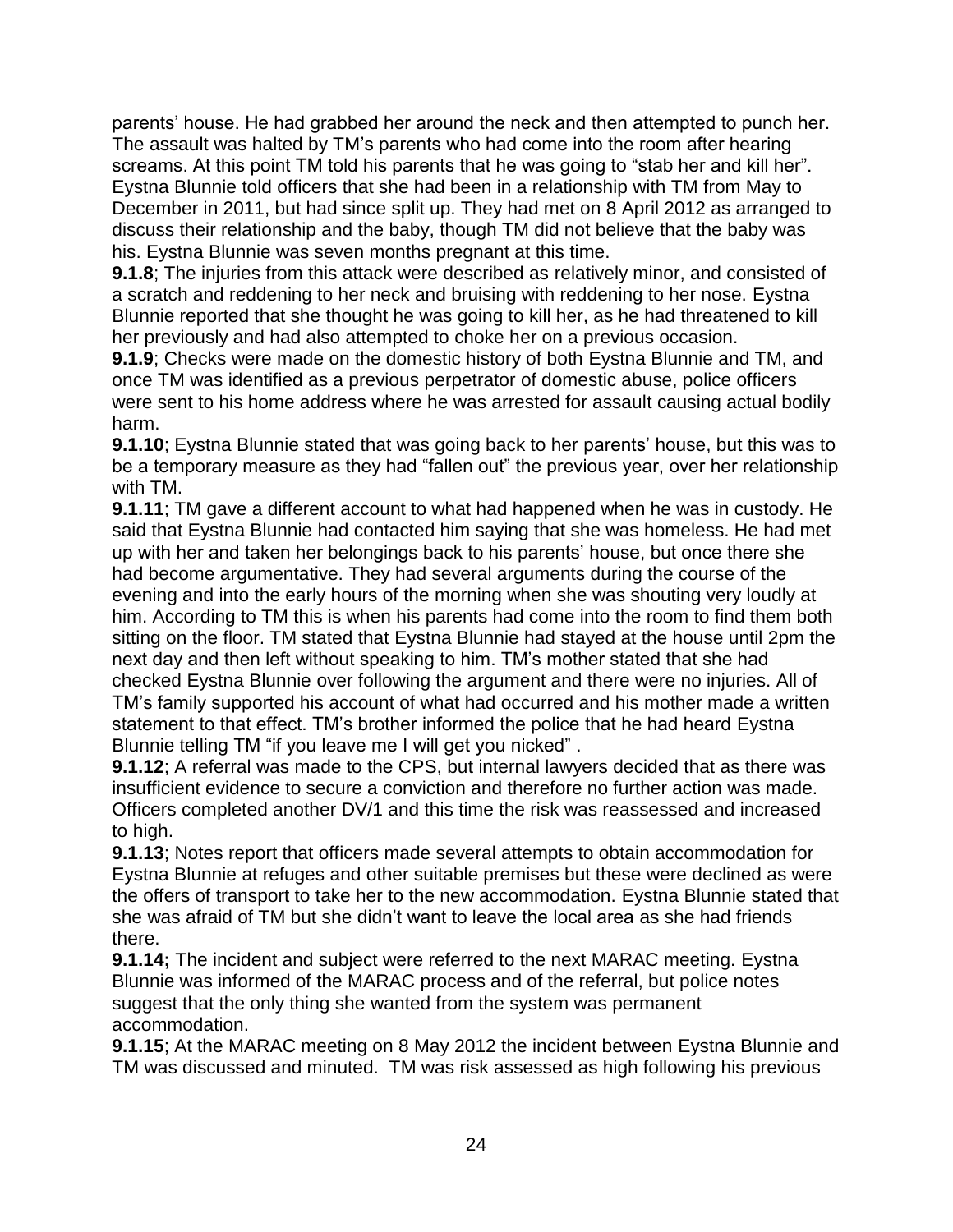domestic abuse incidents and prosecutions, which had involved previous partners. However there was no formal record of these logged.

**9.1.16**; Within the maternity section of the MARAC notes, the incident which took place on 28 March 2012 within the PAH maternity dept., was recorded. Eystna Blunnie had attended with stomach pains, and TM had gone with her. TM appeared drunk and possibly under the influence of drugs.

**9.1.17**; Maternity staff were concerned enough to refer the matter to Social Care on April 25<sup>th</sup>, but as there was no evidence of physical violence the matter was not referred to the police. Later notes also highlight the concerns of the maternity staff regarding Eystna Blunnie's safety, as "she is still going back to the perpetrator"

**9.1.18**; There was an incident involving TM on 13 June 2012, where it is alleged that TM was attacked by another male who hit him over the head with a bottle. This incident was reported by a third party and following this the police made contact with TM, who was totally uncooperative. This lead the police to note that this was potentially a non-event reported by TM himself as an attention seeking exercise which he had been known to do before. Police do not think that this incident had anything to do with TM's situation with Eystna Blunnie.

**9.1.19**; The final record logs the incident of 27 June 2012, which was the incident that lead to Eystna Blunnie's murder. Eystna Blunnie died of massive head injuries sustained from a serious assault, after having gone out in the early hours of the morning to meet TM. Her unborn child also failed to survive.

**9.1.20**; TM was arrested and though he denied any involvement, further enquiries revealed that he had admitted the offences to his family. TM was subsequently charged with murder and child destruction.

# **9.2**; **Analysis of internal procedures and good practice;**

**9.2.1;** Essex Police updated their Domestic Abuse policy and all associated procedures following two domestic homicides in 2011.

**9.2.2**; Currently they deal with circa 32,000 incidents of reported domestic abuse incidents every year, approximately 88 per day. These figures have increased from 10,000 a year five years ago.

**9.2.3**; The change of internal policy initiated a Domestic Abuse Intelligence Team within the Force Control Room. Once a domestic abuse incident has been reported, officers within this team are responsible for researching police databases to update attending officers regarding past or on-going calls to the relevant address or involving known persons.

**9.2.4**; In 2012, a Central Referral Unit for domestic abuse incident reporting was established. This was to provide one central point of contact, and to ensure accurate recording, grading and research into domestic abuse

**9.2.5**; Information regarding domestic abuse incidents from the DV/1 forms are logged promptly onto the internal database. The form DV/1 is completed when a victim advises police that they are being stalked, harassed or threatened.

**9.2.6**; All police officers and contact staff undertake DASH training.

**9.2.7**; Police use three categories of risk assessment, **Standard, Medium or High. Standard-**Indications based on the evidence available at the time, do not indicate the likelihood of the perpetrator causing serious harm. These cases are handled by the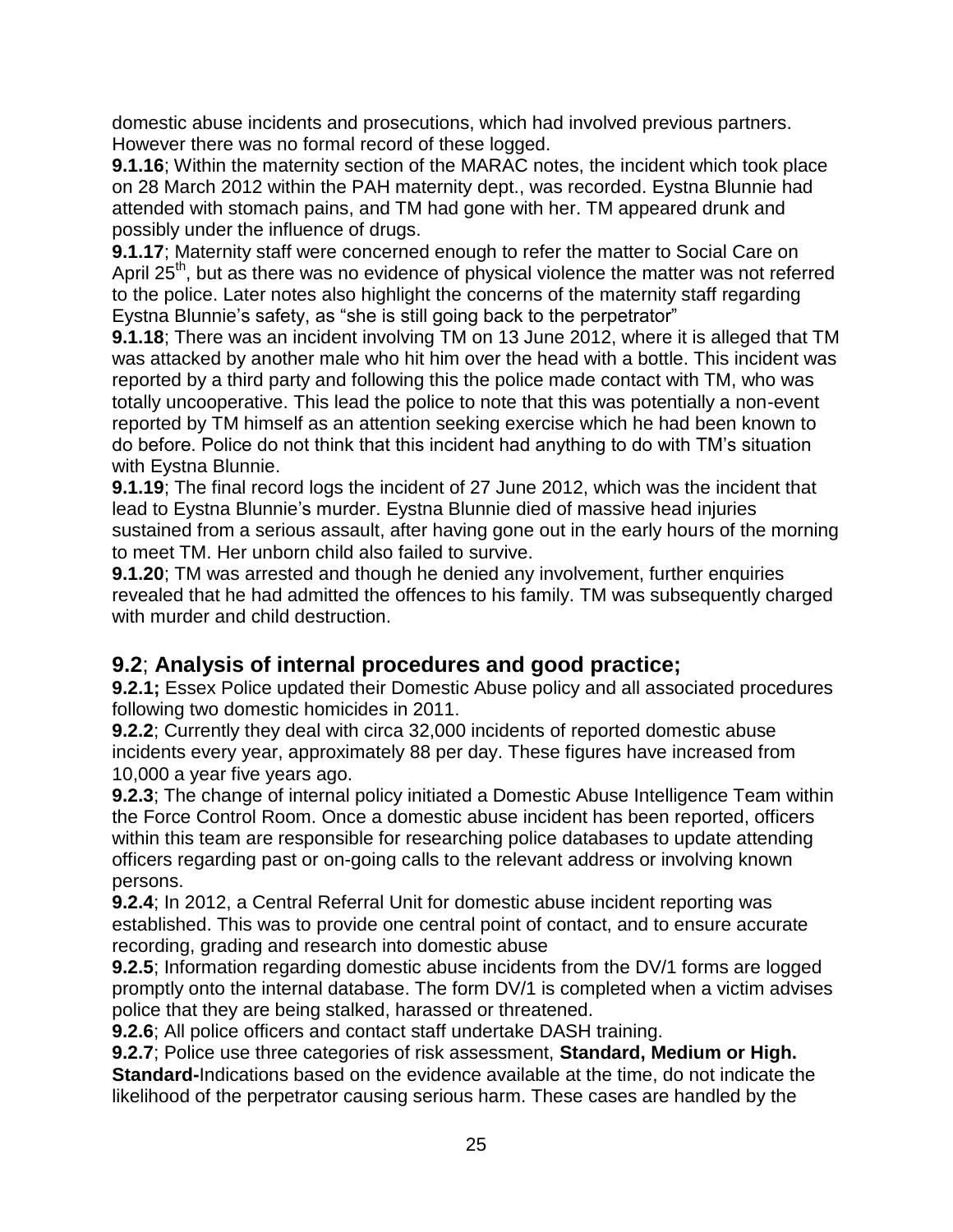Central Referral Unit, who ensures that all details are accurately recorded. Standard risk cases are updated every six days and reviewed every fourteen days.

**Medium**- A Domestic Abuse Safeguarding Officer (DASO) will make any necessary referrals to partner agencies, and sends a letter to victims offering them support. At times this could also include a phone call to the victim. Medium risk cases are updated every four days and reviewed every seven days.

**High**-A high risk case is referred to the relevant Domestic Abuse Safeguarding Team (DAST) office for case management. The victim is contacted by phone and if there is no contact made, officers will be dispatched to the address to check on the victim's welfare. High risk cases are updated every twenty four hours and are reviewed every forty eight hours.

# **9.3; Issues for further consideration;**

**9.3.1;** There appears to be inconsistency in the risk assessment processes, that were applied to TM and his offences during the course if this review.

**9.3.2**; One example was following the incident on 17 November 2011, when TM made a 999 call to police at 6am. Eystna Blunnie was said to be blocking his entry to the home. Police attended within ten minutes and eventually Eystna Blunnie was transported to the police station in order to diffuse the situation and to allow Eystna Blunnie to sort out alternative accommodation. TM was noted on previous police records as being "high risk" and of being a "very high risk perpetrator" due to alcohol and violence. Even though TM was noted as being in a drunken condition at 6am this incident was classed as standard.

**9.3.3**; Essex Police notifications highlight the risk to the victim but not to the child or unborn child, and this does not give any other agency the full risk potential.

# **10; Crown Prosecution Service (CPS) Essex**

**10.1;** An IMR was requested from the CPS at the beginning of May 2013, when the DHR panel decided that there was a need for further examination into the decision not to prosecute TM following the assault on Eystna Blunnie in April 2012.

**10.2**; After much chasing and follow up, what was received in Sept 2013 was in the format of a chronology rather than a full IMR, but as it included information on the April 2012 decision, as well as subsequent policy and practice changes, the Chair of the panel decided to accept the submission in order to avoid any further delay in the overall review process.

**10.3**; The chronology states that that TM has two "incidents" recorded on file between 2004-2006, and both involve Essex Police. These offences were dealt with by means of a police caution and reprimand. The earliest that the CPS was involved with TM in terms of a court prosecution was 2007.

**10.4**; The first prosecution was in Oct 2007 when TM was charged with common assault by battery, on his then partner. This charge and outcome is covered in more depth within the Essex Police and Essex Probation IMR.

**10.5**; A second prosecution took place in August 2008 at Chelmsford Crown Court when again TM was convicted of common assault and possession of a pointed blade. This is covered in more depth within the Essex Police and Essex Probation IMR.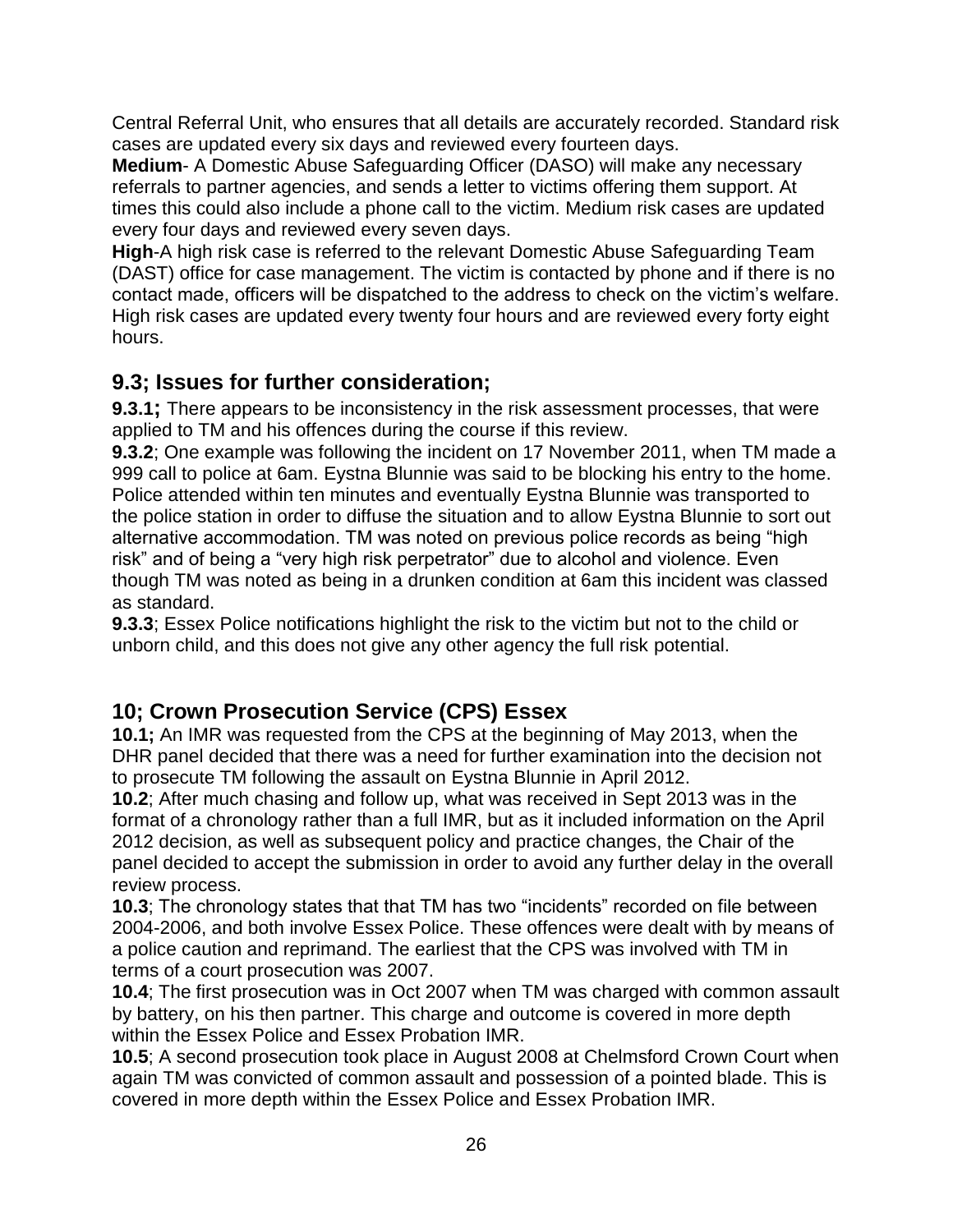**10.6**; There was a final prosecution before 2012, which involved TM causing criminal damage and once again using threatening behaviour to an intimate partner.

**10.7;** There was an incident reported to police in Dec 2011, alleging that TM had grabbed Eystna Blunnie by the arms causing reddening, but there was no further action taken and the case was not referred to the CPS. Essex Police have a statement from Eystna Blunnie on file, stating that "I do not believe I'm a victim of crime and do not support a prosecution in this matter. I do not want TM arrested and will not attend court."

**10.8**; Regarding the incident in April 2012, where TM assaulted Eystna Blunnie by squeezing her throat until she could not breathe, and issuing threats that he would "kill her", a request for charging advice was made to the CPS by Essex Police on 9 April 2012. TM was arrested and in police custody when the file was passed over to the CPS for further action, on 11 April.

**10.9**; A decision not to prosecute TM was made by the CPS citing insufficient evidence to meet the evidential standard required in accordance with the Code for Crown Prosecutors. This decision has now been recognised by the CPS as being the wrong decision.

### **10.2**; **Analysis of internal procedures and good practice;**

**10.2.1;** Given that the submission from the CPS has taken the form of a chronology, there is no analysis of internal procedures or statement as to whether those procedures were followed.

**10.2.2**; Given the above there is no means of analysing or highlighting good practice or challenging the robustness of internal mechanisms for dealing with adult safeguarding issues or specifically domestic abuse.

# **10.3; Issues for further consideration;**

**10.3.1**; The CPS report does highlight what has occurred to date, following the order to review the decision made not to prosecute TM, following the April 2012 incident. The review order was made by the judge at Eystna Blunnie's murder trial.

**10.3.2;** The chronology makes reference to the fact that whilst the prosecution assessment was underway, additional enquiries were being requested by the CPS to Essex Police. However police responses were sent to a different lawyer, something which highlights internal inconsistencies in the interpretation of the evidential standard required.

# **11. Summary of responses to the specific Terms of Reference;**

**11.1; Were practitioners sensitive to the needs of the victim and the perpetrator, knowledgeable about potential indicators of domestic violence and aware of what to do if they had concerns about a victim or perpetrator? Was it reasonable to expect them, given their level of training and knowledge, to fulfil these expectations?**

**11.1.1**; All agencies responded that they were sensitive to the needs of both the victim and the perpetrator. However this ambition can only be delivered when agencies have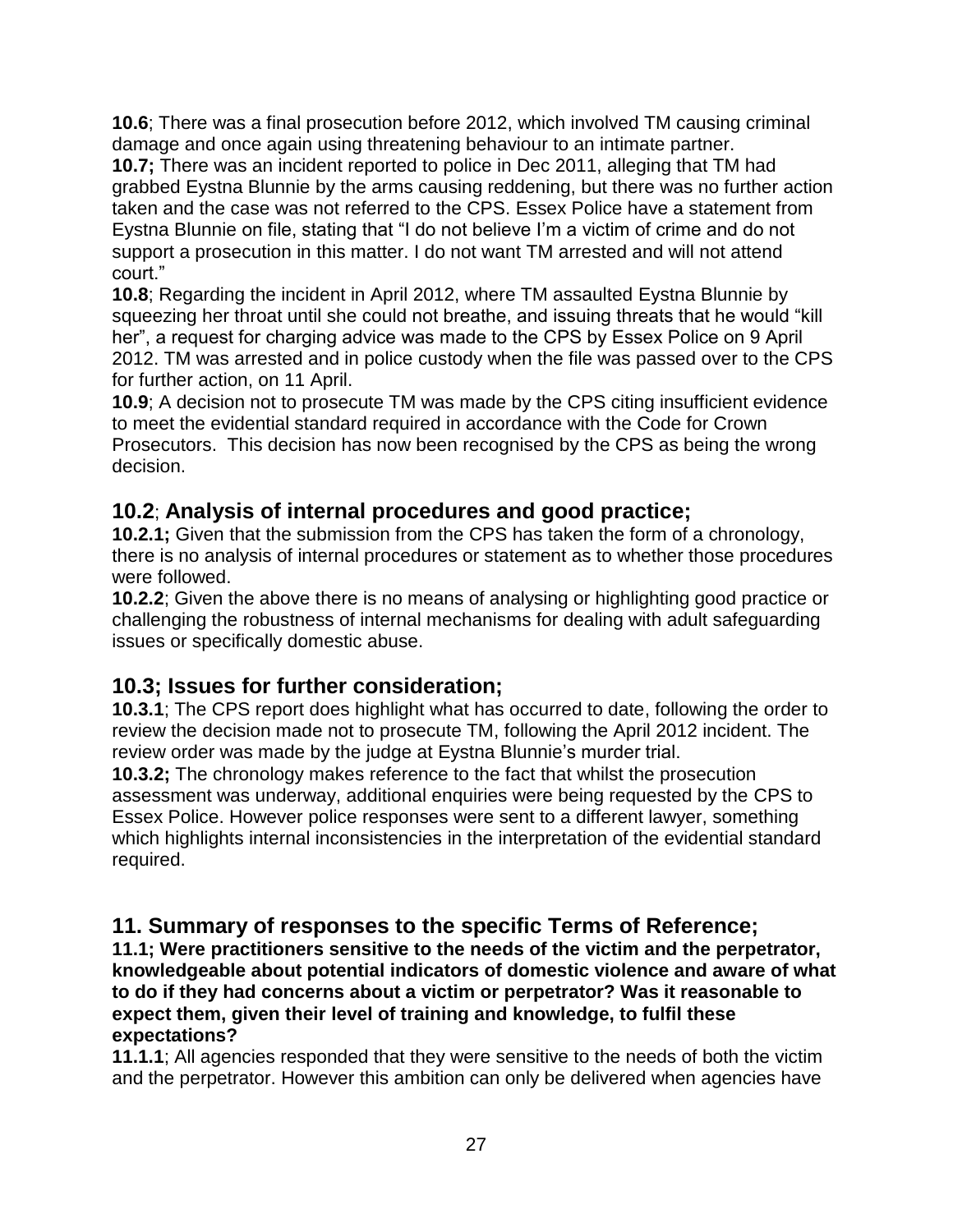access to the bigger picture and all of the relevant information, and this was not the case within this review.

**11.1.2**; Whilst all agencies referred to adult safeguarding training, there was a huge variation in the time given and the depth of the training undertaken. Primary health in particular, had a very different approach to adult safeguarding when compared to children's safeguarding. In these examples there was no indication that even if a domestic abuse situation was identified, health practitioners and front line staff would be confident as to what to do next, or where to refer. It is not enough to have a named person who has undertaken adult safeguarding training, when a majority of front line staff have none, and if there is no internal mechanism for the cascading of the training or for information sharing.

**11.1.3**; Whilst it would not be appropriate for all staff to be trained to DASH level, the whole topic of adult safeguarding, with an integral specific reference to domestic abuse, needs to be communicated in a pro-active way within all organizations.

**11.1.4**; Insensitivity was highlighted by the family of Eystna Blunnie in relation to her housing requirements and assessments. It was stated that the majority of interactions with Eystna Blunnie were conducted via phone calls and messages (this is not substantiated within the HC Housing dept. IMR). The question was raised as to whether face to face contact enabled a better approach to a vulnerable person, particularly in a case where domestic abuse has been identified.

**11.1.5;** There is no reference to the level of training or understanding of domestic abuse situations by the CPS.

#### **11.2; Did the agency have policies and procedures for risk assessment and risk management for domestic violence victims or perpetrators and were those assessments correctly used in the case of this victim/ perpetrator? Did the agency have policies and procedures in place for dealing with concerns about domestic violence? Were these assessment tools, procedures and policies professionally accepted as being effective? Was the victim, or perpetrator, subject to a MARAC?**

**11.2.1**; All agencies made reference to having policies and procedures for adult safeguarding, though not all related specifically to domestic abuse. Not all agencies had staff trained to the appropriate level to be confident in dealing with an adult safeguarding or to a domestic abuse situation. Policies need to be reviewed and updated on a regular basis to reflect best practice regarding training and information share, particularly where there is multi agency involvement.

**11.2.2**; It is not clear as to whether agencies regularly undertook their own risk assessments once a domestic abuse situation was identified. All information given within the IMRs seemed to point to an acceptance of the police classification of risk. Again it is unclear as to whether there is any environment where agencies, other than the police, discuss and/or challenge the risk classification given and adopt a different approach for their own internal purposes.

**11.2.3**; Risks are classified around the perpetrator and victim, but do not refer to any children within a household or to an unborn child.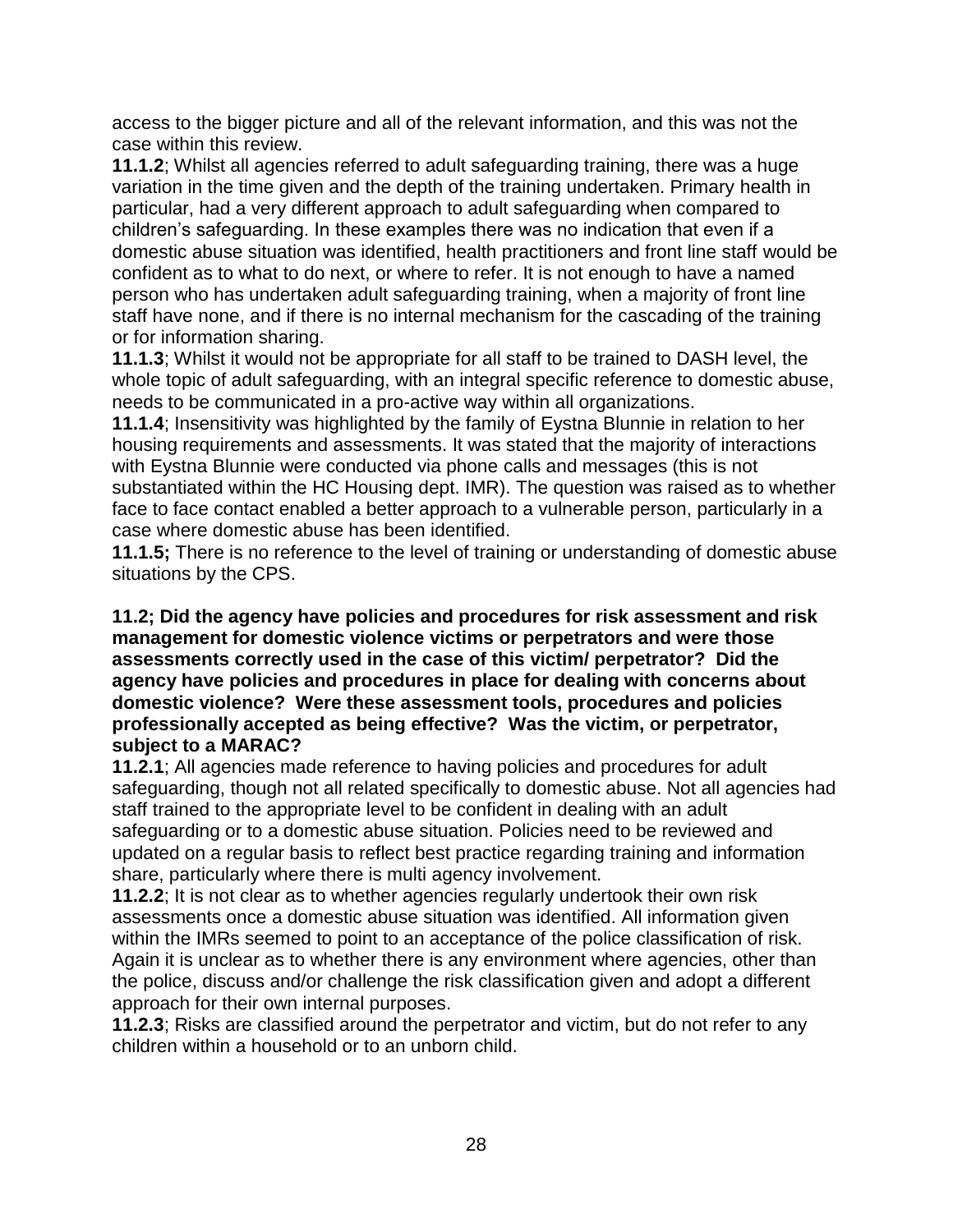**11.2.4**; TM was subject to MARAC in the past, and the incident in April 2012 was referred to the relevant MARAC meeting. However the outcome of this meeting and any agreed actions are less clear and not included within the minutes of the meeting. **11.2.5**; Information re TM was held by the MAPPA coordinator but this was not always accessible because of incompatible IT systems. Reference to MAPPA information and/or the coordinator needs to be programmed into investigations as an automatic line of enquiry, especially when concerns regarding adult or child safety are raised.

#### **11.3; Did the agency comply with domestic abuse protocols agreed with other agencies, including any information-sharing protocols?**

**11.3.1**; As previously stated, all agencies received the DV/1 notifications from the police and took part in the MARAC meetings, with the exception of primary care who are not currently included in the MARAC process.

**11.3.2**; The police information was accepted and treated as a reliable source, with most agencies flagging the information as appropriate within their own systems. There is no evidence of individual agencies discussing the information disclosed within the DV/1 within their internal meetings, or adopting an agency specific approach to the issues raised by re-classifying the degree of risk from their own organisational perspective.

#### **11.4; What were the key points or opportunities for assessment and decisionmaking in this case? Do assessments and decisions appear to have been reached in an informed and professional way?**

**11.4.1**; The key points within this case could be perceived to be different for individual agencies, though most would refer to the two major incidents of domestic abuse where Eystna Blunnie was the victim. Following these incidents and the escalation of the police risk assessment from standard to medium and eventually to high/very high, there is some evidence of a different approach to Eystna Blunnie, within housing for example where her allocation of points was increased to reflect the urgency of the situation. **11.4.2**; However knowing that there is a strong evidence base which highlights an escalation of violence during pregnancy within an already abusive relationship, it is not unreasonable to expect that this would be a trigger point for a further risk assessment,

particularly in this case when Eystna Blunnie disclosed that she was pregnant.

**11.4.3**; A further trigger point with regard to TM, was when the health and social care agencies made the connection between the "toxic trio" of alcohol, drugs and mental ill health in relation to TM's violence and aggressive behaviour. However having noted the connection there is no evidence of a more pro-active approach to TM's health or care management.

**11.4.4**; The CPS have acknowledged formally that their decision not to prosecute TM in April 2012 was wrong, and that he should have gone to court for both assault charges and also for a possible restraining order to keep him away from Eystna Blunnie.

#### **11.5; Did actions or risk management plans fit with the assessment and decisions made? Were appropriate services offered, or provided, or relevant enquiries made in the light of the assessments, given what was known or should have been known at the time?**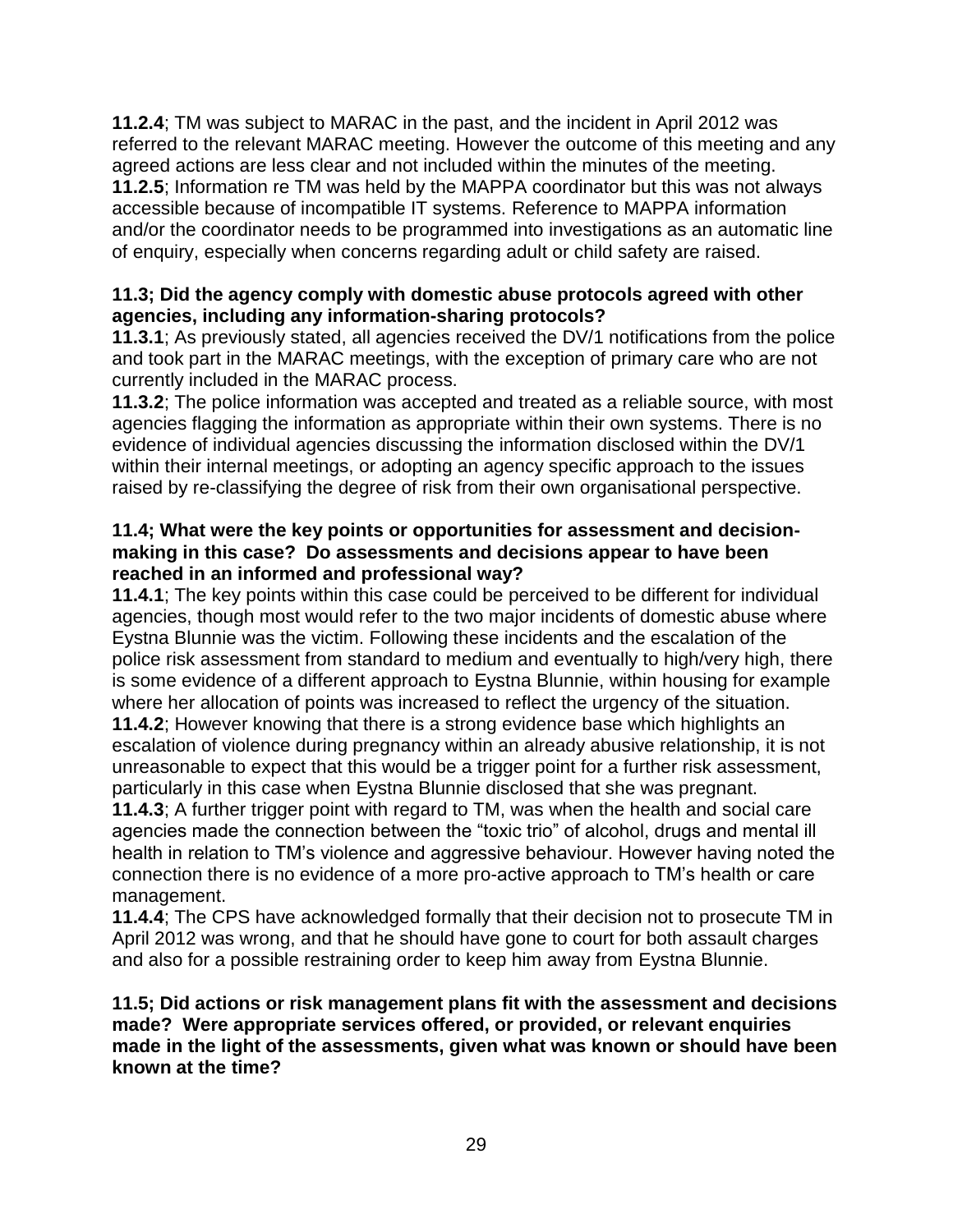**11.5.1**; Agencies responded to the risks identified as appropriate to the specifics of their individual policies. Therefore the fact that many of the policies were not robust enough to deal specifically with a domestic abuse situation should be factored into each of the individual responses. In the absence of one lead agency co-ordinating or overseeing the responses, it is difficult to have anything other than different expectations

**11.5.2;** Maternity services were alert to the presenting issues and had policies for escalation, but these were not followed up, and there was no prescribed review process to ensure all routes of enquiry were concluded appropriately.

**11.5.3**; There are examples of Eystna Blunnie being offered access to safer accommodation and support services, but these were declined. Explanations were given for the refusals and these are covered within the summary and the resume of the discussions with Eystna Blunnie's parents.

**11.5.4**; It was noted within the police IMR that Eystna Blunnie would not cooperate with them in terms of supporting a prosecution of TM after the first incident where she was the victim.

**11.5.5**; TM was offered a great number of routes and opportunities to access support services, but these were all made leaving TM to take the initiative. This continued throughout the time period under review, whilst it was known that TM was leading a chaotic lifestyle and had multiple substance dependencies, and mental ill health.

#### **11.6; When, and in what way, were the victim's wishes and feelings ascertained and considered? Is it reasonable to assume that the wishes of the victim should have been known? Was the victim informed of the options/choices to make informed decisions? Were they signposted to other agencies?**

**11.6.1**; There are clear reports of Eystna Blunnie being given advice and information regarding the choices she had to get away from TM, and also to access support services for victims of domestic abuse. These were declined, but this is covered more within the summary and recommendations.

**11.6.2**; TM was offered numerous referrals to alcohol and drug advisory services, which he did not take up. TM stated that he did not want to give up drink altogether, just to reduce consumption to weekends only. He was offered support within mental health services, and offered additional therapeutic services via external agencies, all of which were declined or not attended when direct referrals were made.

#### **11.7; Was anything known about the perpetrator? For example, were they being managed under MAPPA?**

**11.7.1**; TM was discussed at a meeting under the MAPPA arrangements in July 2009 when he was released from prison. As there were no on-going supervision arrangements, it was decided that there were no other suitable management arrangements available.

**11.7.2**; TM was again discussed at a MARAC meeting, following the incident in April 2012 but the outcome of that meeting is unclear. There was a note within the minutes that there was a need to check the referral from the maternity dept., with the result noting that Eystna Blunnie's unborn child was referred to CSC on Wed 25 April 2012.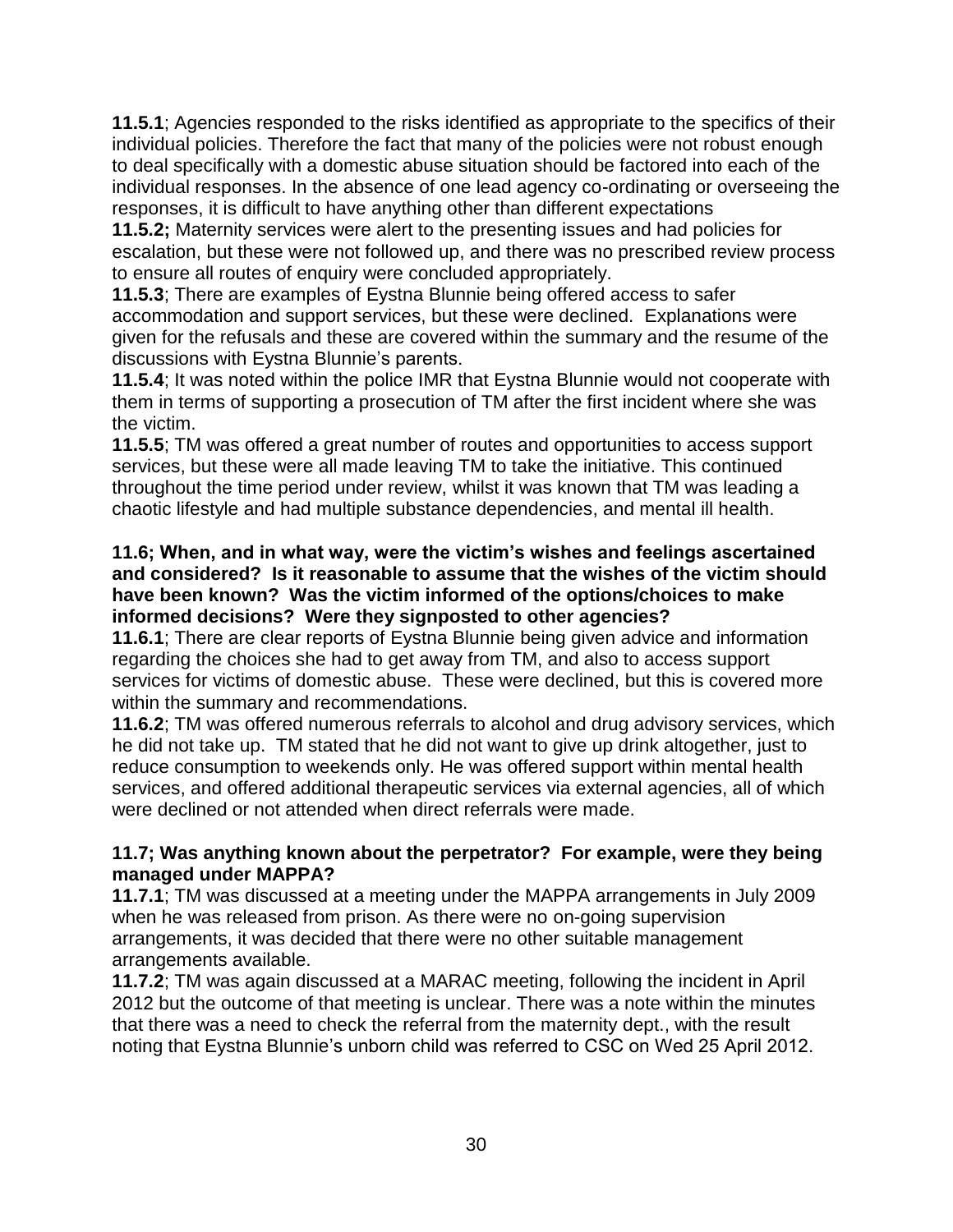#### **11.8; Had the victim disclosed to anyone and if so, was the response appropriate?**

**11.8.1**; Eystna Blunnie was given every possible opportunity to disclose domestic abuse to the midwives during the numerous ante-natal appointments whilst she was pregnant, but declined to do so. She stated at each time of questioning that she was safe at home.

**11.8.2**; However Eystna Blunnie did report the assaults to the police after the two separate incidents. After the first incident she refused to cooperate with the police, and after the second incident, the CPS decided that there was not enough independent evidence to secure a conviction. A decision which they have now conceded was wrong. **11.8.3**; Eystna Blunnie disclosed to housing services that she was a victim of domestic abuse, and her status on the housing register was upgraded accordingly. An offer of temporary accommodation and a "safe" property in Cambridge was turned down. Housing services record that support services were offered but it is unclear what the offers and advice consisted of.

#### **11.9; Were procedures sensitive to the ethnic, cultural, linguistic and religious identity of the victim, the perpetrator and their families? Was consideration for vulnerability and disability necessary?**

**11.9.1;** There were no issues noted regarding the ethnic, cultural, linguistic or religious identity of Eystna Blunnie and TM, or their respective families. There were no disabilities noted, but both Eystna Blunnie and TM were recorded as vulnerable at different times. Eystna Blunnie was classified as vulnerable because she was in an abusive relationship, pregnant and at times homeless, and TM was recorded as vulnerable due to his self-harm and alcohol abuse.

**11.9.2**; Both Eystna Blunnie and TM were classified as "White British" and both came from families where there were 2 parents who lived together. Both Eystna Blunnie and TM had siblings. Eystna Blunnie had been living at home with her parents until her relationship with TM, when she moved into TM's home, together with TM's parents and his brother.

#### **11.10; Were senior managers or other agencies and professionals involved at the appropriate points?**

**11.10.1**; All agencies reported that this case was escalated to the appropriate level of management, who each had oversight of their own internal processes. However the CPS did not address this issue in their report.

#### **11.11; Are there other questions that may be appropriate and could add to the content of the case? For example, was the domestic homicide the only one that had been committed in this area for a number of years?**

**11.11.1**; This is not the only domestic homicide to be reviewed in this area. There are no connections identified between the cases.

**11.11.2**; Lessons from each case and recommendations are collated and fall within the responsibility of the local Domestic Abuse Forum. There are common issues and recommendations within each of the cases reviewed.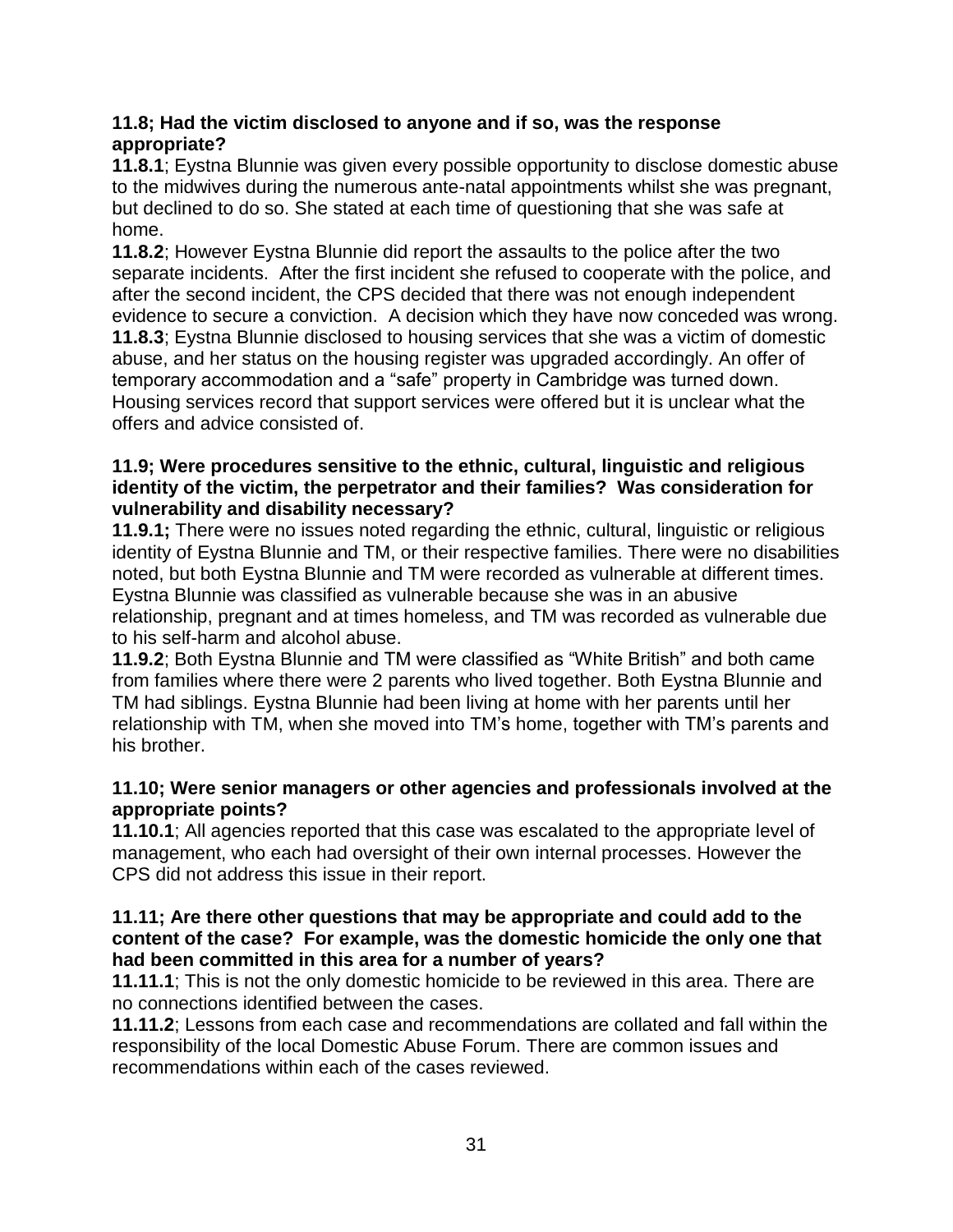**11.11.3**; Essex has formed its own DHR panel involving the Chairs and support officers within the CSPs. This panel has reviewed issues and challenges, as well as good practice within all of the Essex DHRs.

**11.11.4**; The local review panel meetings were very open and frank in their discussions and offered representatives the opportunity to raise issues of concern, and to explore other lines of enquiry. There was one request for further information and following this discussion a request was sent to the CPS. The panel were also able to review the national Home Office summary of lessons learned and common themes emerging from recent DHRs.

#### **11.12; Are there ways of working effectively that could be passed on to other organisations or individuals?**

**11.12.1;** In terms of effective working, there is the very real challenge of inter-agency communication and information share. This will be covered within the recommendations.

**11.12.2**; All agencies have their own ways of working and organisational "norms", but unfortunately they are all quite different. IT systems within the same agency are sometimes incompatible and this adds further to the challenge of key workers having access to the bigger picture in order to make informed choices about any timely referral or intervention.

**11.13; Are there lessons to be learned from this case relating to the way in which agencies work to safeguard victims and promote their welfare, or the way it identifies, assesses and manages the risks posed by perpetrators? Where can practice be improved? Are there implications for ways of working, training, management and supervision, working in partnership with other agencies and resources?**

**11.13.1**; Lessons to be learned from the review will be covered within the recommendations.

### **11.14; How accessible were the services for the victim and perpetrator?**

**11.14.1**; Accessibility of services does not appear to have been a problem within this case. At the opposite end of the spectrum, the challenge was to get TM, and to a lesser extent Eystna Blunnie, to engage with services, and to attend pre-arranged meetings and consultations.

#### **11.15; To what degree could the homicide have been accurately predicted and prevented?**

**11.15.1**; Given all the information provided, and once it has been considered in its entirety, there appears to be every likelihood that the abuse would have continued whilst TM and Eystna Blunnie were in contact, as patterns of abusive behaviour had already been clearly established. However in taking all of the submissions into account, there is no evidence based way that the homicide itself could have been accurately predicted, though threats to kill had been made previously.

**11.15.2**; However given TM's previous record of domestic abuse with intimate partners, and the known researched evidence regarding the likely escalation of violence within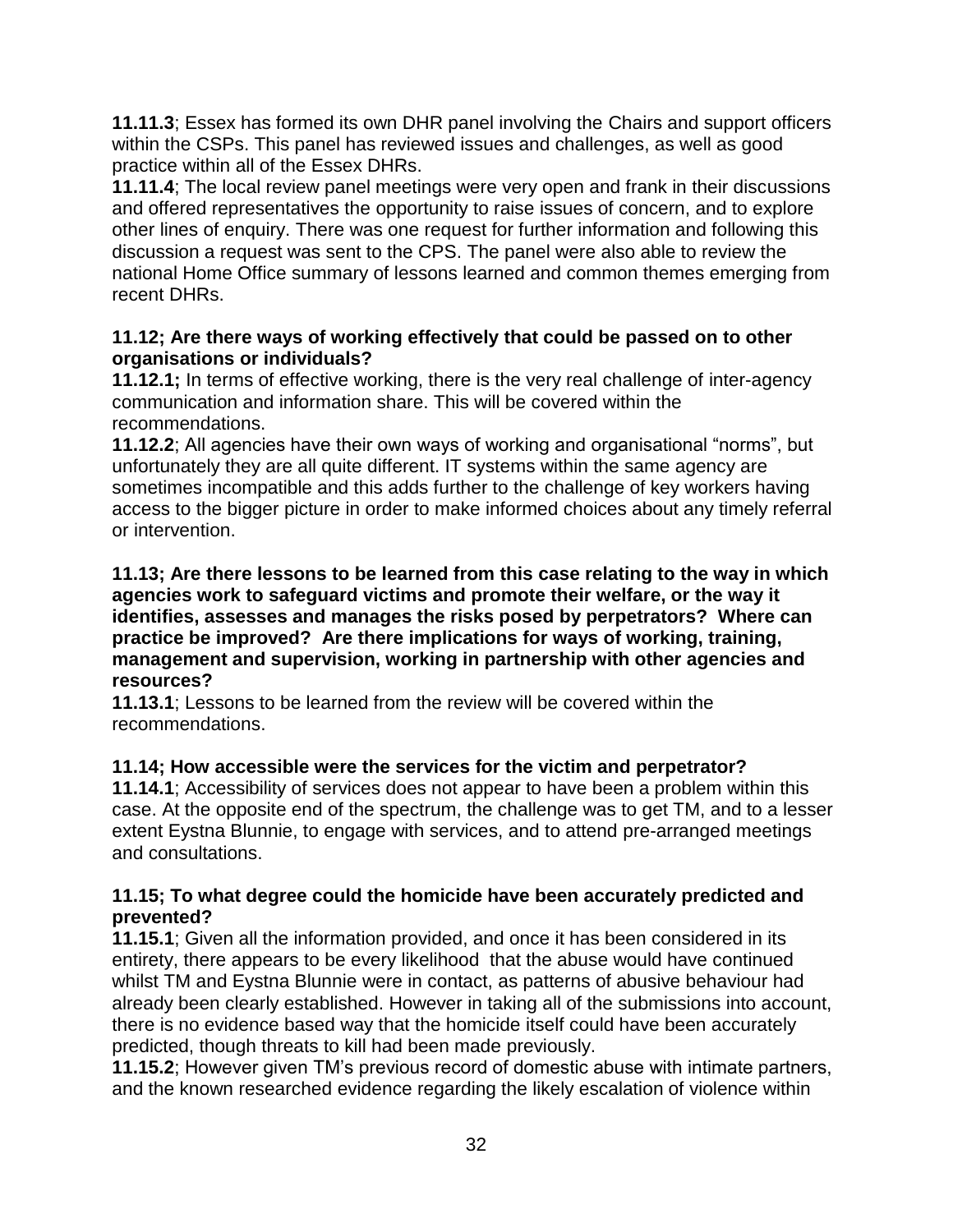pregnancy. Therefore a more collaborative inter agency approach could have enabled practitioners to review the circumstances of this case and have a clearer picture of the overall risk to Eystna Blunnie as the clearly identified victim of TM's aggression and violent behaviour.

**11.15.3**; The decision not to prosecute TM in April 2012 did not send out the correct message to TM regarding his threats to kill Eystna Blunnie especially given his previous violent record with intimate partners. There is no evidence that a restraining order would have been made, or indeed that it would have been adhered to, but the message would have been much clearer to all agencies (including the police) about what would have happened if the order was breeched. However if TM had been remanded in custody there could have been a completely different outcome.

#### **11.16; What action was taken by Children's Social Care following the report of the incident in the Maternity Ward at Princess Alexandra Hospital?**

**11.16.1**; How the referral to CSC from the PAH maternity ward was followed up is covered within the CSC analysis of involvement.

#### **11.17; How were TM's mental health issues communicated between his GP and the Community Mental Health team?**

**11.17.1**; The issue of inter-agency communication is of concern across the whole review. If GP's within primary care are expected to be the custodians of all health information it is imperative that they receive accurate and timely information about the referrals that have been made and any non-attendances in order that the planned interventions can be reviewed in a pro-active way.

#### **11.18; Following the incident on 10 April 2012, why did the Crown Prosecution Service take no further action?**

**11.18.1**; The account of why there was no prosecution of TM following the incident with Eystna Blunnie in April 2012 is recorded within the review of the Essex Police involvement, and also partially covered within the CPS report.

**11.18.2**; A separate IMR was requested from the CPS at the beginning of May 2013, and a chronology of involvement was received in September 2013. The report also records that the decision not to prosecute TM in April 2012 was wrong.

### **12; Final Summary;**

**12.1**; TM was known to many statutory agencies for a number of years. Each acknowledged that he had an on-going dependency with alcohol, abused drugs, and suffered mental ill health as a result of both. His violent rages and abusive behaviour were also attributed to alcohol addiction, but TM made it very clear that he had no desire to stop completely, just to cut his drinking down to weekends

**12.2**; There were several organisational responses to the issues which manifested themselves as a result of the alcohol dependency. It was noted that TM was likely to self-harm and have uncontrollable fits of rage. However TM himself stated clearly on several occasions that he was fearful that he would harm someone as a result of these rages, especially his own family.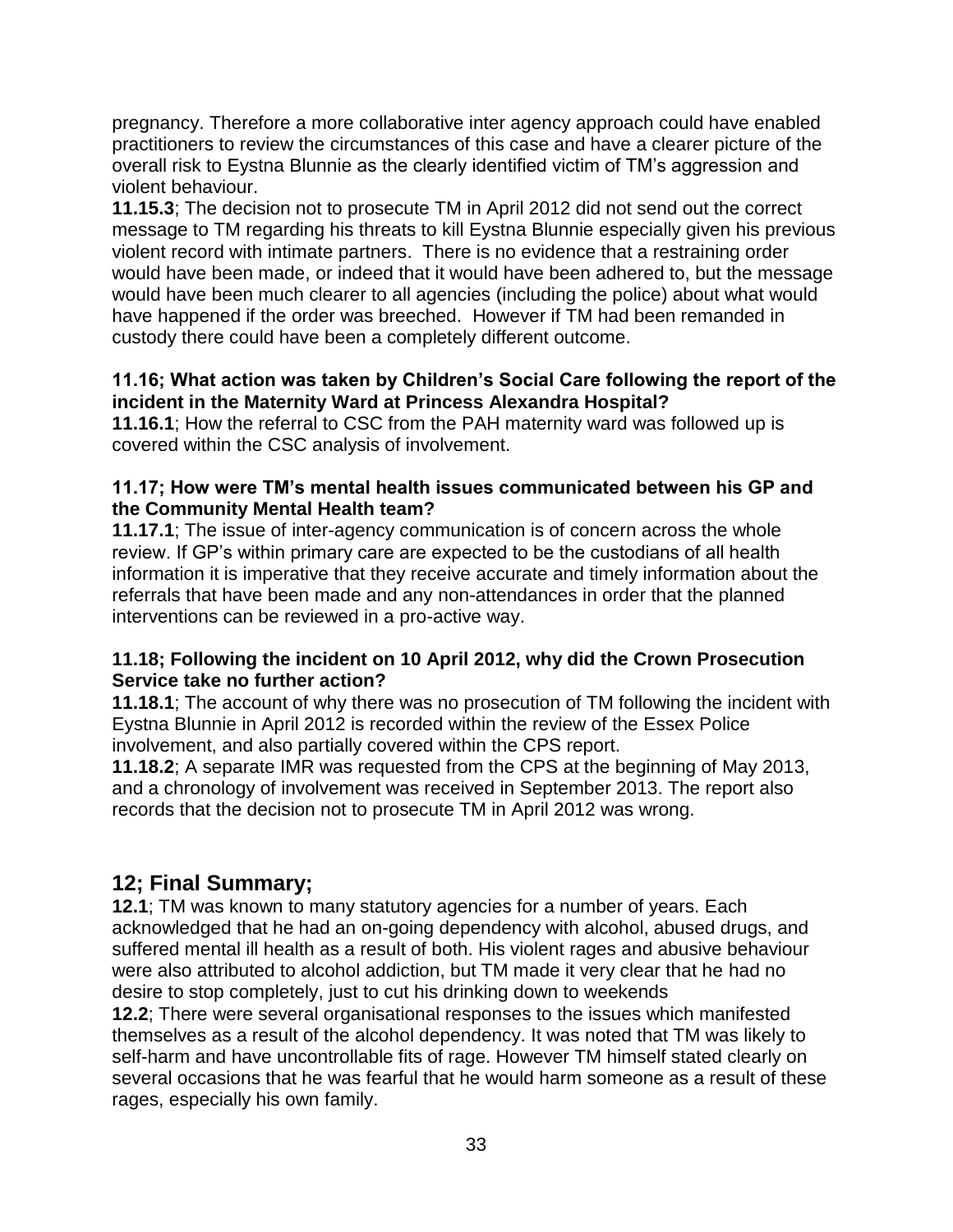**12.3**; Violence was playing an increasing role in TM's life by the time he started a relationship with Eystna Blunnie, and he had already established a pattern of abusive behaviour with intimate partners, and acquired a criminal record as a result of it.

**12.4**; Given TM's previous history, it is not surprising that it did not take too long for him to repeat his violent and controlling behaviour towards Eystna Blunnie. Their relationship was shaped by erratic and violent outbursts, which at times involved police intervention. Eystna Blunnie stated at the maternity department that she "did not like him (TM) when he was drunk".

**12.5**; Once the first violent incident against Eystna Blunnie was recorded, and it was noted shortly afterwards that she was pregnant, evidence suggests that it would be difficult to expect anything other than a further deterioration of the relationship, particularly as he regularly disputed paternity. Again the midwives comment to CSC that "we must do something" in relation to the on-going danger that Eystna Blunnie was placing herself (and her unborn child) in by remaining in contact with TM, is testimony to the fact that several organisations were concerned, but there was no coordinated or shared interventions made.

**12.6**; There are many references within the IMRs to a desire to "do something", but all result in aborted actions which are attributed to a lack of "physical" evidence. This is presumed to mean no evidence of violence or actual assault. However domestic abuse research recognises that controlling and coercive behaviour and counter allegations/accusations are part of the "suite" of perpetrator behaviours. It is further recognised that denial is also a common response by a victim who is in a violent and controlling relationship.

**12.7**; Adult safeguarding training and awareness is very much the poor relation in comparison to children's safeguarding, even though statistically there are more "significant events" involving adults. Whilst children's safeguarding is mandatory, adult safeguarding is discretionary, and the individual agency approach to the adult agenda is quite disparate and largely unregulated. This is particularly apparent within primary care, where more and better training is an essential component of raising the profile of domestic abuse. This could offer much better response options to victims or potential victims.

**12.8**; Inter agency communication and information sharing is still not flexible or responsive enough to afford any agency a better overview of a damaging or abusive relationship. Therefore, every agency, whilst expressing determination to make a positive impact on Eystna Blunnie's situation, only had a limited view of what was actually happening. IT systems that are incompatible do not help to encourage information sharing, and the Data Protection Act is frequently used as an inhibitor to what is an essential component of a shared agenda.

**12.9**; A simple toolkit of appropriate questions for agencies to use in face to face situations would assist in the approach to a domestic abuse situation and would ensure some consistency of approach. This would benefit a primary care setting in particular but could be of use to all front line practitioners.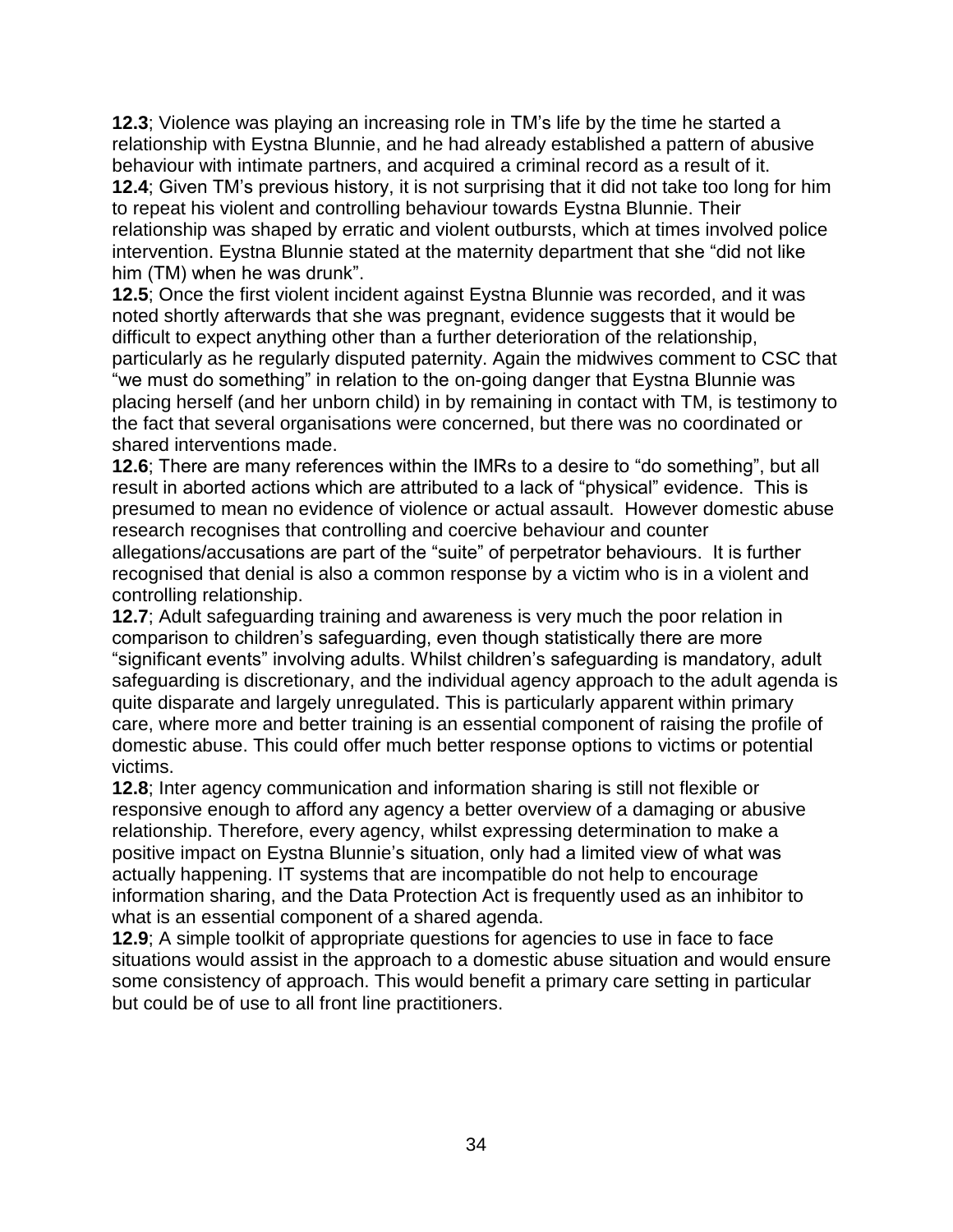### **13; Involvement with the family of Eystna Blunnie**

13.1; During the course of the review the panel Chair had the opportunity to meet and interview Eystna Blunnie's family and to discuss their issues and concerns regarding the review process, and to ascertain their thoughts on how the process could be improved. The family are being advised and supported by AAFDA (Advocacy After Fatal Domestic Abuse) and a representative of the organisation was present during the interview. The following summarises the questions which formed the basis of the discussion;

- **1. Tell me about Eystna.**
- **2. What would you like us to know about her life?**
- **3. What would you like us to know about the relationship between Eystna and the perpetrator?**
- **4. Were there any good times in their relationship?**
- **5. Do you know who Eystna turned to for help, if anyone, when she had suffered abuse?**
- **6. Did Eystna try to talk to you or anyone else about the abuse she suffered?**
- **7. Were you aware of the abuse? When/how did you become aware?**
- **8. What kind of support might have been helpful to Eystna in order to stay safe?**
- **9. Is there anything else you would like us to know about Eystna's life?**
- **10.What message would you give to other families who are experiencing violence?**
- **11.How would you like Eystna to be remembered?**

13.2 The family were concerned to ensure that their own experiences were used to help others, and where possible, to prevent anyone else having to go through their nightmare.

13.3; They remembered Eystna as a happy bubbly girl who was always willing to help others particularly when she was younger. She had lots of friends and was a homely girl, who liked to look nice and was careful about her appearance.

13.4; Eystna changed after she met TM and her parents were upset at the changes, none of which were for the better.

13.5; When she was living with TM and his family she was difficult to get in touch with, would not communicate, and became indifferent about her appearance. The family were also concerned about the type of company she was mixing with as TM had some "unsavoury" friends. They were aware of the alcohol and drug issues TM had and whilst being sure that Eystna would not go down that route, they knew that drink and drugs were an everyday part of TM's life.

13.6; The family have a number of concerns, some of which fall within the scope of this review and some do not. The concerns raised that do not form part of the main review have been included as simple but effective pointers to making the treatment of abused women more effective.

13.7; \*For example a request to the local job centre to change a "signing on" time in order that Eystna didn't come face to face with TM or his friends was declined for no reason other than, "it couldn't be done".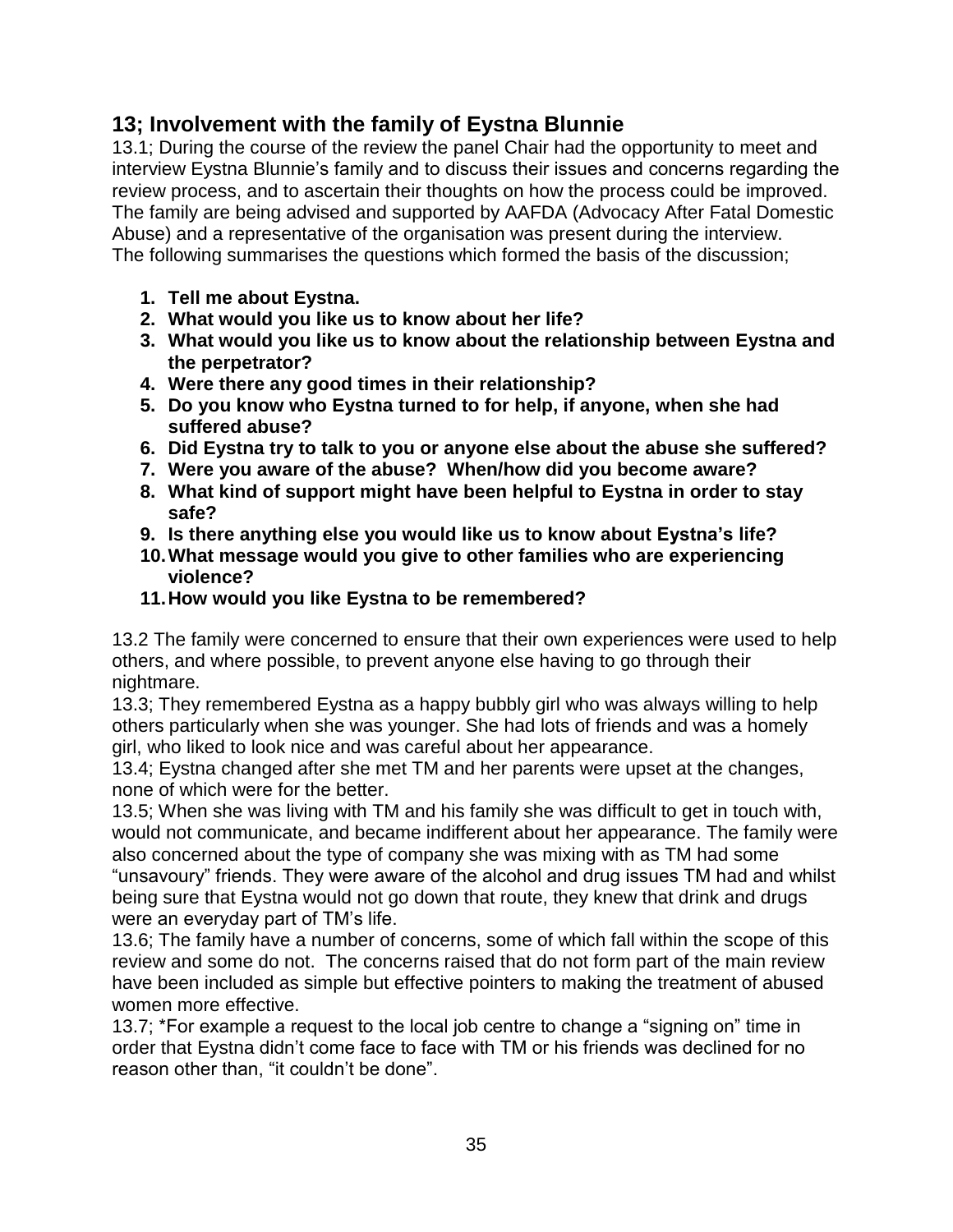13.8; \*Mrs B also stated that Eystna did not see the same midwife twice, and therefore it is difficult to establish a relationship or trust when there is no continuity of care.

\*These statements are not verified with the individual agencies named. It should be further noted that the DWP were not part of this review process.

13.9; Their major concern was that Eystna's unborn child, (who was given the names Rose Louise Blunnie) appears to have been "airbrushed" out of the review process. As baby Rose Louise was not born, there was no birth certificate issued, and as she was not stillborn, there was no stillbirth certificate issued. However TM was charged with child destruction, thus acknowledging within the criminal justice system at least, that there was a child involved in these tragic events as well as the murder of their daughter. 13.10; The family had the opportunity to express their wishes regarding the way their daughter and her baby, should be remembered. Their wish was that the final report should not be anonymised, and should make reference to Eystna and baby Rose Louise by name. They also expressed the wish that their daughter should be remembered as the person she was and not the person she had become under the influence and control of TM.

13.11; Any homicide is devastating for the family of the victim, but in this case Eystna's family lost two family members in horrific circumstances, something that will take a very long time, if ever, to come to terms with.

13;12; The DHR panel Chair is aware that the Chief Crown Prosecution Officer has visited the family on 2 occasions. The first visit was to acknowledge that the decision not to prosecute TM in April 2012 was deemed to be wrong following her review of the process. The subsequent visit was to inform them of the steps the CPS have taken to improve internal practices and procedures. These specific improvements have been implemented in order that internal decision making regarding domestic abuse incidents can be more victim aware, and open to external scrutiny by specially established panels.

### **14; Second interview with the family of Eystna Blunnie**

14.1; The Chair of the DHR panel was able to meet with the family of Eystna Blunnie a second time following the completion of the Overview Report. The same representative from AAFDA was present to offer advocacy and support to the family.

14.2; Whilst the family were in general agreement with the content of the report they were keen to qualify some of the statements and to add a different viewpoint as to how some events had been recorded.

14.3; Eystna Blunnie's parents stated that for the first six months that she went to live with TM they had no contact with her at all and had to use friends and acquaintances to find out where she was living. When Eystna Blunnie's mother finally found out she was living with TM in his parent's home she went to visit and couldn't believe the change in Eystna's appearance. Eystna had lost a lot of weight (dropping several dress sizes) had sores on her face and was very nervous. TM was shouting for Eystna "to get rid of her" referring to Eystna Blunnie's mother and the general impression was that she was completely under his control. When Eystna Blunnie eventually resumed a relationship with her parents she confided that she had not been "allowed" to have contact with them, and had to abide by lots of "rules". She was not allowed to have a bath, nor to flush the toilet at night whilst living with TM in his parent's house. She also had needed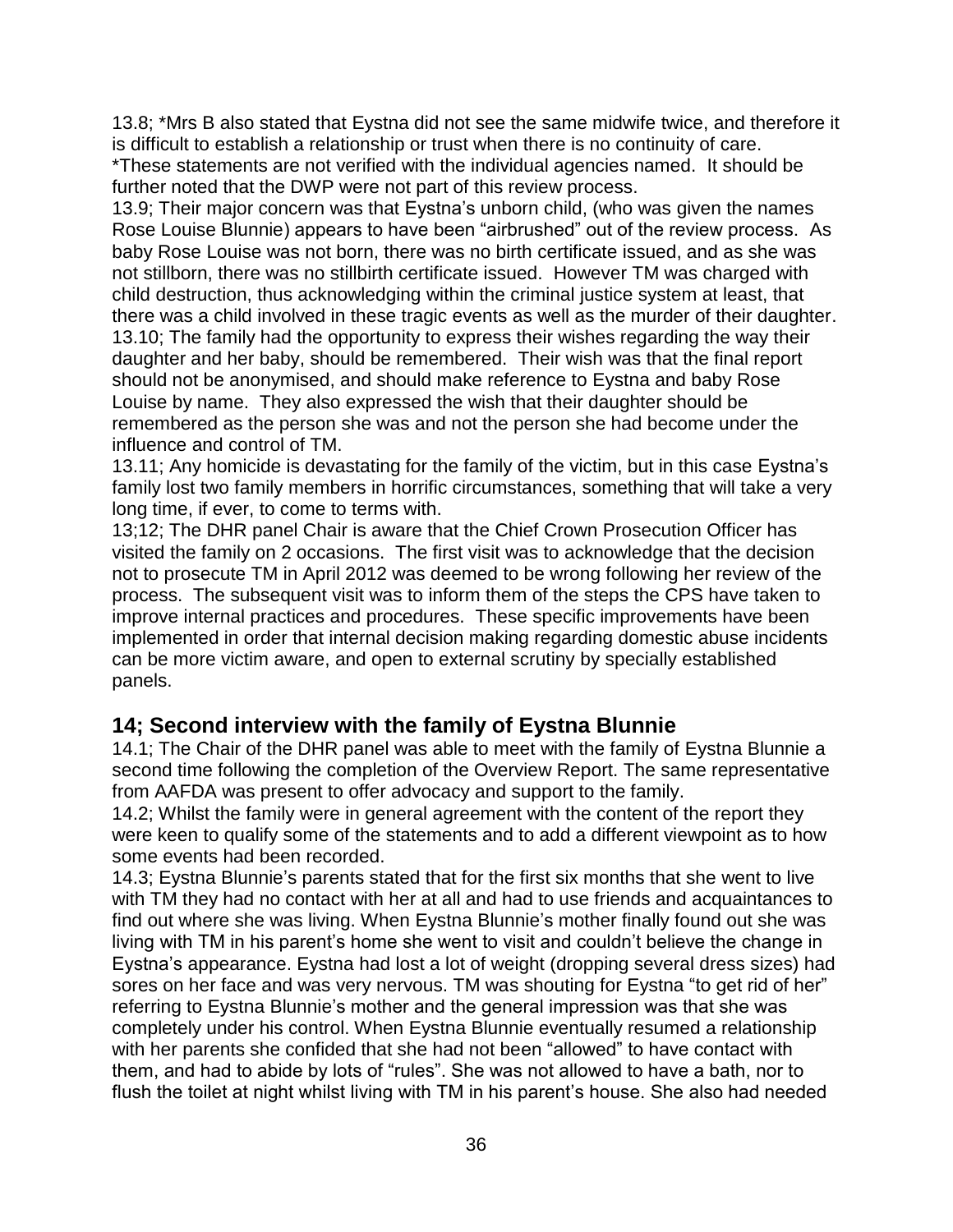to arrange for her benefit payment to be paid directly into TM's bank account. They were amazed that no other agency had picked up on the changes in Eystna Blunnie and been alerted to the fact that things weren't right.

14.4; Eystna Blunnie's parents disputed the account of Eystna's interaction with the HDC Housing Services and stated that many attempts to make contact with her allocated case worker were unsuccessful and this was during "normal" office hours. They produced a copy of a letter that had been sent to the local MP in response to his enquiry as to Eystna's housing status, which stated quite clearly that Eystna Blunnie was housed in temporary accommodation, and this had never been the case. They were concerned that the statements relating to offers of temporary housing or a safe house which were recorded as declined did not reflect a true account of what actually happened. An offer of temporary accommodation was refused due to the hostel housing some of TM's "dubious" friends. The offer of the safe house in the Cambridge area was stated as being available within a 2 hour "window" meaning that Eystna Blunnie would have had to present to the address within 2 hours. With no money and no transport this was an impossible task. In addition Eystna Blunnie was required to attend an important ante-natal appointment the next day, which was linked to calming a midwife concern re her unborn child.

14.5; They corrected the statement that the CPS had been to visit them, which had been stated within the CPS report, and confirmed that they had been invited to the CPS offices in Chelmsford on 2 occasions, but they had to make their own way there. They also requested the addition of 2 additional recommendations before the report was submitted to the Home Office. These relate to a formal acknowledgement regarding the status of Eystna Blunnie's unborn child, and the inability of a government agency to respond to a request for a change in an appointment time to avoid a confrontation with a domestic abuse perpetrator. These recommendations are recorded in 13.10.4 and 13.10.5.

### **15; Recommendations;**

#### **15.1; Primary Care Health; to include Nuffield House, and the Hamilton Practice**

**15.1.1;** General Practice should be included in the MARAC process, and elect their own representative who can cascade relevant information to all the practices.

**15.1.2;** All practices should have a named person for adult safeguarding, and clear polices for escalation of concerns.

**15.1.3;** Adult safeguarding needs to be given the same priority as children's safeguarding, with all staff undertaking

this training as mandatory. The training needs to extend through the practices to front line and administrative staff.

**15.1.4;** Individual practices should be encouraged to develop policies that make all staff aware of the issues of domestic abuse

**15.1.5;** The West Essex Clinical Commissioning Group (CCG) in its safeguarding role, should develop a simple to use toolkit which will enable clinicians and practice staff to ask four or five pertinent questions regarding domestic abuse, and be confident about the pathway for referral if there are concerns.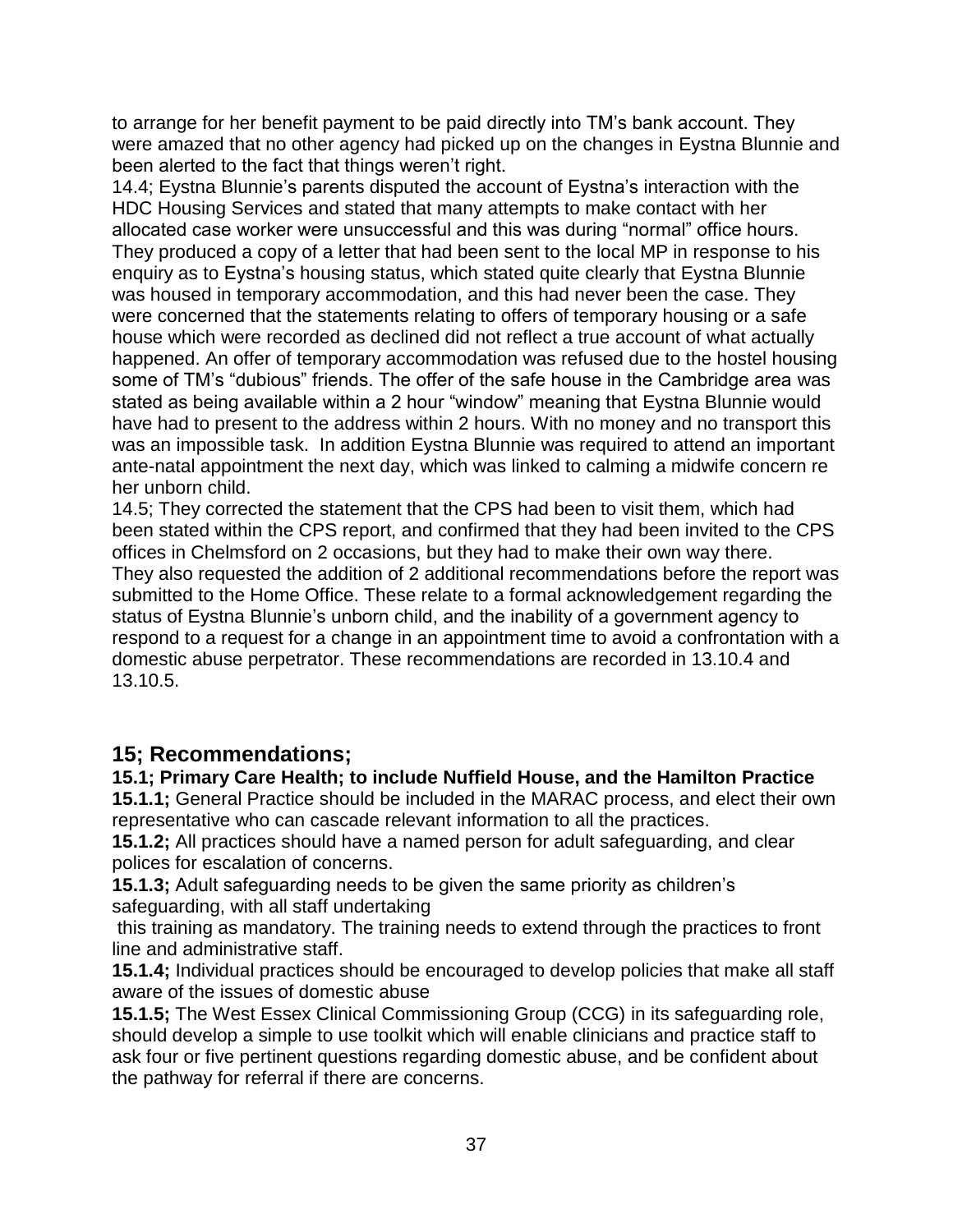**15.1.6;** The WECCG should also develop specific training for GPs regarding domestic abuse, and this training should be repeated on a regular basis.

### **15.2; Health, PAH;**

**15.2.1;** The PAH adult safeguarding policy should be ratified and implemented immediately.

**15.2.2;** PAH in partnership with Safer Places, should develop a robust business case for the expansion of The Daisy Project into A&E, and implement as soon as funding can be secured to make it sustainable.

**15.2.3;** There should be a named adult safeguarding person available at all times, particularly if and when the Daisy Project is extended to A&E.

**15.2.4;** Adult safeguarding training should continue to be delivered to all personnel as part of the induction process.

**15.2.5;** Where there are concerns raised, every effort should be made for the patient to have continuity of care and be seen by the same midwife.

**15.2.6**; Where a referral to CSC or any other agency is made there should be a more formal process for reporting back to the referring agency, thus ensuring appropriate follow up procedures are implemented.

### **15.3; Health, NEPFT;**

**15.3.1;** Timely information regarding a patient's urgent referral and non-attendance should be communicated back to the referring GP and a pro-active approach to follow up taken.

**15.3.2;** NEPFT must refer to any information pertinent to MARAC or to a MAPPA coordinator involvement, when undertaking patient assessments.

**15.3.3;** All front line staff should be trained in adult safeguarding, with a specific component covering domestic abuse and/or DASH.

**15.3.4;** Carers and family members should be included in the assessment process, and have their own separate assessment; especially if like TM's family, they have highlighted that they are living in fear.

**15.3.5;** Where there is proven evidence or research regarding the likely outcome of an abusive relationship, the trust should develop a clear escalation policy which alerts other statutory services or providers using an information sharing protocol

**15.3.6;** Children and/or an unborn child identified within an abusive relationship should be flagged as routine, and this process should initiate a referral to CSC.

### **15.4; Essex County Council-Adult Services**

There are no recommendations within this section of the review.

### **15.5; Essex County Council-Children's Social Care**

**15.5.1;** All investigations should include a check with the MAPPA Coordinator as routine.

**15.5.2;** Where there is a "toxic trio" of drug abuse, alcohol abuse and mental ill health identified within a referral or subsequent investigation, the information should be flagged on all of the separate IT systems.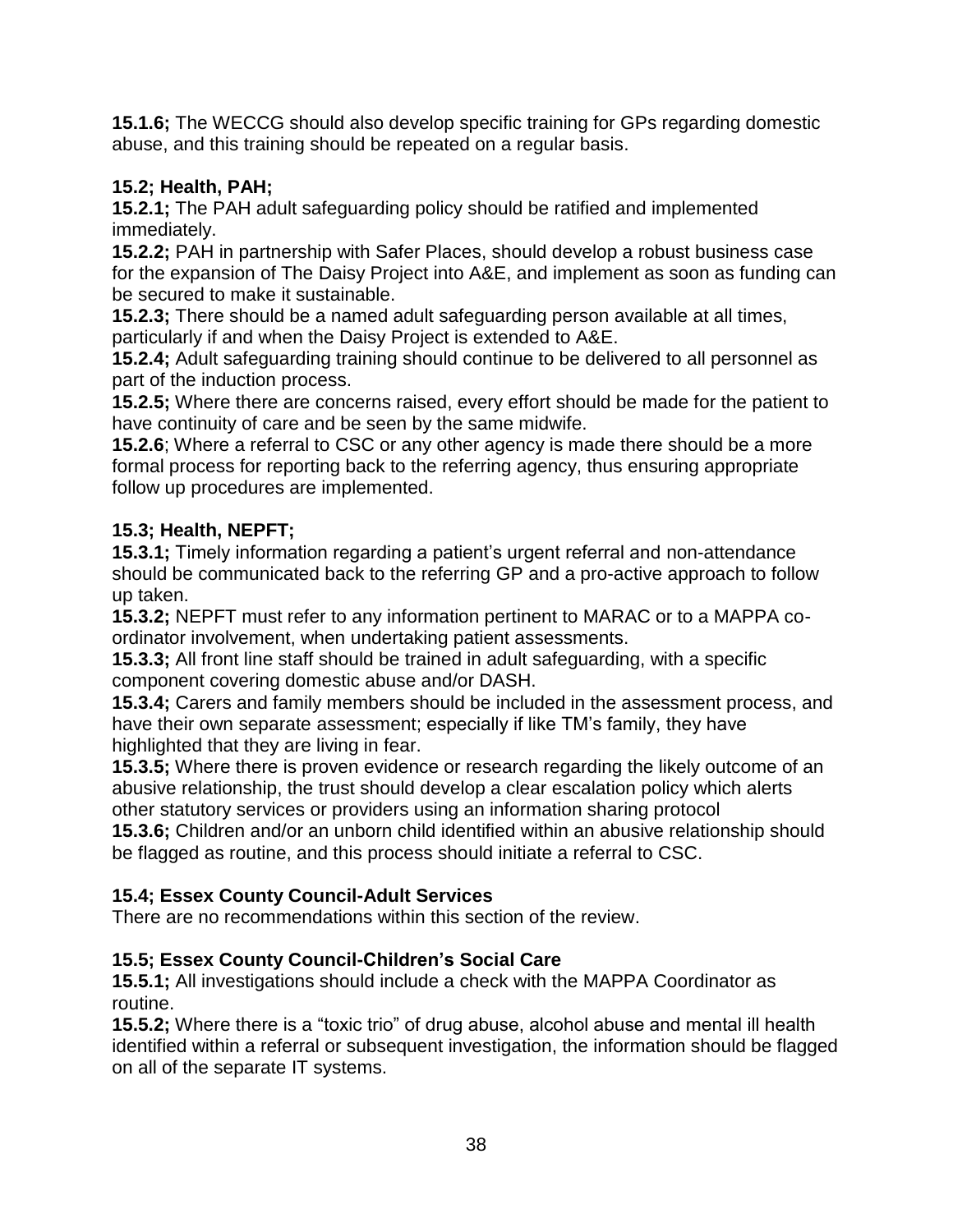**15.5.3**; All aspects of domestic abuse behaviour should be factored into an evaluation of referral or risk regarding someone who has been identified as a cause for concern. It is too narrow and potentially dangerous to only look for evidence of physical violence, when other behaviours and their associated risks are well researched and documented. There also needs to be more acknowledgements of any risks to an unborn child.

#### **15.6; HDC-Housing Department**

**15.6.1;** The Housing Dept. should continue with face to face interviews with clients presenting themselves as "at risk" whenever possible. However it is noted that there is a telephone response service for all out of hours contact and this does not allow a more personalised approach to anyone presenting as homeless. This is not about the creation of a more efficient service, but would present a more compassionate and responsive service to vulnerable or abused clients.

#### **15.7; Essex Probation;**

**15.7.1;** Internal processes with Essex Probation should be able to flag an alert when an offender with a history of violence and domestic abuse discloses that they have started or are in a new relationship.

**15.7.2;** When an offender (who has been convicted of domestic abuse or violence) is released from the sentence early and on license, there must be appropriate conditions placed on the terms of the release. These should be related to the original offence and must include the requirement to stay away from previous victims as a minimum.

### **15.8; Essex Police**

**15.8.1;** Essex Police should amend their approach to risk classification once there is a record of previous incidents of domestic abuse on file. This might include, but not be restricted to, issues of alcohol and or drug abuse.

**15.8.2;** Where possible information recorded on the DV/1 form should indicate any children or an unborn child who may be at risk together with the victim.

**15.8.3;** Agencies have requested information about previous incidents of domestic abuse to be included on the DV/1 form, however it is unclear whether this would comply with the law regarding the disclosure of spent convictions. More reference should be made to "the 7 golden rules for information sharing" which have been published by HM Government.

### **15.9; CPS**

**15.9.1;** The CPS should put a "victims right to review" policy in situ. This would operate when a decision has been taken **not** to authorise a criminal prosecution in a domestic abuse case.

**15.9.2;** "Violence against women" panels must be set up to review domestic abuse cases which have proceeded into the criminal justice system but have failed to secure a conviction. These panels should make referrals into an Area Casework Committee when they feel a review is required. This committee can then issue appropriate guidance to the lawyers who handle domestic abuse cases.

**15.9.3;** A victims and witness committee should be set up to operate under the Essex Criminal Justice Board. This needs to be set up as a multi-disciplinary group and can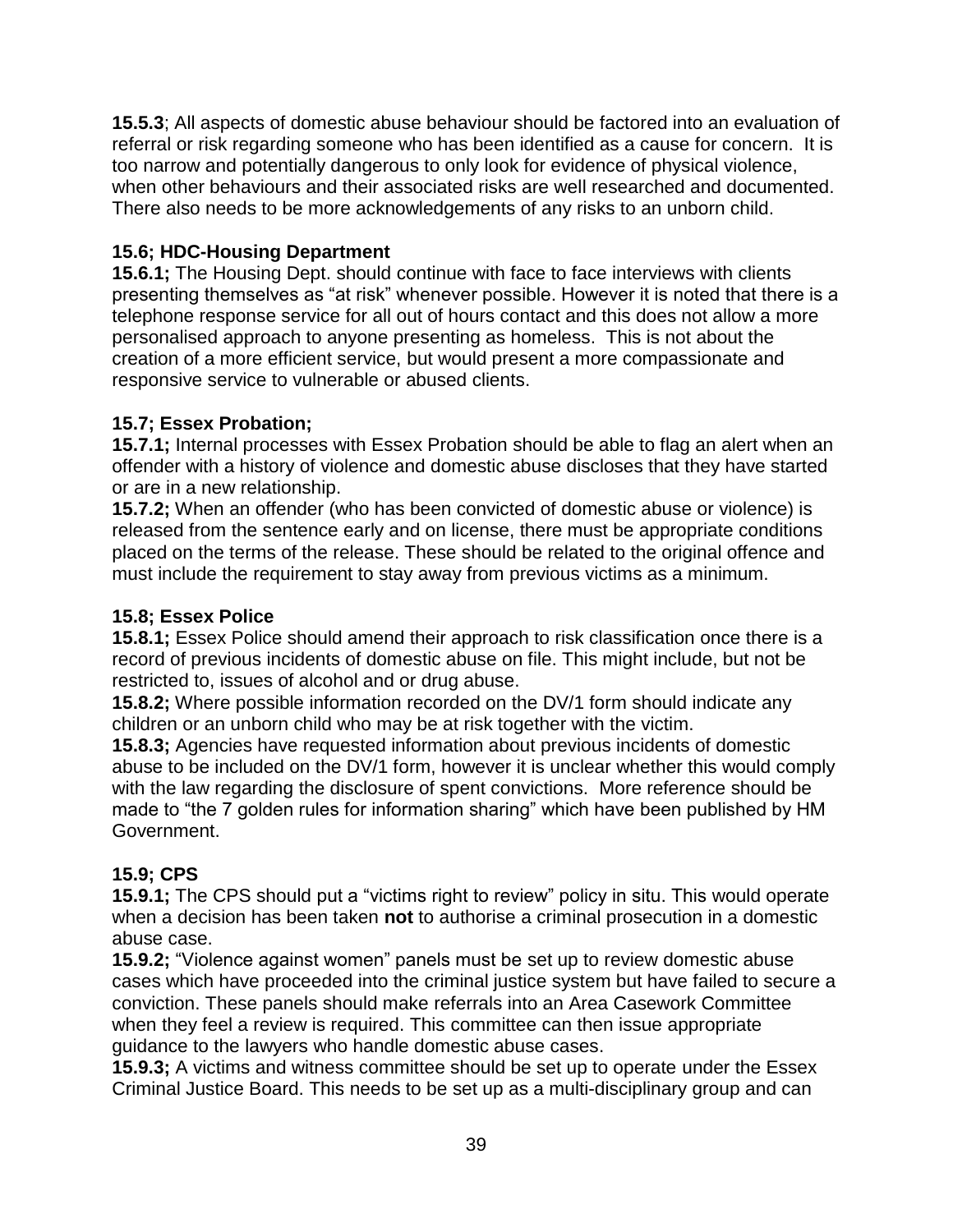review any shortcomings and recommendations made by the other panels or committees.

### **15.10; All Agencies**

**15.10.1;** To raise the value and importance of adult safeguarding training and awareness to that of children's safeguarding, and to ensure that domestic abuse features appropriately within the training.

**15.10.2**; To develop appropriate information sharing protocols that can override the barriers caused by separate IT systems, and the laws regarding data protection. **15.10.3**; All agencies should familiarise themselves with the "7 golden rules of information sharing" as published by HM Government.

**15.10.4**; Consideration should be given to the status of an unborn child who is delivered within a homicide situation. As Eystna Blunnie's baby was not born there was no birth certificate, and as she was not recorded as a stillbirth there was no certificate to state that either. However the judicial system recognised that there was a child death involved in TM's actions and he was charged with child destruction as well as Eystna Blunnie's murder.

**15.10.5**; Where a victim of domestic abuse is likely to come across their perpetrator and/or their known associates within a statutory setting, a request to change an appointment time should never be dismissed as "not allowed" or impossible to do. All government agencies have a duty to respond appropriately if domestic abuse concerns are raised.

# **16; Conclusions**

**16.1**; Crime statistics from 2009/2010 show that domestic abuse accounted for 14% of all reported violent incidents nationally, and that women were the victims in 77% of all cases. It is also recorded that domestic abuse has the highest rate of repeat victimisation of any serious crime with 47% experiencing more than one incident, and 30% more than three.

**16.2**; This review has examined the relationship between Eystna Blunnie and TM leading up to her death, and the multi-agency responses to the escalating violence perpetuated by TM towards Eystna Blunnie. This was particularly evident during the time when Eystna Blunnie was pregnant.

**16.3**; The review highlights that developments are required across the breadth of service planning, as well as within organisational governance and integrated IT systems. In addition these developments will need to address workforce issues and training, in order to make a more co-ordinated and responsive service for vulnerable and abused victims.

**16.4**; It is usual to make reference to a coroner's report within a DHR, but on this occasion an inquest has been opened and adjourned immediately. To date the inquest has not been resumed.

**16.5**; It is difficult to assess or predict what might have happened, or what outcome a different decision by the CPS would have made, regarding the violent assault in April 2012. Whilst the courts could have issued a restraining order to keep TM away from Eystna Blunnie, there is no guarantee that he would have adhered to it, and also no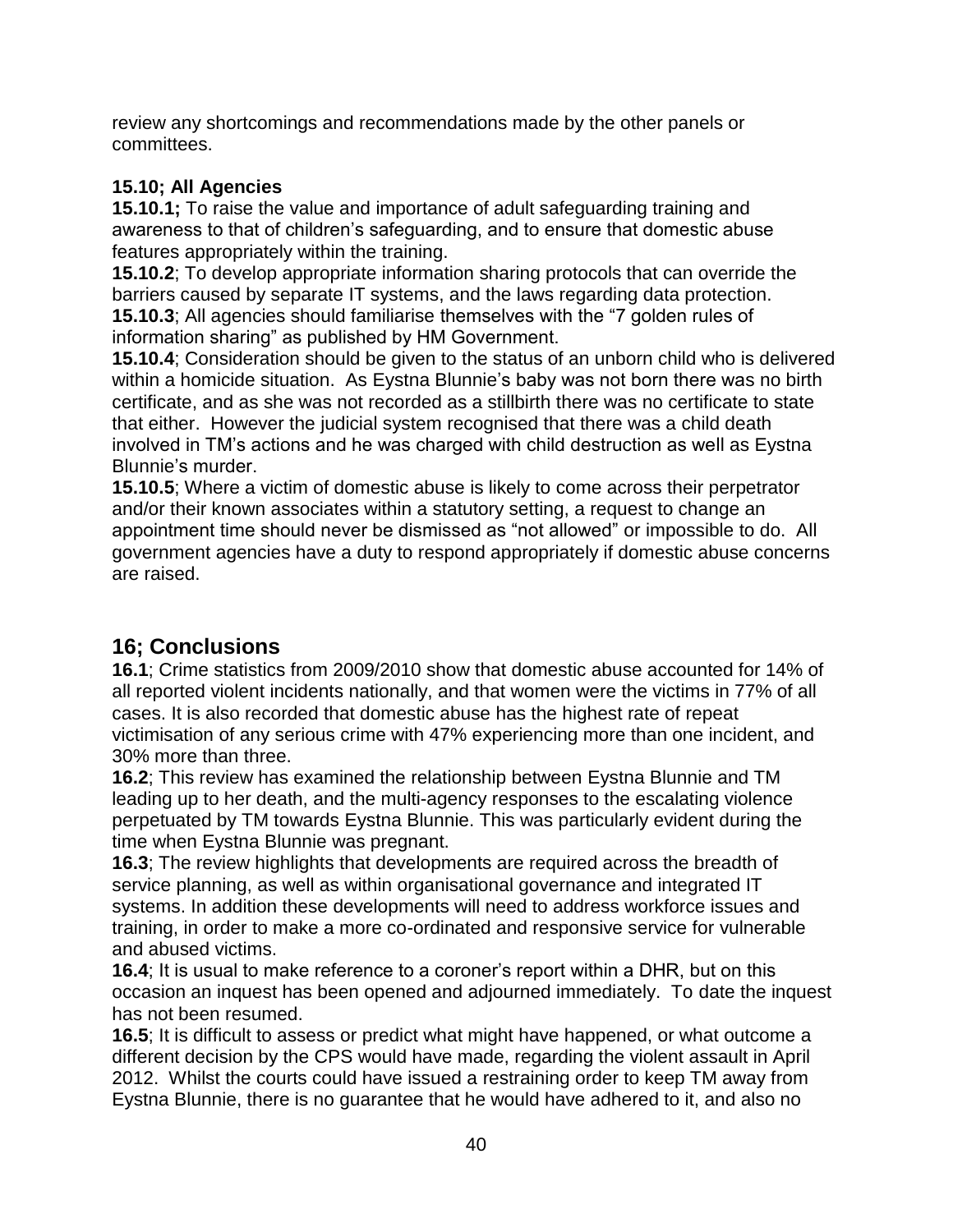guarantee that Eystna Blunnie would have conformed to the requirements of the order and stayed away from TM. However an intended prosecution and a remand in custody would have removed TM from the community and kept him away from Eystna Blunnie which could have altered the situation completely. As Eystna Blunnie was almost at the point of giving birth, emotionally she was even more susceptible to the direct and indirect control that TM exerted over her and a restraining order or a remand in custody might just have given her additional protection for the final few weeks and days of her pregnancy.

**16.6**; The whole issue of domestic abuse has been rising up the community safety agenda in the last few years, and some agencies, in particular Essex Police, have organised their internal structures and response capabilities to reflect the priority given to the provision of a much better and more responsive service for abused victims. However there remains a level of tolerance within society in general regarding the abuse of an intimate partner, which is not afforded to any other violent crime. Training, awareness raising, and information sharing must continue across the breadth of statutory and voluntary agencies to ensure that these attitudes are challenged and eradicated.

**16.7**; In acknowledging the many recommendations within this report, it is envisaged that the Harlow Domestic Abuse Forum will be pro-active in driving them forward, and in further negotiating some of the more detailed inter agency requirements in order to ensure that local domestic abuse services are as client centred, effective and responsive as they can be.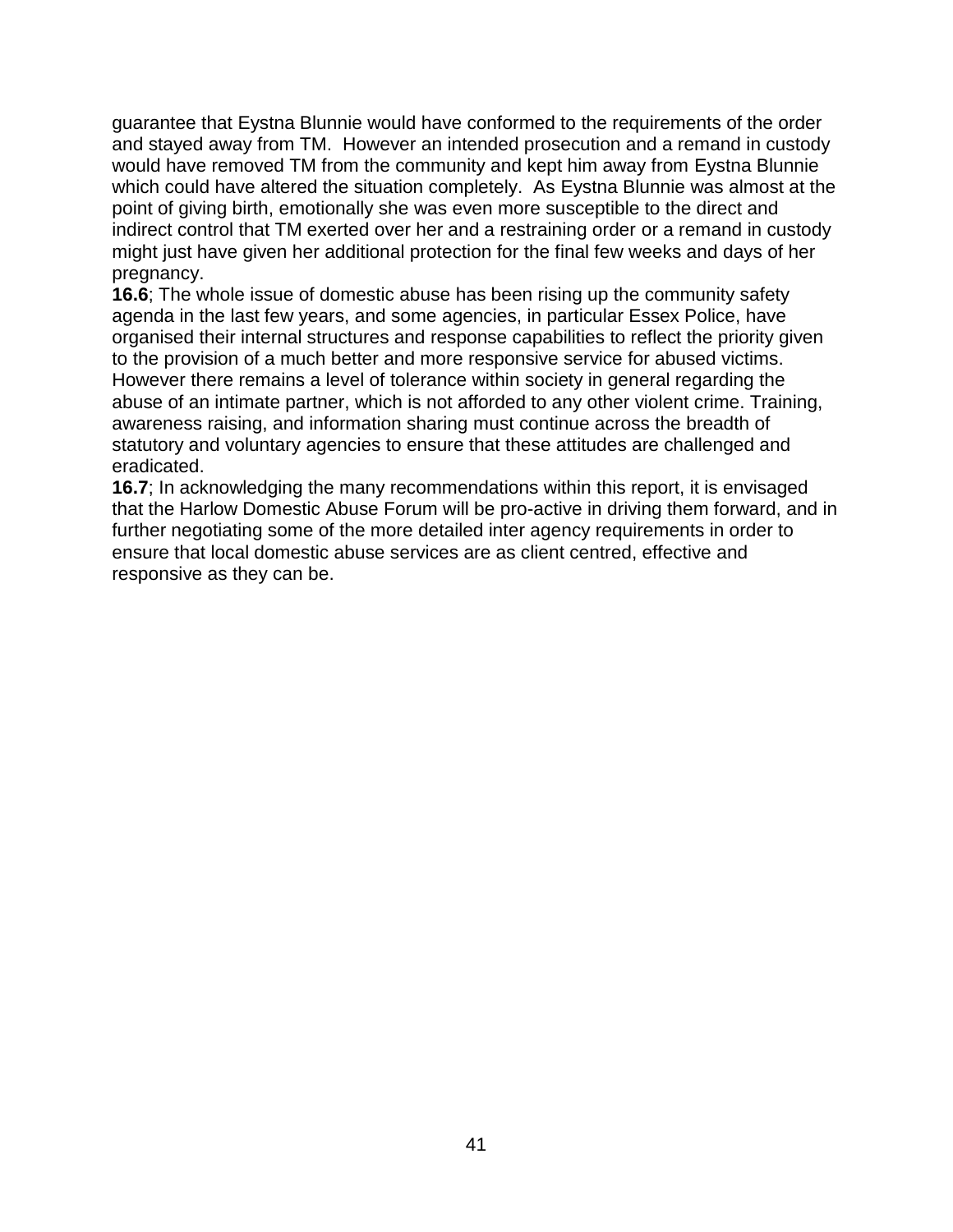### **APPENDIX 1**

# **TERMS OF REFERENCE, MARCH 2012**

#### **INTRODUCTION – decision to hold a review and timescales**

This Domestic Homicide Review (DHR) is initiated by the Safer Harlow Partnership (the Community Safety Partnership for Harlow), in response to the death of Eystna Blunnie on 27 June 2012, and is being undertaken in accordance with the requirements of the Domestic Violence, Crime and Victims Act (2004).

The Review will be undertaken following the Multi-Agency Statutory Guidance for the Conduct of Domestic Homicide Review issued by the Home Office in March 2011.

On 27 June 2012 Essex Police notified the Chair of the Partnership Performance Executive of the Safer Harlow Partnership of the death of Eystna Blunnie.The circumstances of the death fit the Home Office criteria for the establishment of a DHR.

The Home Office was informed of the decision to conduct a DHR on 9 July 2012 and the Domestic Homicide Review Panel ('the Panel') has six months from that date in which to complete the Review.

#### **THE PURPOSE OF THE REVIEW**

DHRs are not inquiries into how the victim died or into who is culpable. These are matters for Coroners and criminal courts to determine. Nor are DHRs specifically part of any disciplinary enquiry or process.

The purpose of the review is to:

- Establish what lessons are to be learned from the domestic homicide regarding the way in which local, regional and national professionals and organisations work individually and together to safeguard victims
- Identify clearly what those lessons are both within and between agencies, how and within what timescales they will be acted on, and what is expected to change as a result
- Apply these lessons to service responses including changes to policies and procedures as appropriate
- Prevent domestic homicide and improve service responses for all domestic violence victims and their children through improved intra- and inter-agency working.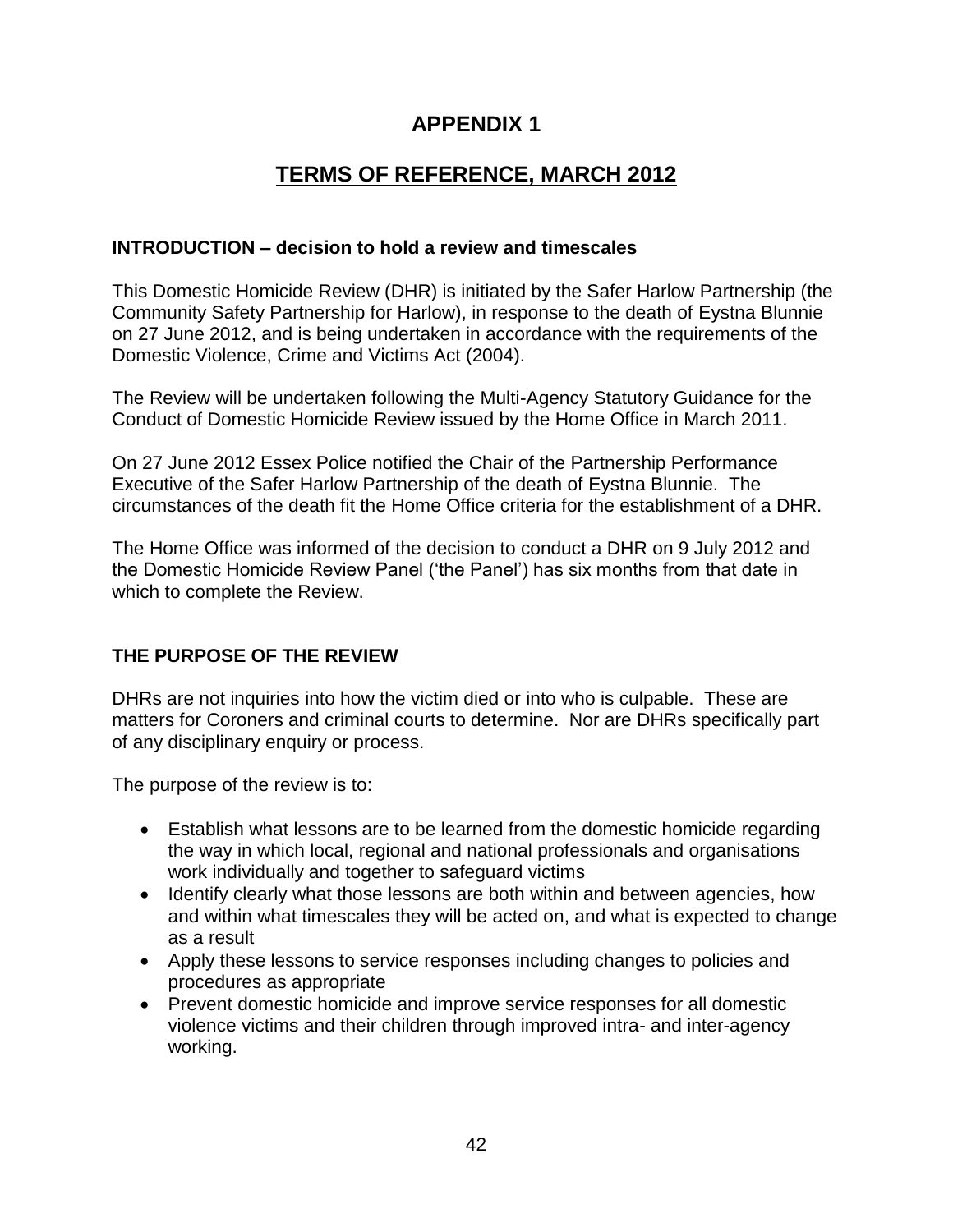### **THE SCOPE OF THE REVIEW**

The following issues will be considered by each agency's Individual Management Review (IMR) and the Overview Report:

- Were practitioners sensitive to the needs of the victim and the perpetrator, knowledgeable about potential indicators of domestic violence and aware of what to do if they had concerns about a victim or perpetrator? Was it reasonable to expect them, given their level of training and knowledge, to fulfil these expectations?
- Did the agency have policies and procedures for risk assessment and risk management for domestic violence victims or perpetrators and were those assessments correctly used in the case of this victim/ perpetrator? Did the agency have policies and procedures in place for dealing with concerns about domestic violence? Were these assessment tools, procedures and policies professionally accepted as being effective? Was the victim, or perpetrator, subject to a MARAC?
- Did the agency comply with domestic abuse protocols agreed with other agencies, including any information-sharing protocols?
- What were the key points or opportunities for assessment and decision-making in this case? Do assessments and decisions appear to have been reached in an informed and professional way?
- Did actions or risk management plans fit with the assessment and decisions made? Were appropriate services offered, or provided, or relevant enquiries made in the light of the assessments, given what was known or should have been known at the time?
- When, and in what way, were the victim's wishes and feelings ascertained and considered? Is it reasonable to assume that the wishes of the victim should have been known? Was the victim informed of the options/choices to make informed decisions? Were they signposted to other agencies?
- Was anything known about the perpetrator? For example, were they being managed under MAPPA?
- Had the victim disclosed to anyone and if so, was the response appropriate?
- Were procedures sensitive to the ethnic, cultural, linguistic and religious identity of the victim, the perpetrator and their families? Was consideration for vulnerability and disability necessary?
- Were senior managers or other agencies and professionals involved at the appropriate points?
- Are there other questions that may be appropriate and could add to the content of the case? For example, was the domestic homicide the only one that had been committed in this area for a number of years?
- Are there ways of working effectively that could be passed on to other organisations or individuals?
- Are there lessons to be learned from this case relating to the way in which this agency works to safeguard victims and promote their welfare, or the way it identifies, assesses and manages the risks posed by perpetrators? Where can practice be improved? Are there implications for ways of working, training,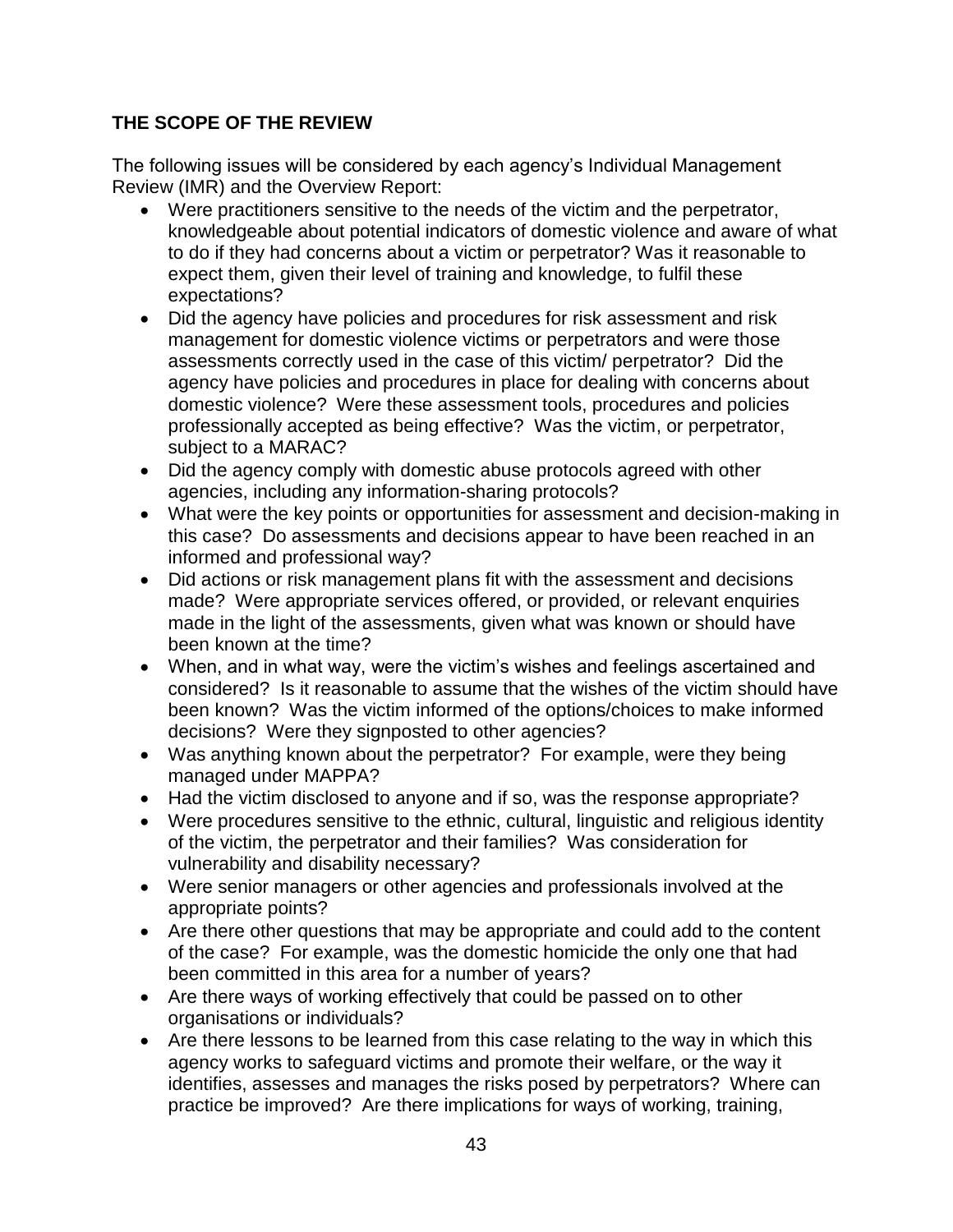management and supervision, working in partnership with other agencies and resources?

- How accessible were the services for the victim and perpetrator?
- To what degree could the homicide have been accurately predicted and prevented?

Additional issues of particular concern in this case are likely to be identified and will also require analysis within each relevant agency's IMR and the Overview Report. These include, but are not restricted to:

- What action was taken by Children's Social Care following the report of the incident in the Maternity Ward at Princess Alexandra Hospital?
- How were TM's mental health issues communicated between his GP and the Community Mental Health team?
- Following the incident on 10 April 2012 why did the Crown Prosecution Service take no further action?

#### **EXPERT OPINION**

- Mental health
- MARAC

#### **TIME PERIOD OVER WHICH EVENTS SHOULD BE REVIEWED**

Agencies are to supply all information related to any contact with the victim or alleged perpetrator where the IMR author feels that the information could relate to the identification of vulnerability issues; and to provide detailed information and analysis about all contacts that took place since January 2010.

**Agencies should also include details and analysis of any relevant significant events or incidents which occurred outside of the time period, but which are, or may be, relevant to the case.**

#### **ORGANISATIONS INVOLVED**

Following the scoping of the Review, the following agencies will be invited to have representation on the Panel and will also be required to submit an Individual Management Review:

- Essex County Council (Schools, Children & Families)
- Essex County Council (Adult Health & Community Wellbeing)
- Essex County Council (Drugs & Alcohol)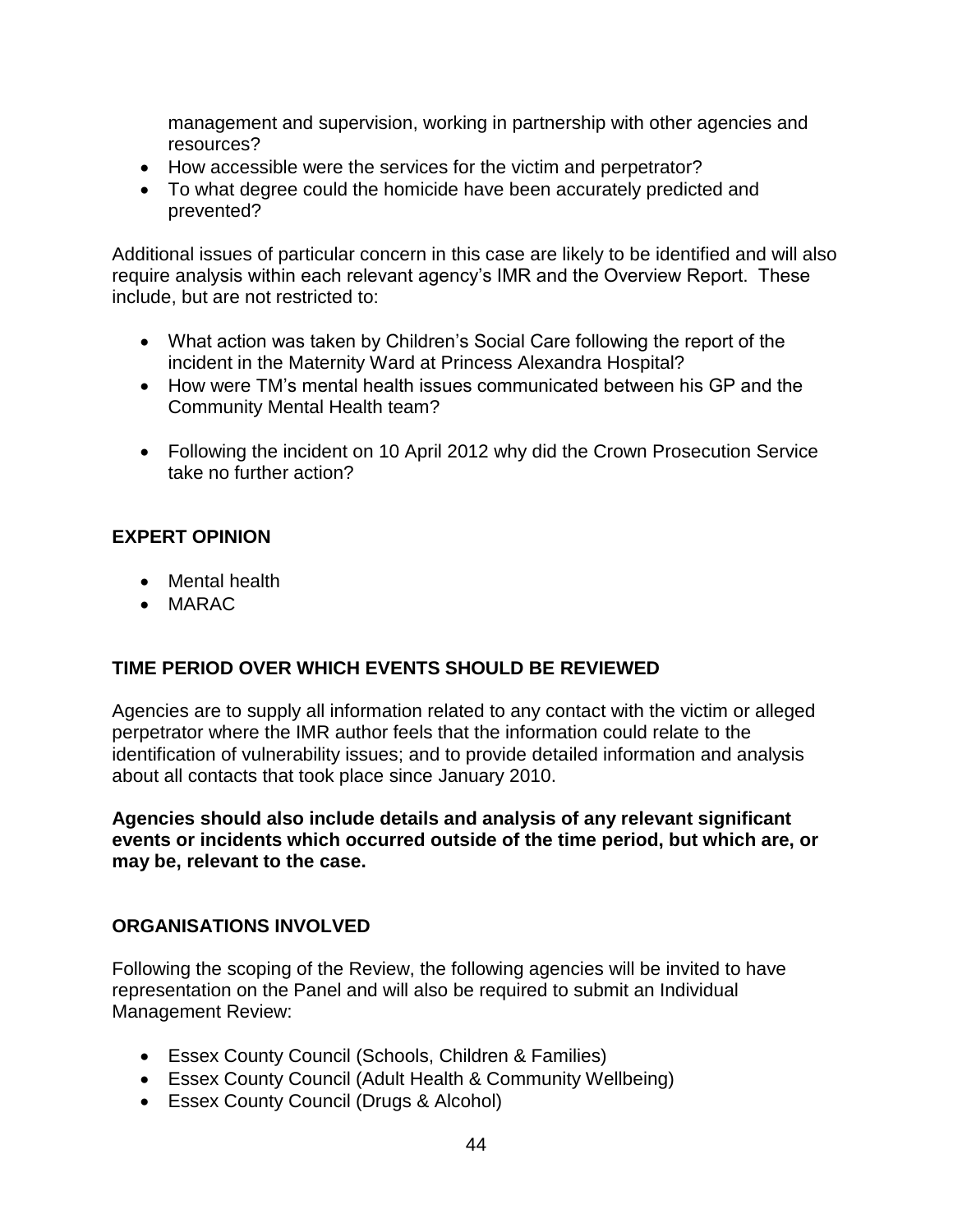- **•** Essex Police
- Harlow District Council
- National Probation Service
- Princess Alexandra Hospital NHS Trust
- North Essex Partnership NHS Foundation Trust
- West Essex Community Drugs & Alcohol Team

The following agencies will also be required to submit an Individual Management Review but are not invited to have representation on the Panel:

- The Hamilton Practice
- Nuffield House Surgery

The following agencies/individuals will also have a place on the Panel, either to provide expert opinion, or because they were not involved in the case and can therefore offer independent scrutiny to the Panel:

- Essex County Fire & Rescue Service
- Essex Safeguarding Adults Board
- NHS North Essex
- Safer Places

#### **INVOLVEMENT OF FAMILY MEMBERS**

Consideration will be given to engagement of family members, if they can be identified.

#### **PARALLEL REVIEWS**

There are no parallel reviews being conducted in respect of this DHR.

#### **Criminal investigation**

The Panel will liaise with the Senior Investigating Officer in relation to the criminal investigation.

Essex Police are members of the DHR Panel, and any information shared as part of the Review may be referred to the Disclosure Officer by the Police representative as potential third party evidence, if they feel it may have an impact on the case.

#### **Coroner's Inquiry**

The Review will be completed and Overview Report written, but both will not be published or publicised until the completion of the criminal investigation.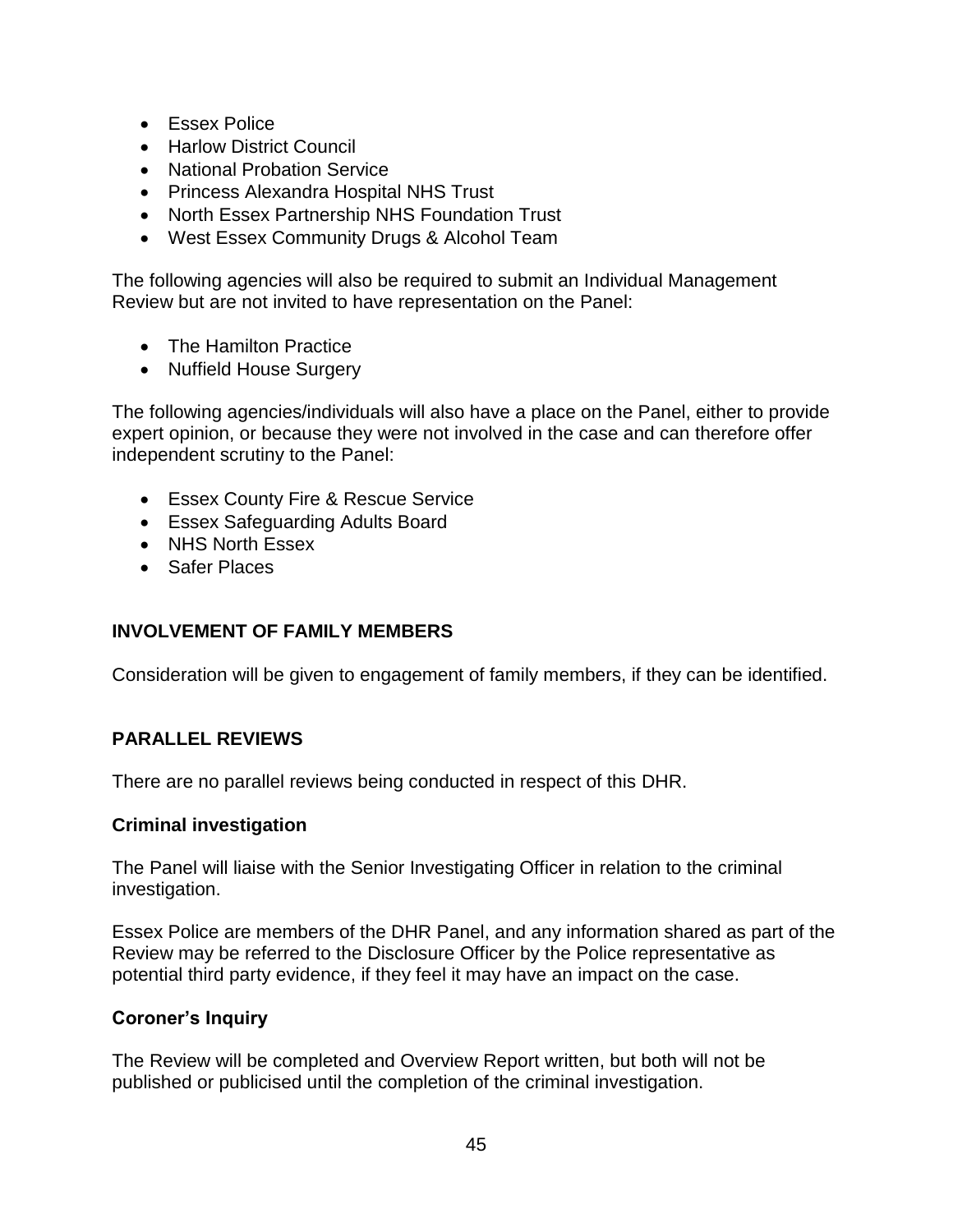#### **MEDIA COVERAGE AND ENQUIRIES**

The Review plans to bring together the relevant organisations' media teams to prepare a joint reactive media statement, once the Overview Report and Executive Summary have been finalised and approved by the Home Office for publication. Any media statement will be released only on the completion of the criminal investigation and publication of the review.

#### **LEGAL ADVICE**

The Panel and Chair do not anticipate requiring legal advice. If legal advice is required this will be sought from partner agency legal teams.

#### **INDEPENDENT CHAIR AND OVERVIEW REPORT WRITER**

Jackie Sully has been appointed the Independent Chair and Report Writer for this Review. Jackie has experience of Serious Case Reviews and is independent of the organisations involved in this DHR. She is the Chairperson of the Harlow Local Strategic Partnership and also Chairperson of the Harlow Voluntary Sector Forum.

#### **LIAISON WITH THE HOME OFFICE**

Liaison with the Home Office will be managed by Malcolm Morley, Chairperson of the Safer Harlow Partnership, or Lynn Seward, Chairperson of the Safer Harlow Partnership Performance Executive.

#### **PROCESS**

The Panel will review the DHR process on an ongoing basis and make recommendations to the Safer Harlow Partnership where developments to the process are identified.

Lynn Seward, Chairperson of the Safer Harlow Partnership Performance Executive will facilitate communication between the Panel and the Safer Harlow Partnership regarding the DHR.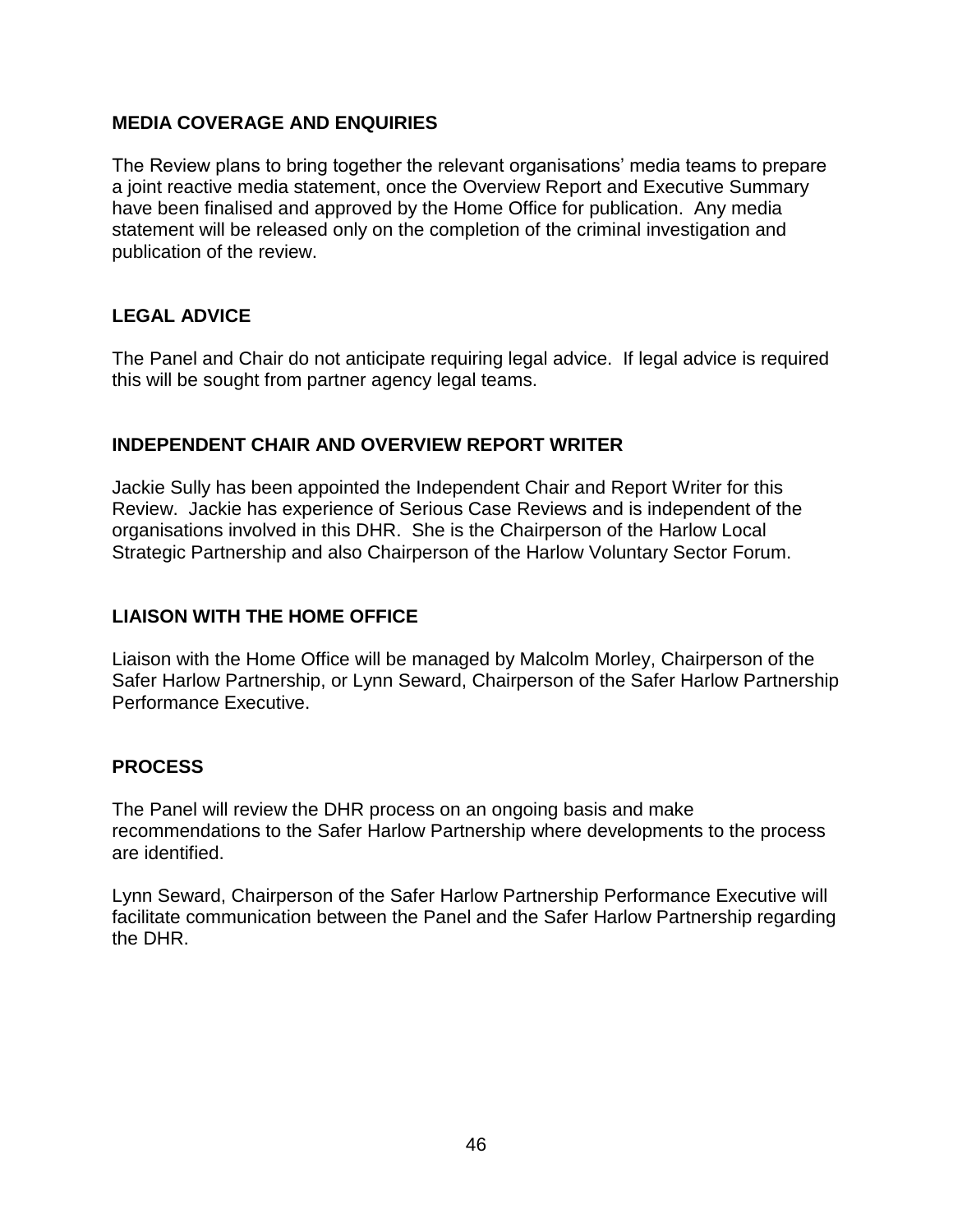# **APPENDIX 2**

### **ACTION PLAN**

|                | <b>Targets</b>                                                                                                                                                              | <b>Outputs /</b><br><b>Outcomes</b>                                                                                                                    | Date for<br><b>Completion</b>                              | <b>Delivery Partners</b>         | Progress as at 31.03.14 |
|----------------|-----------------------------------------------------------------------------------------------------------------------------------------------------------------------------|--------------------------------------------------------------------------------------------------------------------------------------------------------|------------------------------------------------------------|----------------------------------|-------------------------|
| 1 <sub>1</sub> | All Initial Response Team and<br><b>Emergency Duty Service staff,</b><br>who have not done so, to<br>receive LSCB commissioned or<br>similar training in domestic<br>abuse. | All Initial Response<br>Team and<br><b>Emergency Duty</b><br>Service social<br>workers will<br>undertake<br>appropriate training<br>in domestic abuse. | 31.12.13                                                   | <b>Children's Social</b><br>Care |                         |
| 2.             | New Initial Response Team<br>and Emergency Duty Service<br>staff to receive such training as<br>above within one year of<br>joining these teams.                            | All Initial Response<br>Team and<br><b>Emergency Duty</b><br>Service social<br>workers will<br>undertake<br>appropriate training<br>in domestic abuse. | Ongoing                                                    | <b>Children's Social</b><br>Care |                         |
|                | 3. Update and disseminate<br>guidance for social workers.                                                                                                                   | Guidance for social<br>workers will be<br>updated as set out<br>in paragraph 17.2 of<br>the Children's Social<br>Care IMR.                             | Update by<br>31.01.13<br><b>Disseminate</b><br>by 28.02.13 | Children's Social<br>Care        |                         |
|                | 4. All investigations by Children's<br>Social Care to include a check<br>with the MAPPA Coordinator<br>as routine.                                                          |                                                                                                                                                        |                                                            | Children's Social<br>Care        |                         |
|                | 5. Where there is a history of drug<br>abuse, alcohol abuse and<br>mental ill health identified with<br>a referral or investigation, the                                    |                                                                                                                                                        |                                                            | <b>Children's Social</b><br>Care |                         |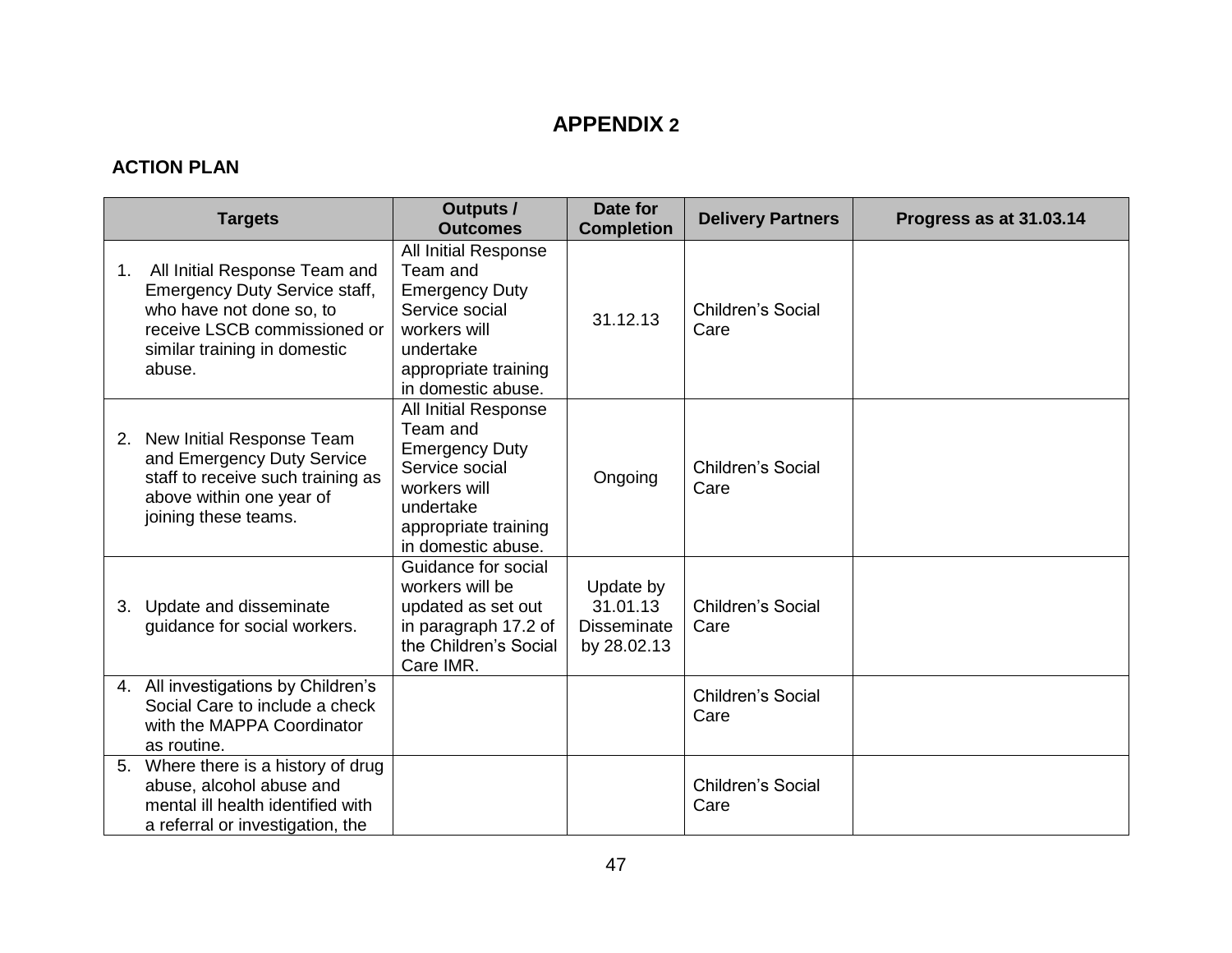| <b>Targets</b>                                                                                                                                                                                                                                                                                       | <b>Outputs /</b><br><b>Outcomes</b> | Date for<br><b>Completion</b> | <b>Delivery Partners</b> | Progress as at 31.03.14                                                                                                                                                                                                                                                                                                                                                                                                                                                                                                                                                                                                                                                                 |
|------------------------------------------------------------------------------------------------------------------------------------------------------------------------------------------------------------------------------------------------------------------------------------------------------|-------------------------------------|-------------------------------|--------------------------|-----------------------------------------------------------------------------------------------------------------------------------------------------------------------------------------------------------------------------------------------------------------------------------------------------------------------------------------------------------------------------------------------------------------------------------------------------------------------------------------------------------------------------------------------------------------------------------------------------------------------------------------------------------------------------------------|
| information to be flagged on all<br>IT systems.                                                                                                                                                                                                                                                      |                                     |                               |                          |                                                                                                                                                                                                                                                                                                                                                                                                                                                                                                                                                                                                                                                                                         |
| 6. In future, all Essex Probation<br>decisions about case allocation<br>and transfer are made on the<br>basis of:<br>An assessment of current<br>risk of serious harm.<br>The need to continue<br>planned interventions.                                                                             |                                     |                               | <b>Essex Probation</b>   | Continuity of offender<br>management continues to be a<br>principle that guides decisions<br>about case allocation.<br>Since 2007/09, licence cases<br>where the offender has a<br>condition to complete a domestic<br>abuse requirement would be held<br>by a band 4 offender manager<br>(who holds cases where risk to<br>others is higher).                                                                                                                                                                                                                                                                                                                                          |
| 7. In future, Essex Probation's<br>offender management of a<br>case should directly relate to<br>the risk of harm posed by the<br>offender and include:<br>Recording of all risk<br>management activity.<br>Relevant inter-agency<br>liaison.<br>Consideration of appropriate<br>licence conditions. |                                     |                               | <b>Essex Probation</b>   | There is a process of monthly<br>"thematic" inspections of cases<br>with a DV alert. The case<br>inspector will assess the<br>management of the case against<br>compliance with the Essex<br>Probation's policies and<br>procedures. The Domestic Abuse<br>policy and practice instructions<br>have been revised since 2007/09<br>when TM was being supervised.<br>Thematic inspections evidence<br>that over 90% of cases are<br>judged to be of a sufficient<br>standard.<br>The introduction of JDATT will<br>provide offender managers with<br>information about current police<br>involvement. This information<br>will inform the risk assessment<br>and decisions about managing |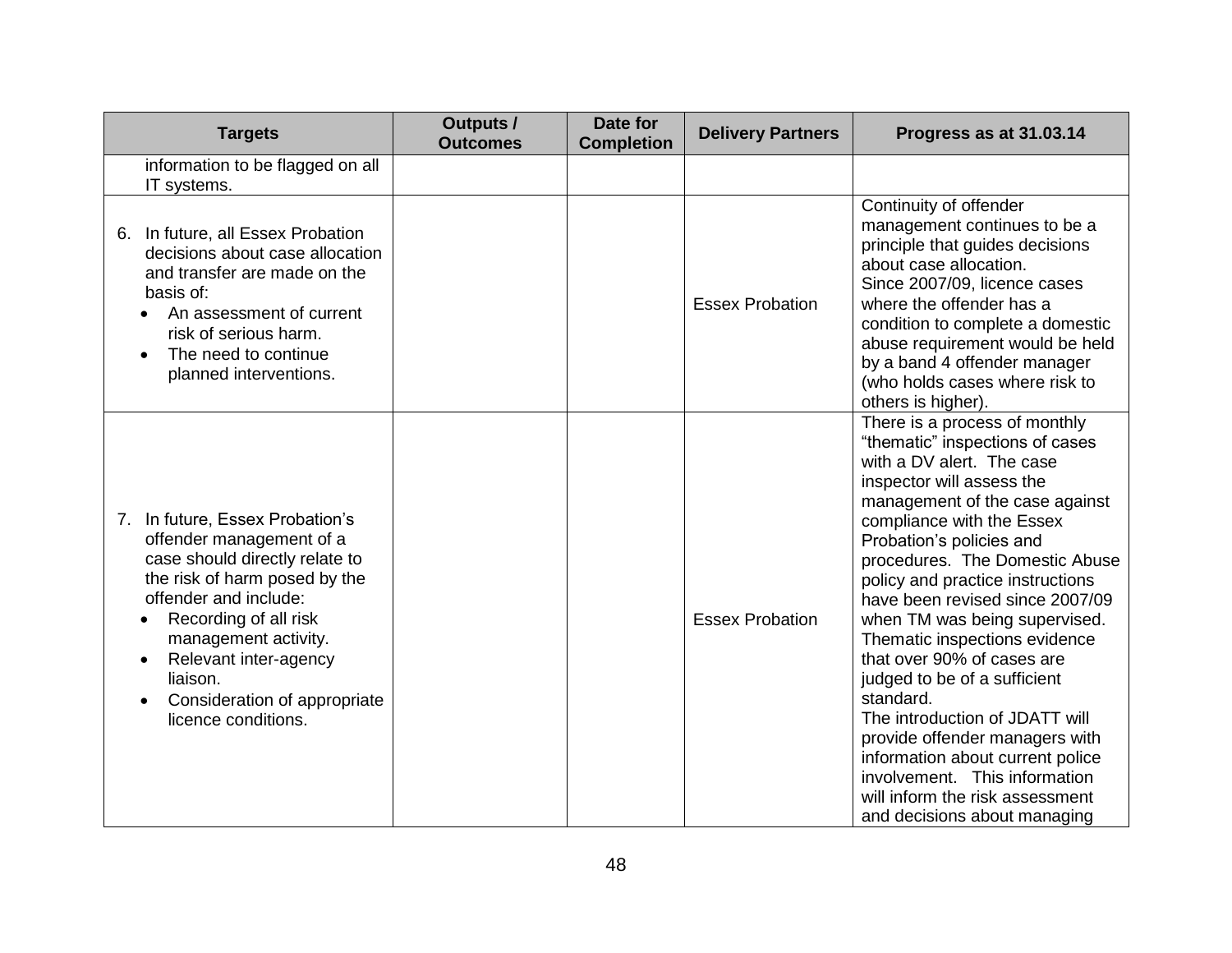| <b>Targets</b>                                                                                                                                                                                                             | <b>Outputs /</b><br><b>Outcomes</b>                                                                                        | Date for<br><b>Completion</b> | <b>Delivery Partners</b>                               | Progress as at 31.03.14                                                                                                                                                                                                                                                                                                                                                                                                                                                                                        |
|----------------------------------------------------------------------------------------------------------------------------------------------------------------------------------------------------------------------------|----------------------------------------------------------------------------------------------------------------------------|-------------------------------|--------------------------------------------------------|----------------------------------------------------------------------------------------------------------------------------------------------------------------------------------------------------------------------------------------------------------------------------------------------------------------------------------------------------------------------------------------------------------------------------------------------------------------------------------------------------------------|
|                                                                                                                                                                                                                            |                                                                                                                            |                               |                                                        | continued risk.                                                                                                                                                                                                                                                                                                                                                                                                                                                                                                |
| Internal processes with Essex<br>8.<br>Probation to flag an alert when<br>an offender with a history of<br>violence and domestic abuse<br>discloses that they have<br>started or are in a new<br>relationship.             | <b>Essex Probation</b><br>staff will be alerted<br>to the possibility of<br>the onset of<br>domestic abuse and<br>monitor. |                               | <b>Essex Probation</b>                                 | There are practice instructions to<br>staff to ensure that an alert is<br>applied to the case record,<br>indicating domestic violence,<br>MAPPA and MARAC (where<br>applicable). Where cases dealt<br>with in the MAPPA arena,<br>normally a licence condition to<br>inform the supervising officer of<br>developing relationships.                                                                                                                                                                            |
| 9. Appropriate conditions of<br>release to be placed when an<br>offender, who has been<br>convicted of domestic abuse, is<br>released. To include a<br>requirement to stay away from<br>previous victims.                  | On release,<br>domestic abuse<br>offenders will be<br>required to, as a<br>minimum, stay away<br>from previous<br>victims. |                               | <b>Essex Probation</b>                                 | Offenders continue to be<br>discussed at MAPPA prior to<br>release where licence conditions<br>are discussed. The victim unit is<br>represented at this meeting. A<br>risk management plan, including<br>victim safety is in place prior to<br>release. Thematic inspections<br>monitor compliance.<br>In all relevant cases, exclusion<br>condition is normally added to<br>protect victim and others, such as<br>children, from risk of serious<br>harm; non-contact with victim,<br>and reside as directed. |
| 10. Adult Safeguarding training will<br>be mandatory for primary care<br>with regular updates. Training<br>to extend to practices: GPs,<br>front line and administrative<br>staff and include domestic<br>abuse and MARAC. |                                                                                                                            |                               | <b>Adult Safeguarding</b><br>Team, ECC<br><b>WECCG</b> | As of 01.04.2013 Primary Care<br>contracts are managed by NHS<br>England. GP Practices are<br>independent contractors and<br>therefore accessing training via<br>the CCG is not mandatory.<br>However, WECCG still has a<br>responsibility to improve quality                                                                                                                                                                                                                                                  |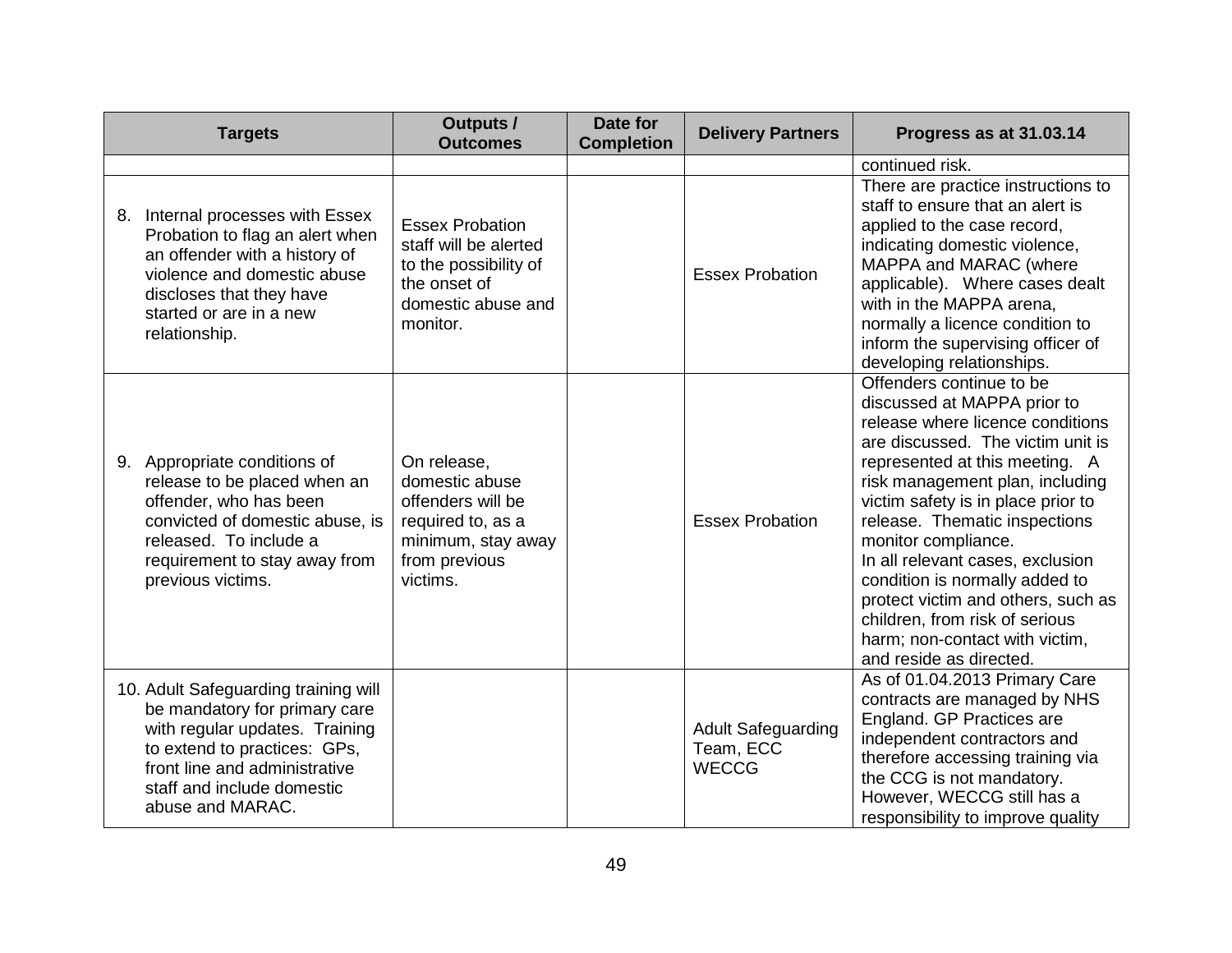| <b>Targets</b>                                                                                                        | <b>Outputs /</b><br><b>Outcomes</b> | Date for<br><b>Completion</b> | <b>Delivery Partners</b> | Progress as at 31.03.14                                                                                                                                                                                                                                                                                                                                                                                                                                                                                                                                                                                                                                                                                                                                                                                                                                                                                                                  |
|-----------------------------------------------------------------------------------------------------------------------|-------------------------------------|-------------------------------|--------------------------|------------------------------------------------------------------------------------------------------------------------------------------------------------------------------------------------------------------------------------------------------------------------------------------------------------------------------------------------------------------------------------------------------------------------------------------------------------------------------------------------------------------------------------------------------------------------------------------------------------------------------------------------------------------------------------------------------------------------------------------------------------------------------------------------------------------------------------------------------------------------------------------------------------------------------------------|
|                                                                                                                       |                                     |                               |                          | within Primary Care. Accordingly<br>WECCG has set up a GP<br>Training calendar offering<br>Safeguarding Adult and Children<br>training (including Domestic<br>Abuse).<br>In addition to the above the CCG<br>has delivered training to<br>Administrative and reception staff<br>from practices in Harlow and<br>Epping. A future date is planned<br>for Uttlesford Practices.<br>More specialist training around<br>Domestic Abuse available<br>through Essex Safeguarding<br>Adults Board.<br>To date Safeguarding Essex has<br>not been invited to contribute to<br>any safeguarding training for GPs<br>but will be giving a presentation<br>on the adult LADO role at a west<br>GP shutdown on 14th May 2014.<br>Safeguarding Essex will not be<br>arranging any separate GP<br>training but remains happy to<br>assist with any training arranged<br>by the CCG or NHS England or<br>with any individual practices if<br>requested. |
| 11. Individual practices to put in<br>place policies that make all<br>staff aware of the issues of<br>domestic abuse. |                                     |                               | <b>WECCG</b>             | As of 01.04.2013 Primary Care<br>contracts are managed by NHS<br>England. GP Practices are<br>independent contractors and<br>therefore accessing training via                                                                                                                                                                                                                                                                                                                                                                                                                                                                                                                                                                                                                                                                                                                                                                            |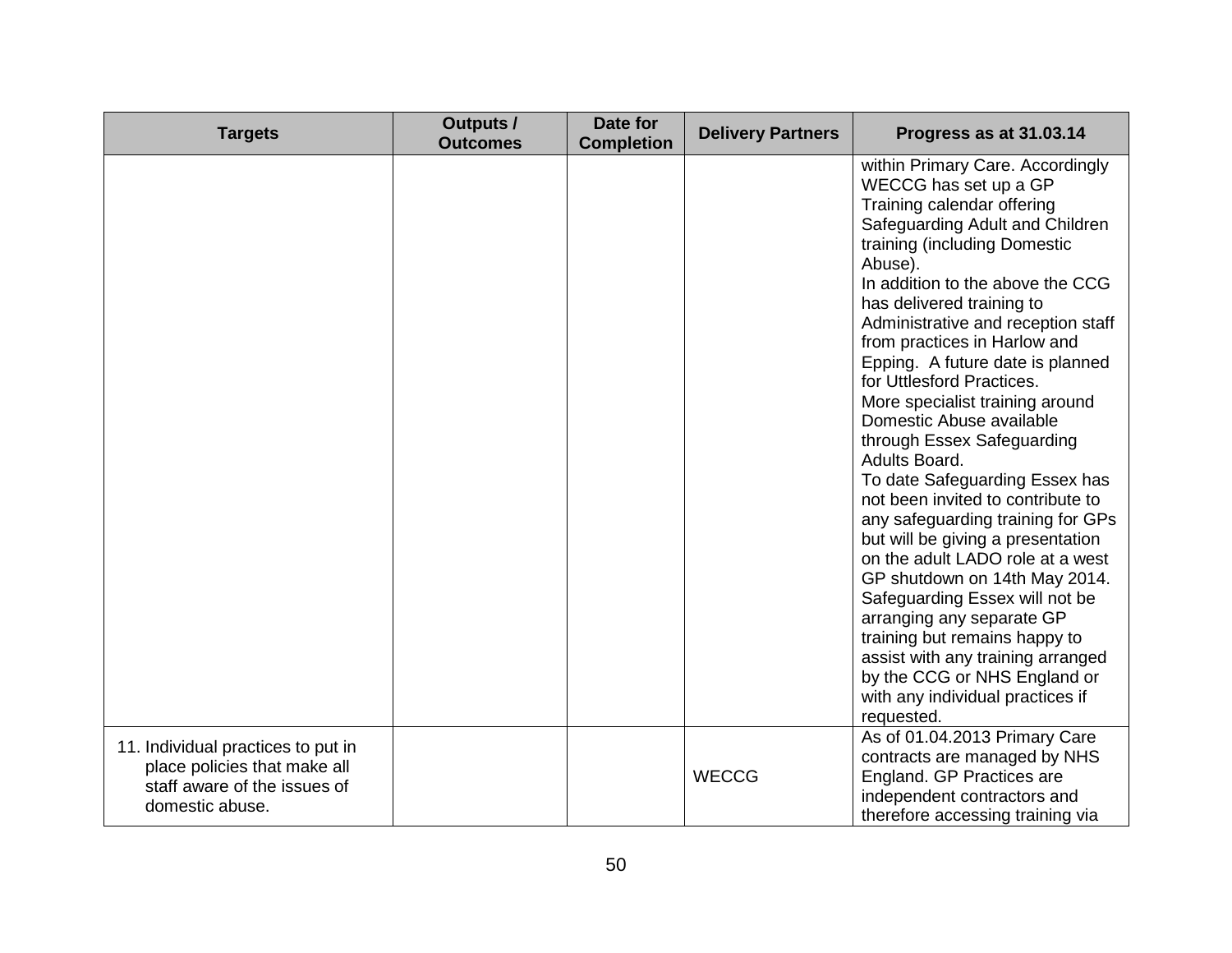| <b>Targets</b>                                                                                                                                                                                                                                                                    | <b>Outputs /</b><br><b>Outcomes</b> | Date for<br><b>Completion</b> | <b>Delivery Partners</b>          | Progress as at 31.03.14                                                                                                                                                                                                                                                                                                                                                                                                                                                                                                                                                                     |
|-----------------------------------------------------------------------------------------------------------------------------------------------------------------------------------------------------------------------------------------------------------------------------------|-------------------------------------|-------------------------------|-----------------------------------|---------------------------------------------------------------------------------------------------------------------------------------------------------------------------------------------------------------------------------------------------------------------------------------------------------------------------------------------------------------------------------------------------------------------------------------------------------------------------------------------------------------------------------------------------------------------------------------------|
|                                                                                                                                                                                                                                                                                   |                                     |                               |                                   | the CCG is not mandatory.<br>However, WECCG still has a<br>responsibility to improve quality<br>within Primary Care. Accordingly<br>WECCG has set up a GP<br>Training calendar offering<br>Safeguarding Adult and Children<br>training (including Domestic<br>Abuse).<br>In addition to the above the CCG<br>has delivered training to<br>Administrative and reception staff<br>from practices in Harlow and<br>Epping. A future date is planned<br>for Uttlesford Practices.<br>More specialist training around<br>Domestic Abuse available<br>through Essex Safeguarding<br>Adults Board. |
| 12. Information for patients relating<br>to domestic abuse will be<br>updated in the Hamilton<br>practice.                                                                                                                                                                        |                                     |                               | <b>WECCG/Hamilton</b><br>Practice | The Hamilton Practice is<br>participating in the Daisy GP<br>Project. Up to date information<br>would be made available to the<br>practice to use.                                                                                                                                                                                                                                                                                                                                                                                                                                          |
| 13. Practices to flag up DNAS by<br>patients attending outside<br>agencies to which they have<br>been referred - those agencies<br>should immediately inform the<br>practice so that an entry can be<br>made on the patient journal<br>and therefore seen by the<br>practitioner. |                                     |                               | <b>WECCG/GP</b><br>Practices      | GP Practices have the IT<br>resources to flag DNAs on their<br>system and this is routinely<br>carried out.<br>The CCG will follow up cases<br>where providers do not inform the<br>GP Practices of DNAs in a timely<br>manner.                                                                                                                                                                                                                                                                                                                                                             |
| 14. All GP practices to have a                                                                                                                                                                                                                                                    |                                     |                               | <b>WECCG/GP</b>                   | With effect from 01.04.2013, all                                                                                                                                                                                                                                                                                                                                                                                                                                                                                                                                                            |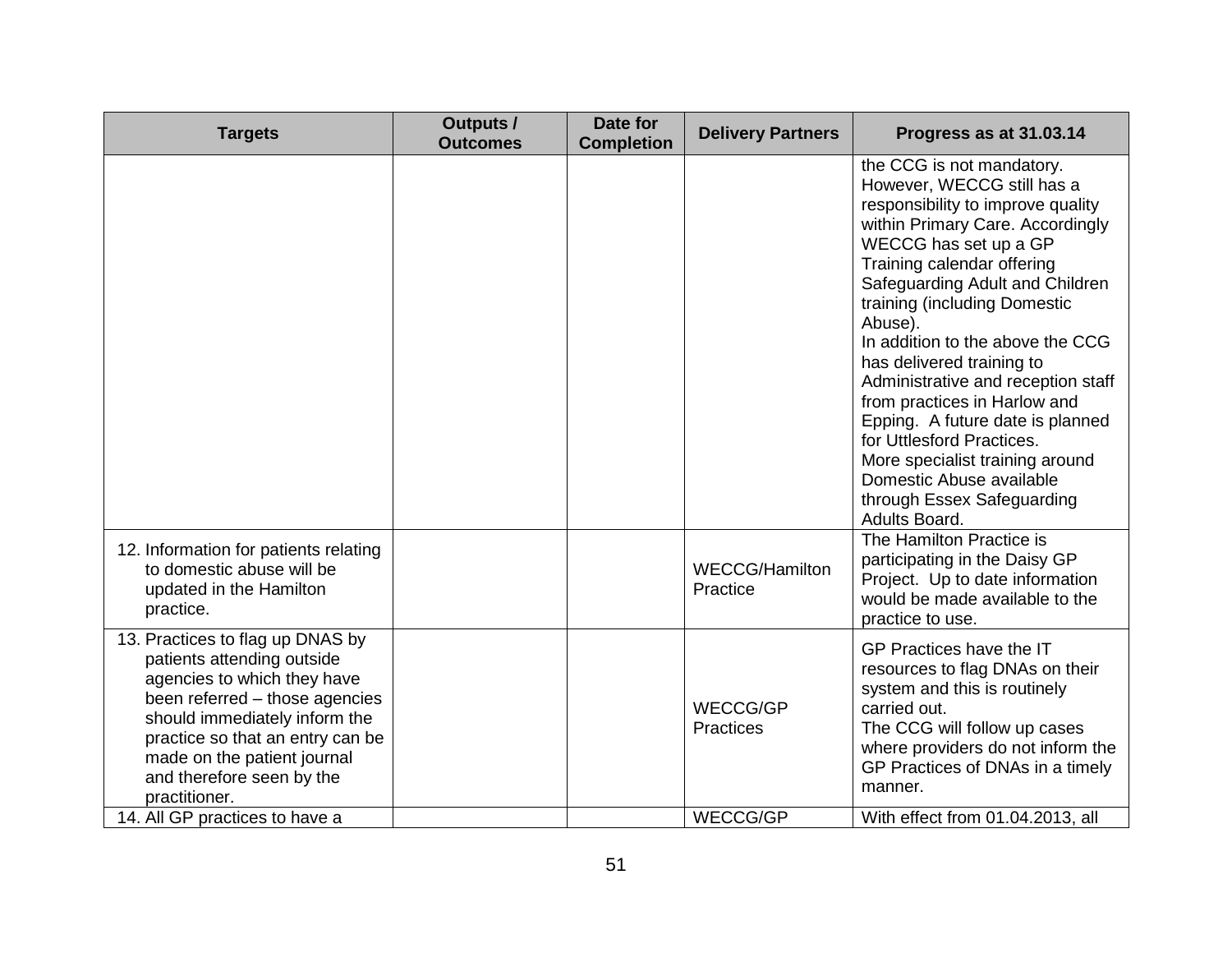| <b>Targets</b>                                                                                                            | <b>Outputs /</b><br><b>Outcomes</b>                                                                                                                         | Date for<br><b>Completion</b> | <b>Delivery Partners</b>                                                   | Progress as at 31.03.14                                                                                                                                                                                                                                                          |
|---------------------------------------------------------------------------------------------------------------------------|-------------------------------------------------------------------------------------------------------------------------------------------------------------|-------------------------------|----------------------------------------------------------------------------|----------------------------------------------------------------------------------------------------------------------------------------------------------------------------------------------------------------------------------------------------------------------------------|
| named person for adult<br>safeguarding and policies for<br>escalation of concerns.                                        |                                                                                                                                                             |                               | <b>Practices</b>                                                           | GP Practices must register with<br>the Care Quality Commission.<br>Outcome 7, regulation 11 of the<br><b>Essential Standards of Quality</b><br>and Safety clearly outlines the<br>expectations upon GP Practices<br>around adult safeguarding. This<br>will be monitored by CQC. |
| 15. Implementation of RCGP<br>Safeguarding Children and<br>Young People Toolkit<br>(incorporating all domestic<br>abuse). |                                                                                                                                                             | 01.04.13                      | <b>Essex</b><br>Safeguarding<br><b>Children Clinical</b><br>Network (SCCN) | June 2013 Child Protection leads<br>locality meetings focused on<br>Toolkit and practice<br>implementation. All surgeries sent<br>Toolkit with covering memo. DV<br>coding identified in toolkit.                                                                                |
| 16. Simple toolkit be developed<br>regarding domestic abuse and<br>referral pathways.                                     | Clinicians and<br>practice staff will be<br>coached to ask<br>pertinent questions<br>regarding domestic<br>abuse and be<br>confident in their<br>referrals. |                               | <b>WECCG</b>                                                               | WECCG is working closely with<br>Safer Places on the Daisy GP<br>Project. Part of the project<br>involves coaching clinicians and<br>practice staff to ask pertinent<br>questions and to refer cases on to<br>the Daisy Project worker.                                          |
| 17. Significant Event Form<br>recording protocol                                                                          |                                                                                                                                                             | 15.10.12                      | <b>WECCG</b>                                                               | Achieved - now current practice                                                                                                                                                                                                                                                  |
| 18. Domestic Violence Incident<br>Reports to be taken to weekly<br><b>Primary Health Care Team</b><br>meetings.           |                                                                                                                                                             | 01.01.13                      | WECCG/GP<br><b>Practices</b>                                               | This best practice is encouraged<br>by the CCG and reinforced by<br>Daisy Project.                                                                                                                                                                                               |
| 19. General Practices to be<br>included in the MARAC<br>process and elect their own<br>representative.                    | Information from<br>MARAC will be<br>cascaded to general<br>practices.                                                                                      | Ongoing                       | <b>WECCG</b>                                                               | WECCG is working closely with<br>Safer Places on the Daisy GP<br>Project. Part of the project<br>involves supporting the practice to<br>become involved in the MARAC<br>process.                                                                                                 |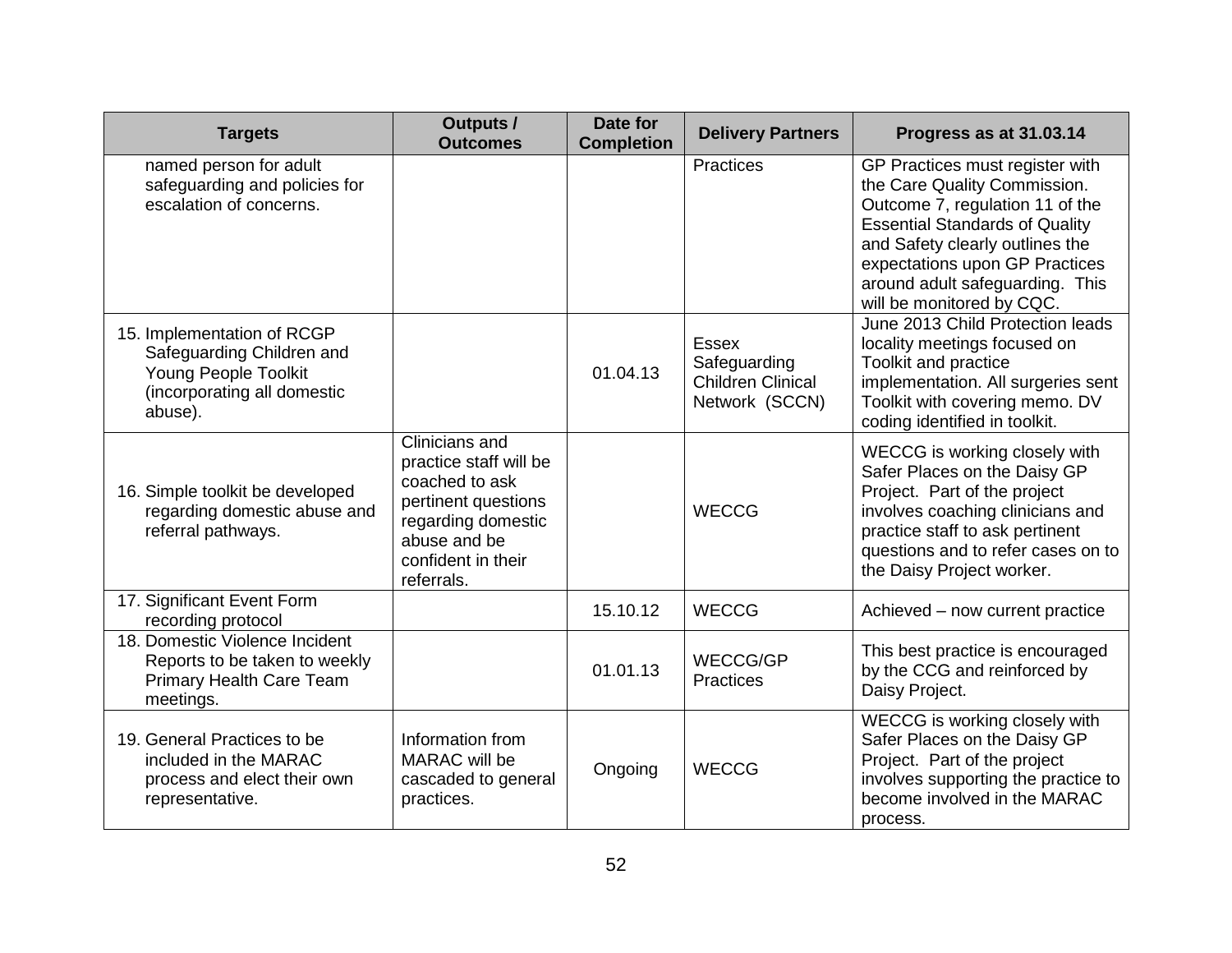| <b>Targets</b>                                                                                          | <b>Outputs /</b><br><b>Outcomes</b> | Date for<br><b>Completion</b> | <b>Delivery Partners</b>              | Progress as at 31.03.14                                                                                                                                                                                                                                                                                                                                                                                                                                                     |
|---------------------------------------------------------------------------------------------------------|-------------------------------------|-------------------------------|---------------------------------------|-----------------------------------------------------------------------------------------------------------------------------------------------------------------------------------------------------------------------------------------------------------------------------------------------------------------------------------------------------------------------------------------------------------------------------------------------------------------------------|
| 20. Community Midwife to attend<br><b>Primary Health Care Team</b><br>meetings.                         |                                     | 28.02.13                      | <b>Princess Alexandra</b><br>Hospital | Community midwives are now<br>linked to GP surgeries and<br>therefore are required to meet<br>with their allocated GP surgery on<br>a regular basis for updates and<br>information sharing. The<br>community midwives also meet<br>regularly with health visitors to<br>ensure joint working and<br>appropriate information sharing.                                                                                                                                        |
| 21. Domestic Abuse/adult<br>safeguarding policy at PAH to<br>be approved and ratified.                  |                                     | Immediately                   | Princess Alexandra<br>Hospital        | The domestic abuse policy was<br>ratified on 28/01/2013 and is<br>available in public folders on the<br>trusts computer system that all<br>staff members have access to.<br>The safeguarding adults' policy<br>has not yet been updated as the<br>trust was waiting for the SET<br>procedures to be updated. As<br>these have now been updated,<br>the lead nurse for safeguarding<br>adults is now updating the policy<br>and will be completed by the end<br>of May 2014. |
| 22. Continue with training for staff<br>at PAH in relation to domestic<br>abuse and adult safeguarding. |                                     |                               | <b>Princess Alexandra</b><br>Hospital | Since Jan 2012 -175 Staff have<br>undertaken specific domestic<br>abuse training. This includes<br>training as part of the DAISY<br>project for midwives, which is due<br>to be rolled out to Accident and<br>Emergency staff as another<br>branch to this project.<br>3/4/2014 - To date 215 staff have<br>been trained within midwifery.                                                                                                                                  |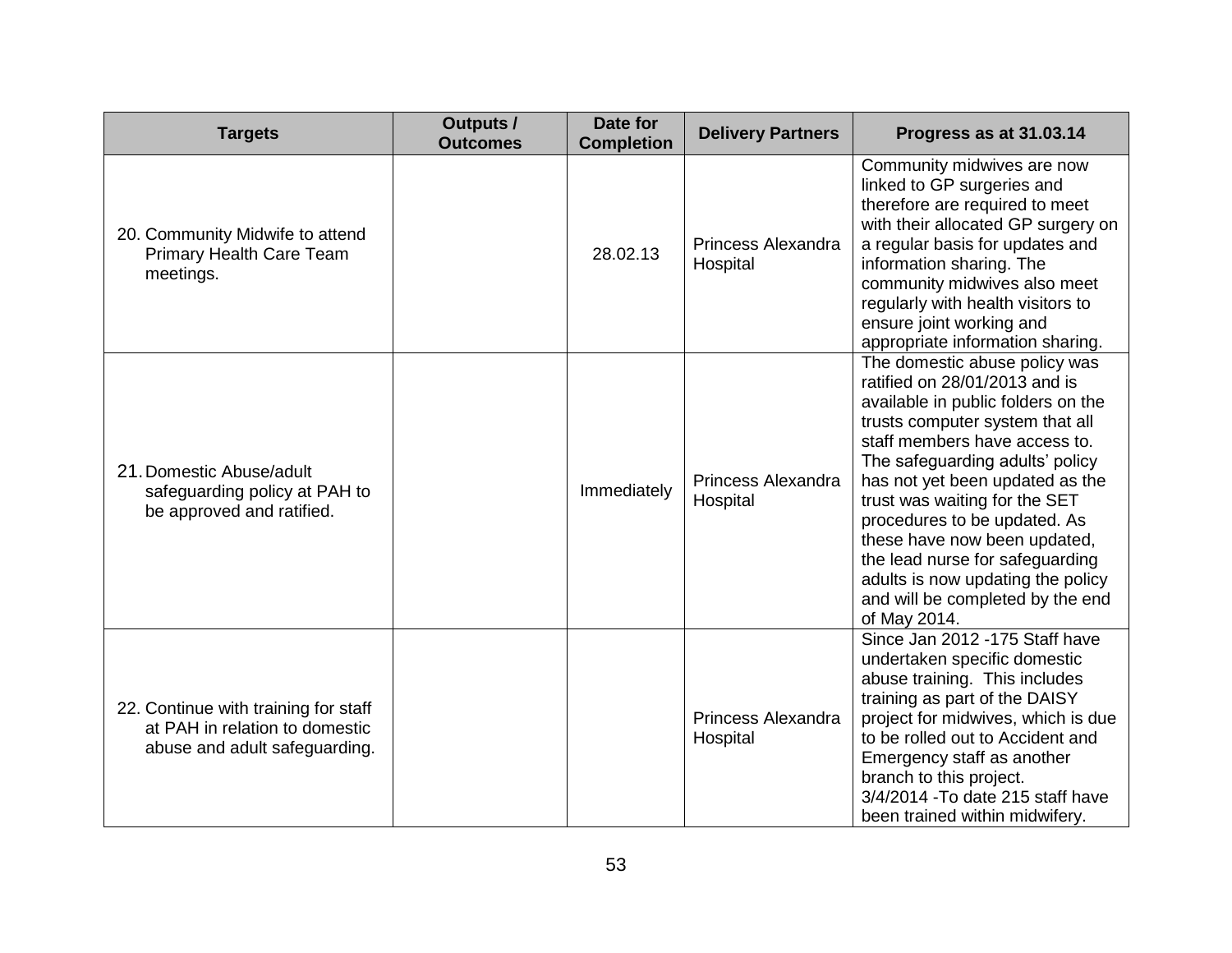| <b>Targets</b>                                                                                            | <b>Outputs /</b><br><b>Outcomes</b> | Date for<br><b>Completion</b> | <b>Delivery Partners</b>                                     | Progress as at 31.03.14                                                                                                                                                                                                                                                                                                                                                                                                                                                                                                                                                                                                                                                                |
|-----------------------------------------------------------------------------------------------------------|-------------------------------------|-------------------------------|--------------------------------------------------------------|----------------------------------------------------------------------------------------------------------------------------------------------------------------------------------------------------------------------------------------------------------------------------------------------------------------------------------------------------------------------------------------------------------------------------------------------------------------------------------------------------------------------------------------------------------------------------------------------------------------------------------------------------------------------------------------|
|                                                                                                           |                                     |                               |                                                              | The A/E project is underway and<br>training has commenced with 31<br>staff having attended training<br>since the project started in<br>November 2013.<br>ELearning is available and face to<br>face training will recommence<br>early June 2014.<br>All staff have domestic abuse<br>awareness on induction and<br>yearly updates as part of their<br>safeguarding training.<br>All staff within the hospital are<br>trained in relation to Safeguarding<br>Adults and is part of the trust's<br>mandatory training program. As of<br>the end of March 2014 95% of<br>staff within the trust had<br>completed their training in relation<br>to the protection of vulnerable<br>adults. |
| 23. Review outcome of Daisy<br>Project and implement lessons<br>learnt / improved outcomes<br>within PAH. |                                     |                               | Princess Alexandra<br>Hospital                               | The Daisy project staff hold a<br>monthly steering group meeting<br>with key stakeholders to review<br>the current outcomes of the<br>project, implement any necessary<br>changes to the project and to<br>work jointly with PAH staff to<br>ensure that positive outcomes are<br>achieved.                                                                                                                                                                                                                                                                                                                                                                                            |
| 24. Expand the Daisy Project into<br>A&E.                                                                 |                                     |                               | <b>Princess Alexandra</b><br>Hospital<br><b>Safer Places</b> | The daisy project was expanded<br>into Adult A&E as of November<br>2013.                                                                                                                                                                                                                                                                                                                                                                                                                                                                                                                                                                                                               |
| 25. Implement Maternity Electronic                                                                        |                                     | <b>June 2014</b>              | Princess Alexandra                                           | The Electronic patient record                                                                                                                                                                                                                                                                                                                                                                                                                                                                                                                                                                                                                                                          |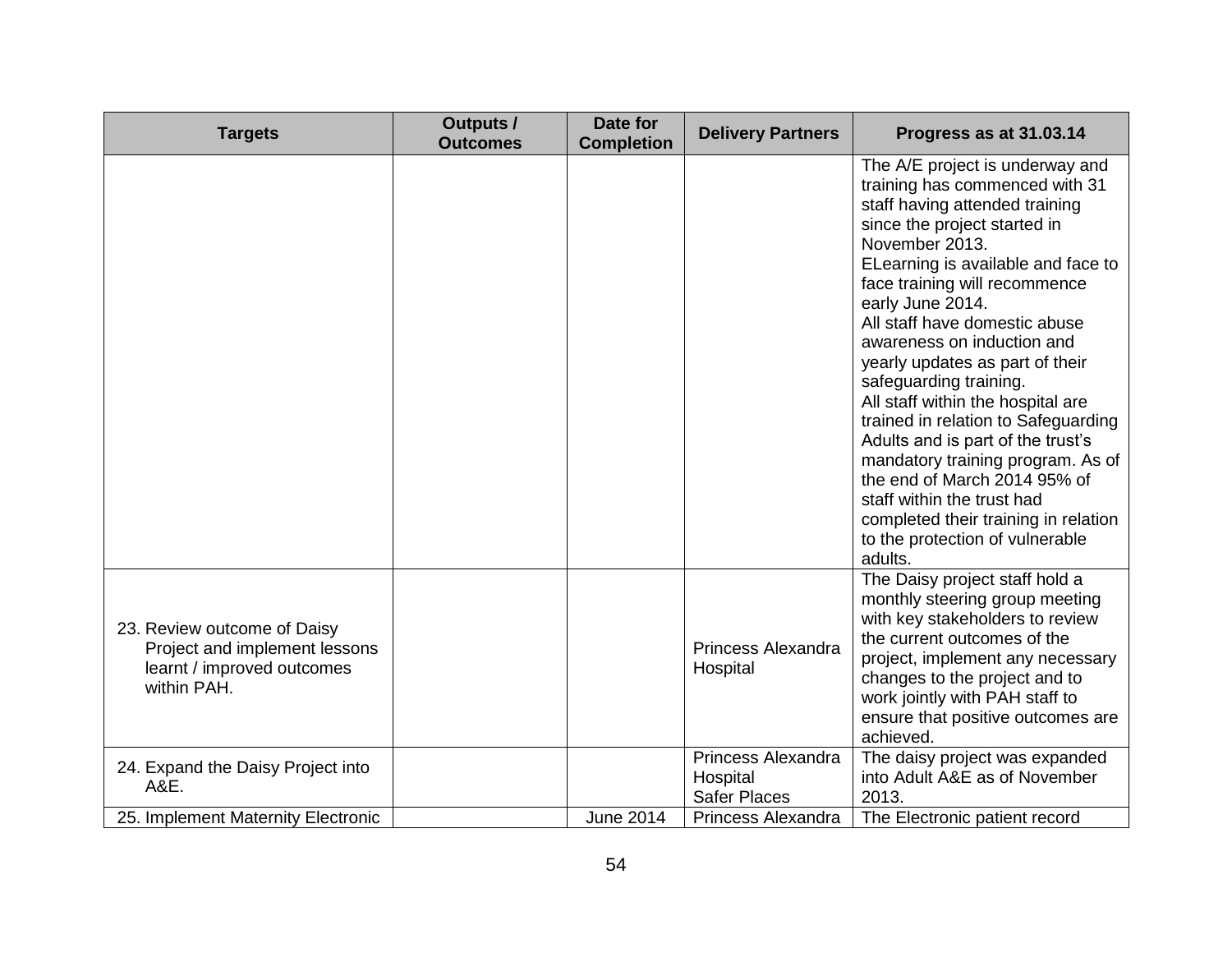| <b>Targets</b>                                                                                                                   | <b>Outputs /</b><br><b>Outcomes</b> | Date for<br><b>Completion</b>      | <b>Delivery Partners</b>       | Progress as at 31.03.14                                                                                                                                                                                                                                                                                                                                                                                                                                                                                           |
|----------------------------------------------------------------------------------------------------------------------------------|-------------------------------------|------------------------------------|--------------------------------|-------------------------------------------------------------------------------------------------------------------------------------------------------------------------------------------------------------------------------------------------------------------------------------------------------------------------------------------------------------------------------------------------------------------------------------------------------------------------------------------------------------------|
| Patient Record system in PAH<br>to include safeguarding alert<br>systems.                                                        |                                     |                                    | Hospital                       | system goes live at Princess<br>Alexandra Hospital in June 2014.<br>Included in the release is a<br>safeguarding alert system which<br>will be maintained by the<br>safeguarding team.                                                                                                                                                                                                                                                                                                                            |
| 26. A named adult safeguarding<br>person to be available at all<br>times.                                                        |                                     | Has been in<br>place since<br>2010 | Princess Alexandra<br>Hospital | The lead nurse for safeguarding<br>adults is available within normal<br>office hours. Outside of these<br>times, all safeguarding adult<br>concerns are managed by the<br>duty matron team which is a 24/7<br>service. There is also a robust<br>escalation process in place where<br>by safeguarding concerns are<br>raised to the director of nursing<br>and quality within normal office<br>hours. Out of these hours,<br>concerns are raised to the<br>manager on call and the<br>executive director on call. |
| 27. When domestic abuse<br>concerns are raised, the<br>patient to have continuity of<br>care and be seen by the same<br>midwife. |                                     |                                    | Princess Alexandra<br>Hospital | The manager for the community<br>midwives is currently reviewing<br>the referral criteria for the teenage<br>pregnancy team and the<br>vulnerable/complex case midwife.<br>Once this has been completed,<br>high risk cases will be held by the<br>appropriate individual midwife to<br>ensure continuity of care.                                                                                                                                                                                                |
| 28. Referrals to social care or any<br>other agency to be<br>underpinned by appropriate<br>follow up procedures by the           |                                     |                                    | Princess Alexandra<br>Hospital | Once a referral to social care has<br>been made, the safeguarding<br>children's team for the trust is<br>made aware of the referral via,                                                                                                                                                                                                                                                                                                                                                                          |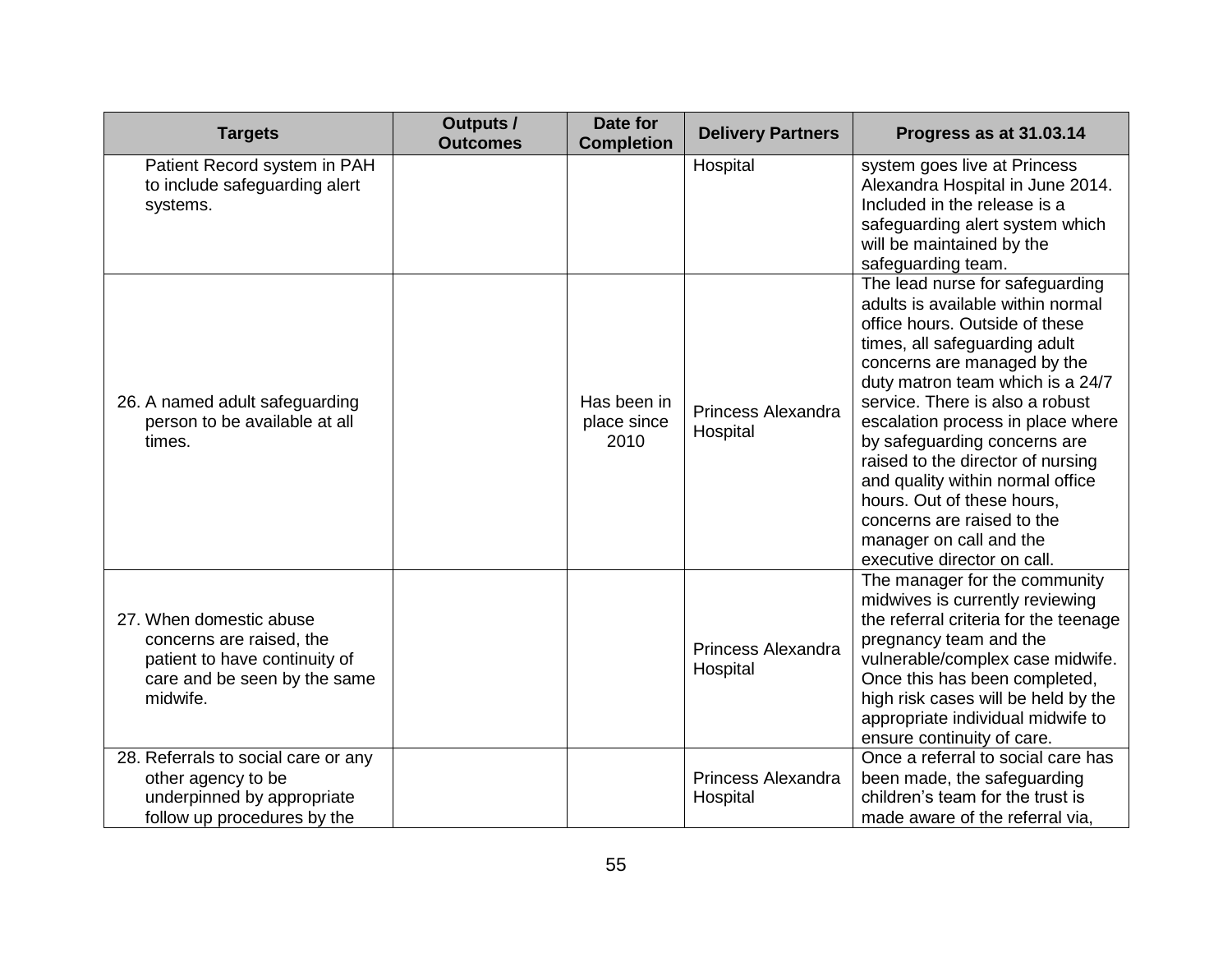| <b>Targets</b>                                                                                                                                                      | <b>Outputs /</b><br><b>Outcomes</b>                                                                          | Date for<br><b>Completion</b> | <b>Delivery Partners</b>                                         | Progress as at 31.03.14                                                                                                                                                                                                                                                                                                        |
|---------------------------------------------------------------------------------------------------------------------------------------------------------------------|--------------------------------------------------------------------------------------------------------------|-------------------------------|------------------------------------------------------------------|--------------------------------------------------------------------------------------------------------------------------------------------------------------------------------------------------------------------------------------------------------------------------------------------------------------------------------|
| referral agency.                                                                                                                                                    |                                                                                                              |                               |                                                                  | fax and telephone message. The<br>safeguarding children's team then<br>follow up with social care to<br>establish what action has been<br>taken around the case and<br>feedback information to the<br>individual who made the initial<br>referral.                                                                             |
| 29. All MAPPA and MARAC<br>reports to be uploaded to<br>NEPFT electronic database<br>when received and referred to<br>when undertaking patient<br>assessments.      | MAPPA and<br><b>MARAC</b> information<br>will be entered on<br>Carebase as a<br>priority and referred<br>to. |                               | North Essex<br>Partnership NHS<br><b>Foundation Trust</b>        | <b>MAPPA and MARAC information</b><br>is recorded on Remedy - Trust<br>electronic record system; risks<br>remain in NEP regarding MARAC<br>information as there are<br>insufficient resources within NEP<br>to audit or provide assurance that<br>this is occurring in practice.<br>Achieved.                                  |
| 30. NEPFT Care Coordinators to<br>contact service user's GP<br>personally by telephone or<br>arrange professionals meeting<br>prior to discharging from<br>service. | Closer liaison with<br>GP's re failure to<br>engage high risk<br>service users.                              |                               | <b>North Essex</b><br>Partnership NHS<br><b>Foundation Trust</b> | Where a service user is<br>discharged, a discharge letter is<br>sent to the referrer. It is not<br>practical or possible to telephone<br>GP's in person for all service<br>users discharged from NEP.<br>Where a case is recognised as<br>high risk, then professionals<br>meetings are organised with<br>referrers. Achieved. |
| 31. Carers and family members to<br>be assessed by services and<br>recorded as appropriate.                                                                         | Increased priority on<br>Carers assessments<br>particularly where<br>safeguarding issues<br>are suspected.   |                               | <b>North Essex</b><br>Partnership NHS<br><b>Foundation Trust</b> | All Carers are offered CPA Carers<br>Assessments in accordance with<br>NEP policies. Achieved.                                                                                                                                                                                                                                 |
| 32. Training to be identified<br>regarding adult safeguarding                                                                                                       | Training input with<br>regard to forensic                                                                    |                               | North Essex<br><b>Partnership NHS</b>                            | All clinical-facing staff in NEP<br>completes both Safeguarding                                                                                                                                                                                                                                                                |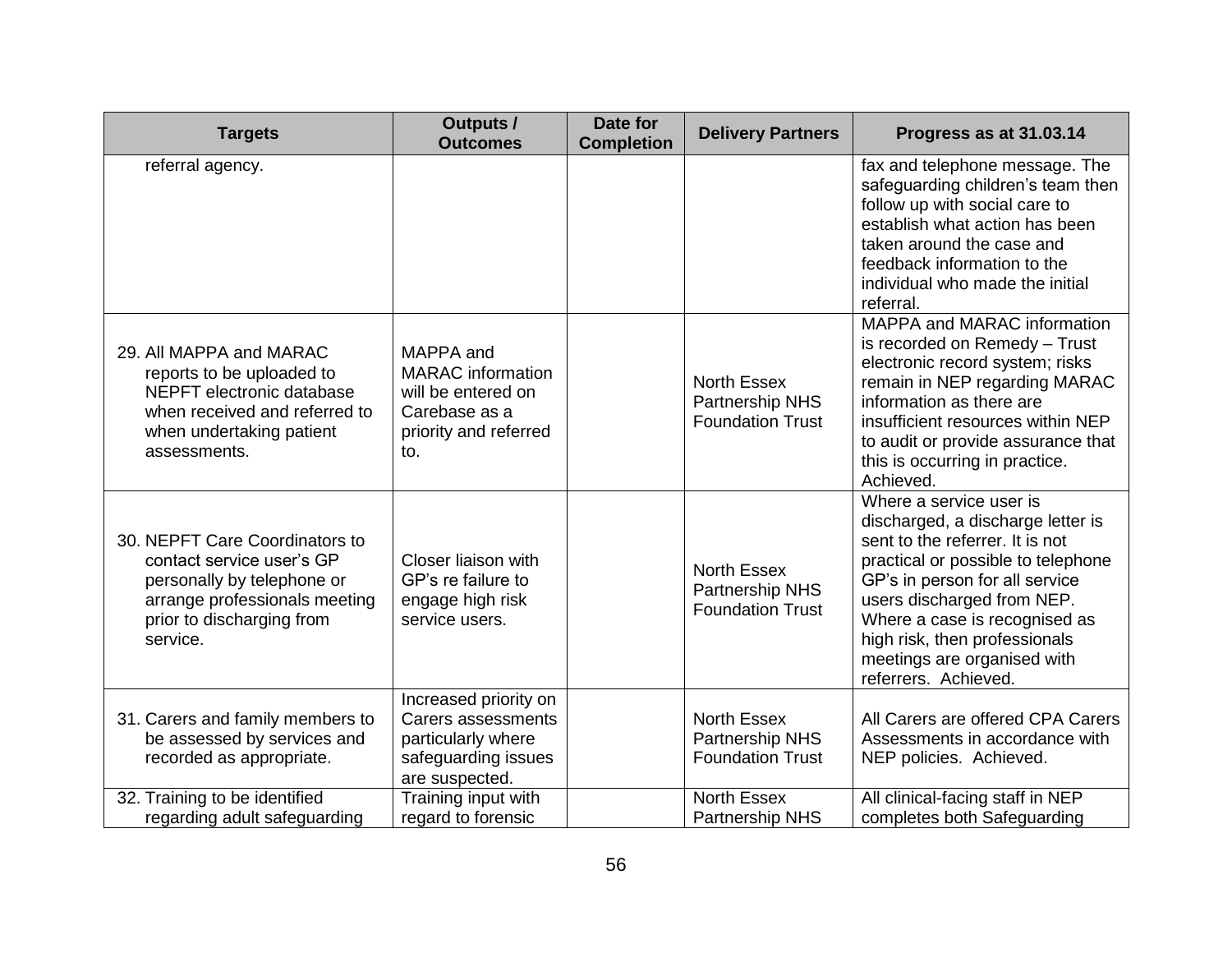| <b>Targets</b>                                                                                                                                          | <b>Outputs /</b><br><b>Outcomes</b>                                                                                | Date for<br><b>Completion</b> | <b>Delivery Partners</b>                                         | Progress as at 31.03.14                                                                                                                                                                                                                                                                       |
|---------------------------------------------------------------------------------------------------------------------------------------------------------|--------------------------------------------------------------------------------------------------------------------|-------------------------------|------------------------------------------------------------------|-----------------------------------------------------------------------------------------------------------------------------------------------------------------------------------------------------------------------------------------------------------------------------------------------|
| for front line staff and forensic<br>assessment skills and offered<br>to appropriate staff involved in<br>assessing service users.                      | assessment.                                                                                                        |                               | <b>Foundation Trust</b>                                          | Adults and Safeguarding Children<br>Training to level 3. In addition<br>every clinical team includes staff<br>that have completed training in<br>using the DASH risk assessment<br>tool. Clinical staff make referrals<br>for specialist forensic<br>assessments where required.<br>Achieved. |
| 33. Develop an escalation policy to<br>alert other agencies of the<br>likelihood of domestic abuse.                                                     |                                                                                                                    |                               | <b>North Essex</b><br>Partnership NHS<br><b>Foundation Trust</b> | NEP makes appropriate referrals<br>to Social Care (SETSAF1 and<br>ECC999) when Domestic Abuse<br>is identified. Achieved.                                                                                                                                                                     |
| 34. Children and/or unborn child<br>identified within an abusive<br>relationship to be flagged as<br>routine and referred to<br>Children's Social Care. |                                                                                                                    |                               | <b>North Essex</b><br>Partnership NHS<br><b>Foundation Trust</b> | This is existing component of<br>Trust Safeguarding Policies, with<br>secondary risk assessment<br>(DASH) being conducted where<br>appropriate. Achieved.                                                                                                                                     |
| 35. Amend approach to risk<br>classification once there is a<br>record of domestic abuse on<br>file.                                                    | Previous domestic<br>abuse offences will<br>be taken into<br>consideration when<br>offenders are risk<br>assessed. |                               | <b>Essex Police</b>                                              | We already do this. DASO will<br>look at the history and intelligence<br>for both parties prior to<br>conducting a secondary risk<br>assessment for the victim. This<br>forms part of DASH assessment.                                                                                        |
| 36. DV/1 forms to indicate the risk<br>to any children or unborn child.                                                                                 | Children or unborn<br>child will be<br>identified as being at<br>risk of domestic<br>abuse.                        |                               | <b>Essex Police</b>                                              | Where children or pregnant<br>women are noted on the DV1's<br>and automatic notification is sent<br>to Children Social Care at<br>midnight every day. This has<br>been in place for a number of<br>vears now.                                                                                 |
| 37. DV/1 forms to include previous<br>incidents of domestic abuse.                                                                                      | Partner agencies<br>will be better<br>informed regarding                                                           |                               | <b>Essex Police</b>                                              | The relevant agencies are notified<br>when an incident occurs and they<br>should keep a record of this on                                                                                                                                                                                     |